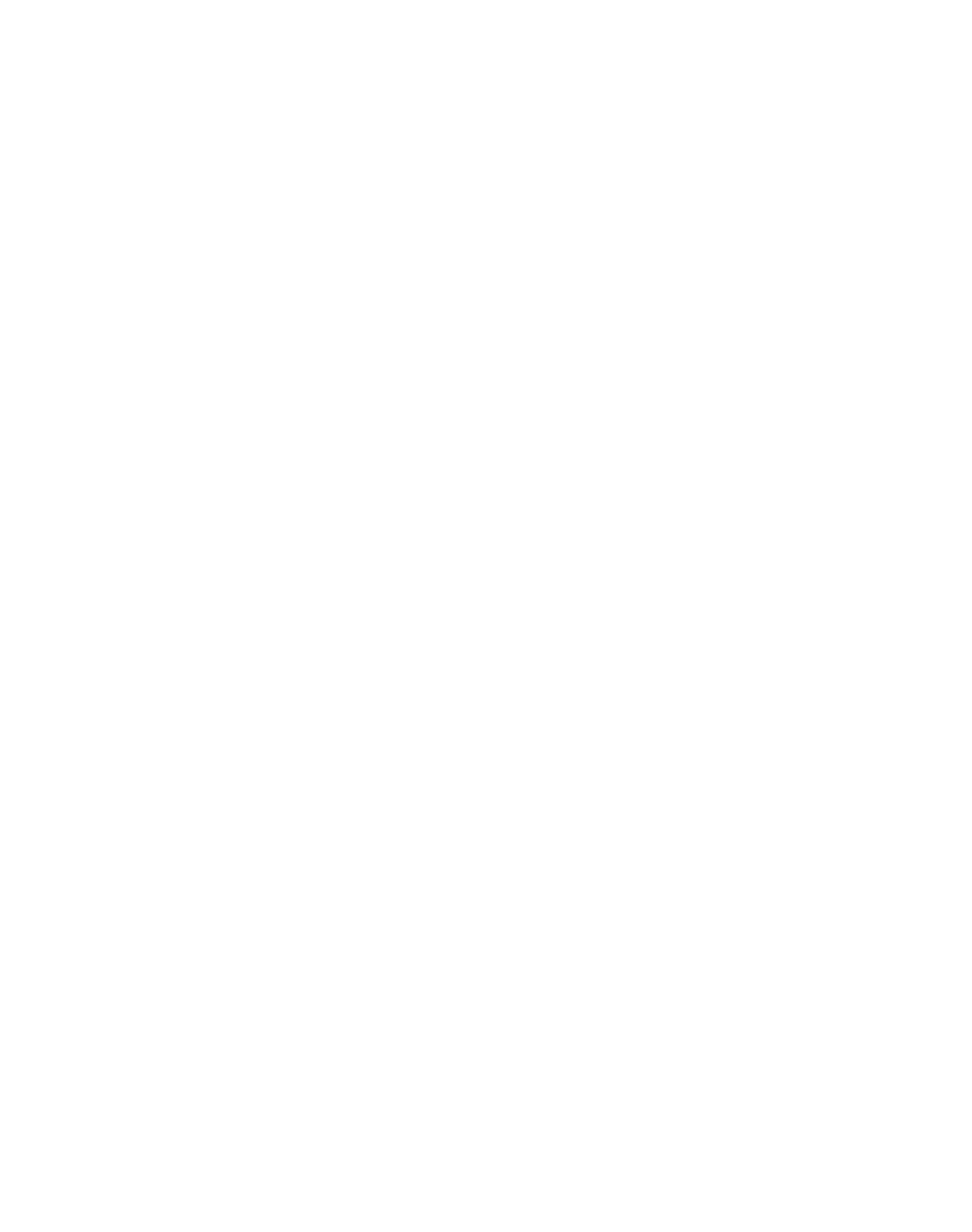Now let me outline for you the parts of the charge so that you can follow it more easily. First, I will outline for you the contentions and theories of the parties. Second, I will instruct you as to the burden of proof and upon which party the law places that burden in the case, and I will give you some rules to help you as you consider the evidence. Third, I will outline for you the law to apply in determining the legal issues with respect to liability. Fourth, I will instruct you on the law with respect to damages. Finally, I will explain to you about the form of your verdict.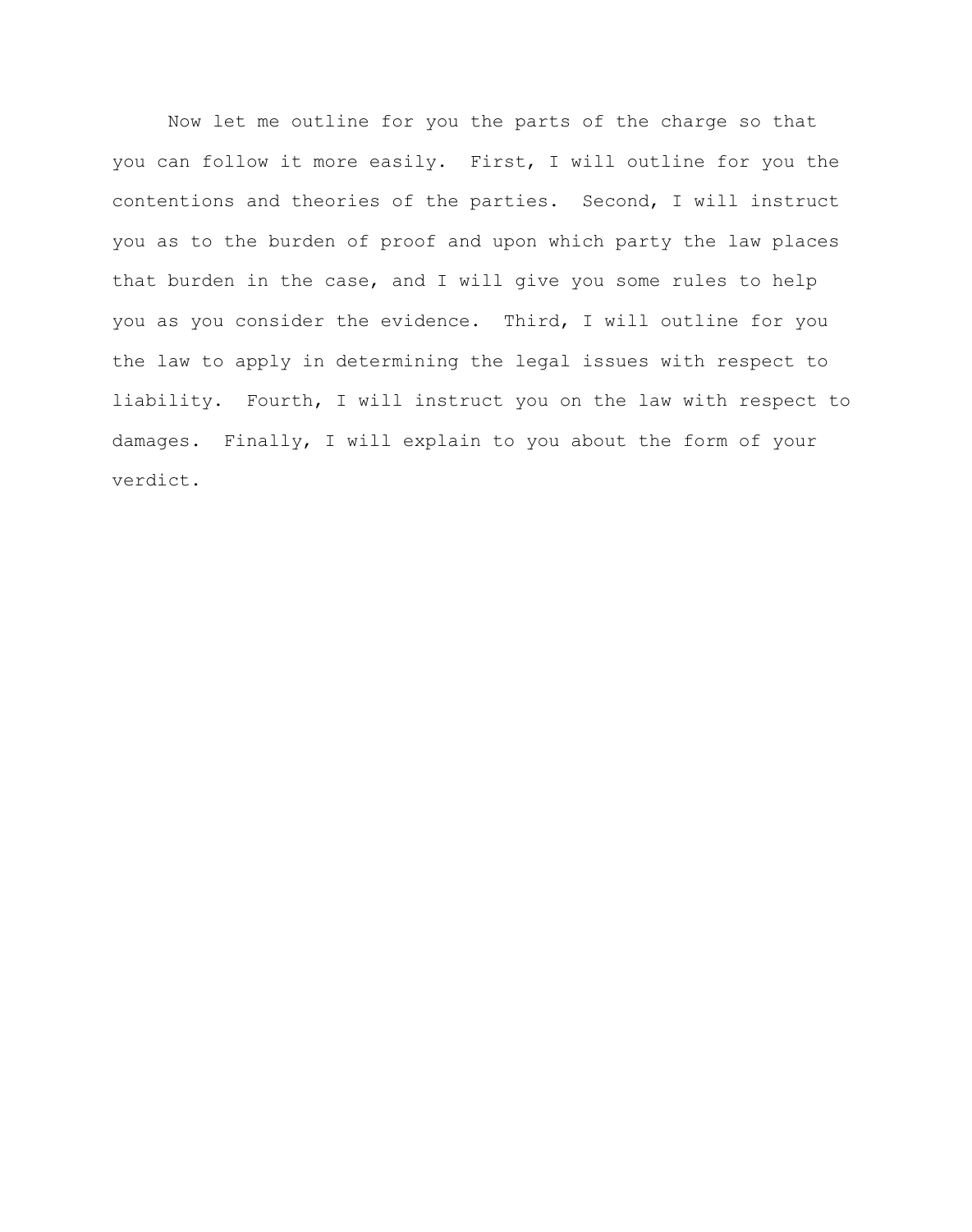#### Plaintiff's Contentions

Roger McClung, the plaintiff in this action, claims that Dottie McClung, his wife and mother of their three children, was carjacked from the parking lot of Delta Square Shopping Center, 5000 American Way, Memphis, Tennessee on Friday, September 7, 1990 and then subsequently raped and murdered. The plaintiff also contends that because of the extent of previous criminal incidents on or in the immediate vicinity of the Delta Square Shopping Center parking lot, the carjacking of his wife was foreseeable. Mr. McClung further contends that defendants Delta Square and Samuel Longiotti are experienced, multi-state shopping center developers and property managers, and knew or should have known of the prior criminal incidents and therefore had a duty to take reasonable precautions to protect customers coming to the shopping center. Mr. McClung also contends that Delta Square and Samuel Longiotti breached their duty to take reasonable steps to protect their customers by failing to provide any security to protect the customers such as Dottie McClung.

Plaintiff contends that the Delta Square Shopping Center is in a high crime area and that the level of criminal incidents between May 1989 and September 1990 (over 164 criminal incidents in 17 months according to Memphis Police Department reports) on or in the immediate vicinity of the Delta Square Shopping Center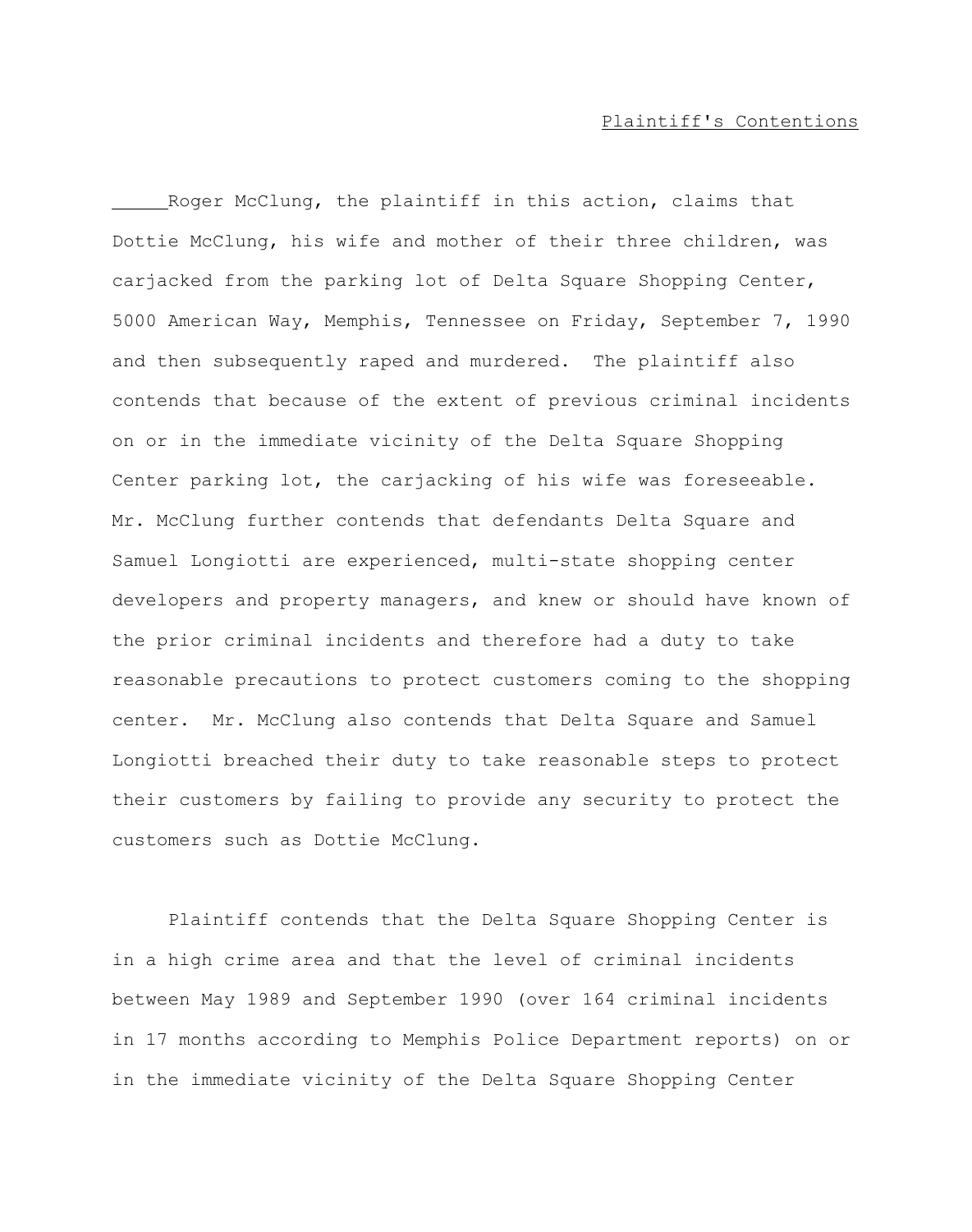parking lot and the foreseeability of harm and the gravity of that harm placed a high burden on the defendants to have adequate security on the premises.

Plaintiff Roger McClung asserts that defendant Delta Square's and Samuel Longiotti's conduct, acts and omissions, were the direct and proximate cause and legal cause of the carjacking, abduction, rape and murder of his wife Dottie McClung and that he is entitled to recover damages on behalf of Dottie McClung.

Plaintiff further asserts that defendant Delta Square's and Samuel Longiotti's conduct, acts and omissions, were not only negligent, that is, below the standard of care, but were willful and reckless.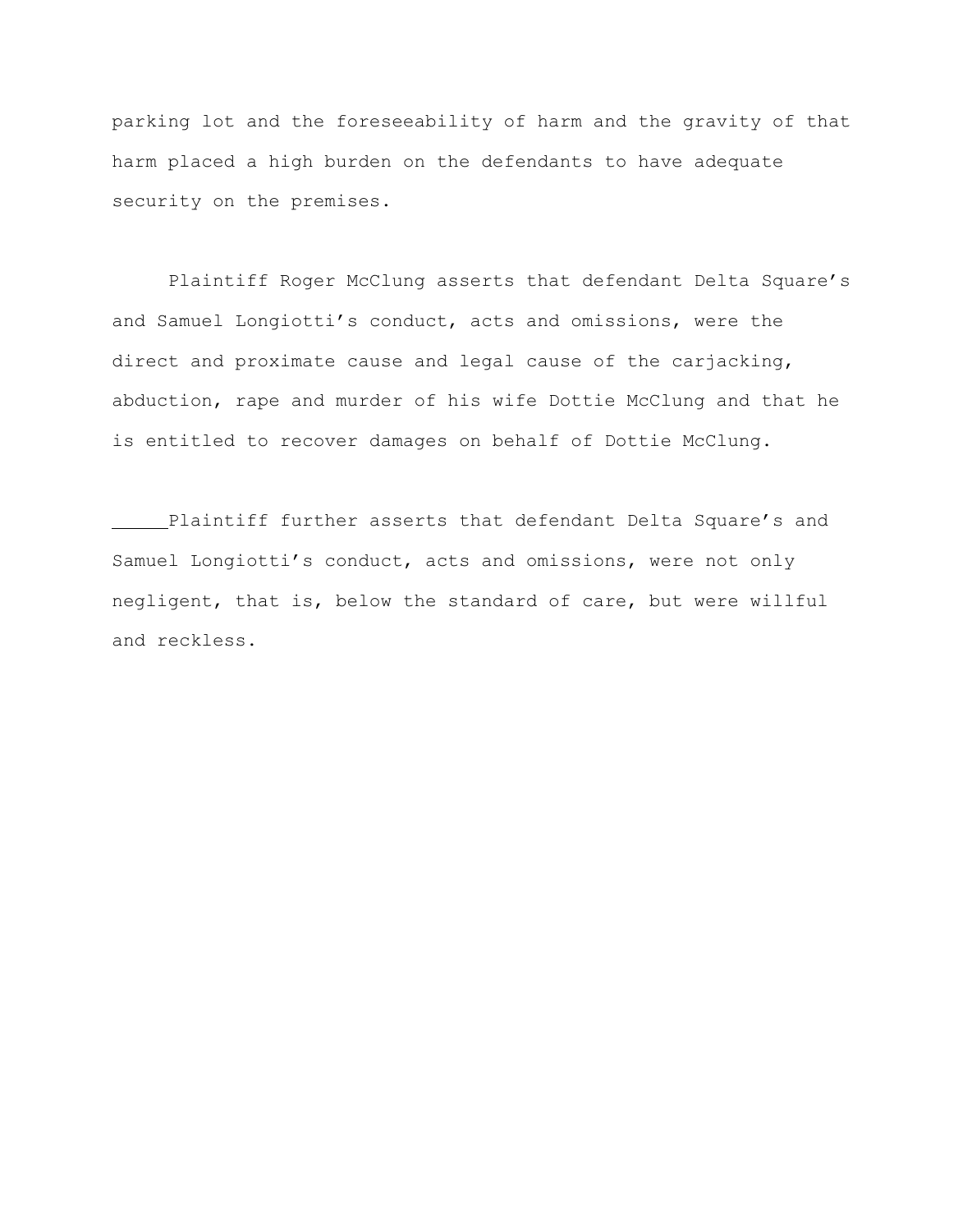# Contentions of Delta Square and Samuel Longiotti

Delta Square and Samuel Longiotti contend that the security measures implemented for Delta Square on or before September 7, 1990, including those implemented during the construction of the premises, satisfied and met any of its duties. Delta Square and Samuel Longiotti deny that they breached any duty to the plaintiff. Delta Square and Samuel Longiotti deny that anything that they did or did not do caused the plaintiff's injuries or damages and further deny that there was an act or omission on their part which constituted a legal and proximate cause of the plaintiff's injuries or damages. Delta Square and Samuel Longiotti contend that the actions of Joseph Harper constituted the cause in fact and a superseding or intervening cause of plaintiff's damages, and that the damages sustained by the plaintiff, if any, were directly and proximately caused by the acts or omissions and negligence of the City of Memphis Police Department, Wal-Mart Stores, Inc., Ferrell Towing Services, and State Farm Automobile Mutual Insurance Company.

Delta Square and Samuel Longiotti deny that Dottie McClung was abducted from the Delta Square parking lot.

Delta Square and Samuel Longiotti assert that Joseph Harper was a classic sociopath who would have abducted Dottie McClung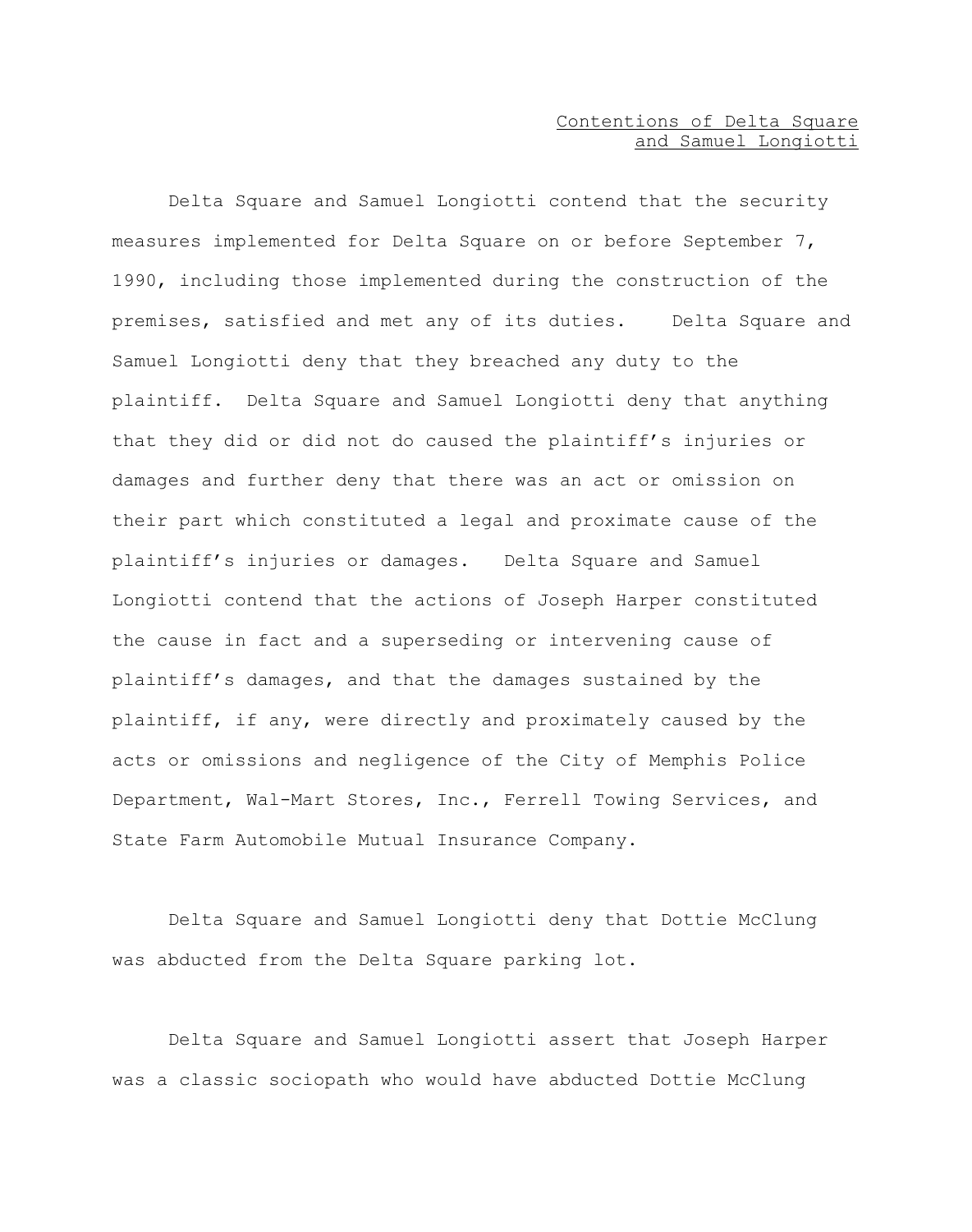even in the presence of security guards patrolling the parking lot or cameras surveilling the parking lot. Defendants further contend that Harper was brought in close proximity to the Delta Square Shopping Center by an incredible chain of events which no one could possibly predict or foresee, and that nothing exceptional or unusual about the shopping center attracted Joseph Harper to it.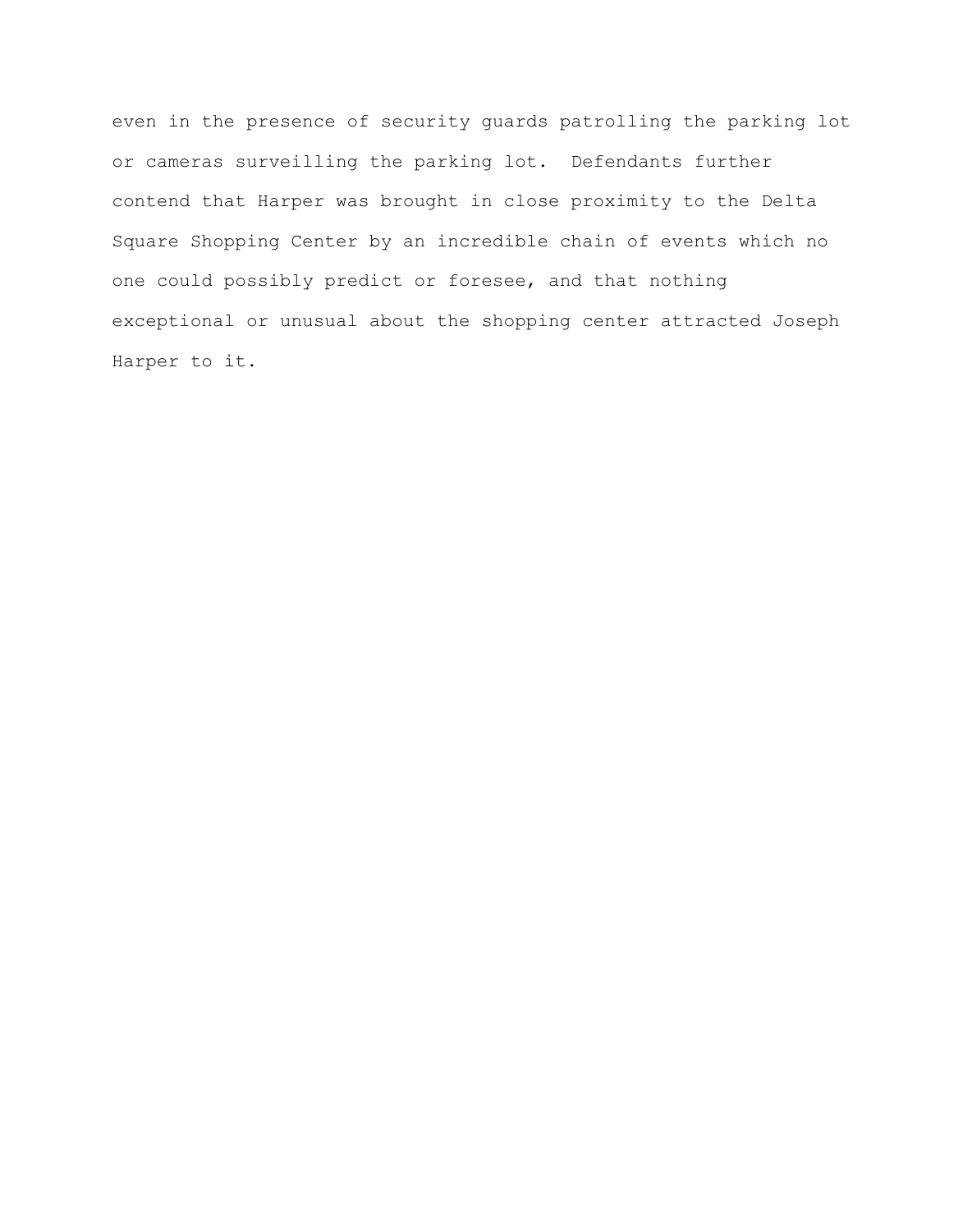# Burden of Proof and Consideration of Evidence

Now that I have outlined for you the theories of the parties, I will instruct you with regard to where the law places the burden of making out and supporting the facts necessary to prove the theories in the case.

When a defendant denies the material allegations of a plaintiff's claim, the law places upon the plaintiff the burden of supporting and making out his/her claim upon every material issue in controversy by the greater weight or preponderance of the evidence.

Preponderance of the evidence -- means that amount of factual information presented to you in this trial which is sufficient to cause you to believe that an allegation is probably true. In order to preponderate, the evidence must have the greater convincing effect in the formation of your belief. If the evidence on a particular issue appears to be equally balanced, the party having the burden of proving that issue must fail.

You must consider all the evidence pertaining to every issue, regardless of who presented it.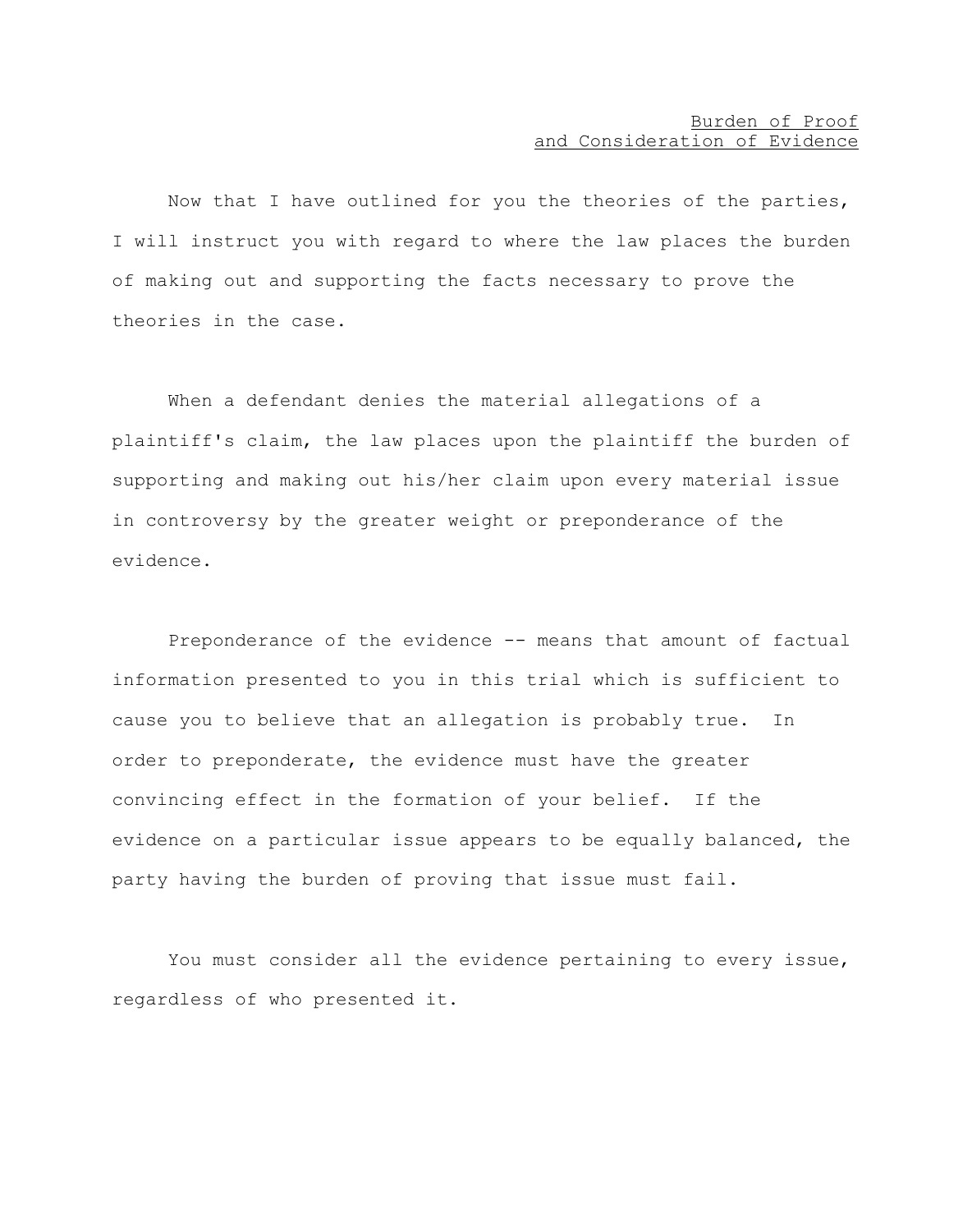You as members of the jury are judges of the facts concerning the controversy involved in this lawsuit. In order for you to determine what the true facts are, you are called upon to weigh the testimony of every witness who has appeared before you, or whose deposition testimony has been read to you and to give the testimony of the witnesses the weight, faith, credit and value to which you think it is entitled.

You will note the manner and demeanor of witnesses while on the stand. You must consider whether the witness impressed you as one who is telling the truth or one who was telling a falsehood and whether or not the witness was a frank witness. You should consider the reasonableness or unreasonableness of the testimony of the witness; the opportunity or lack of opportunity of the witness for knowing the facts about which he or she testifies; the intelligence or lack of intelligence of the witness; the interest of the witness in the result of the lawsuit, if any; the relationship of the witness to any of the parties to the lawsuit, if any; and whether the witness testified inconsistently while on the witness stand, or if the witness said or did something or failed to say or do something at any other time that is inconsistent with what the witness said while testifying.

These are the rules that should guide you, along with your common judgment, your common experience and your common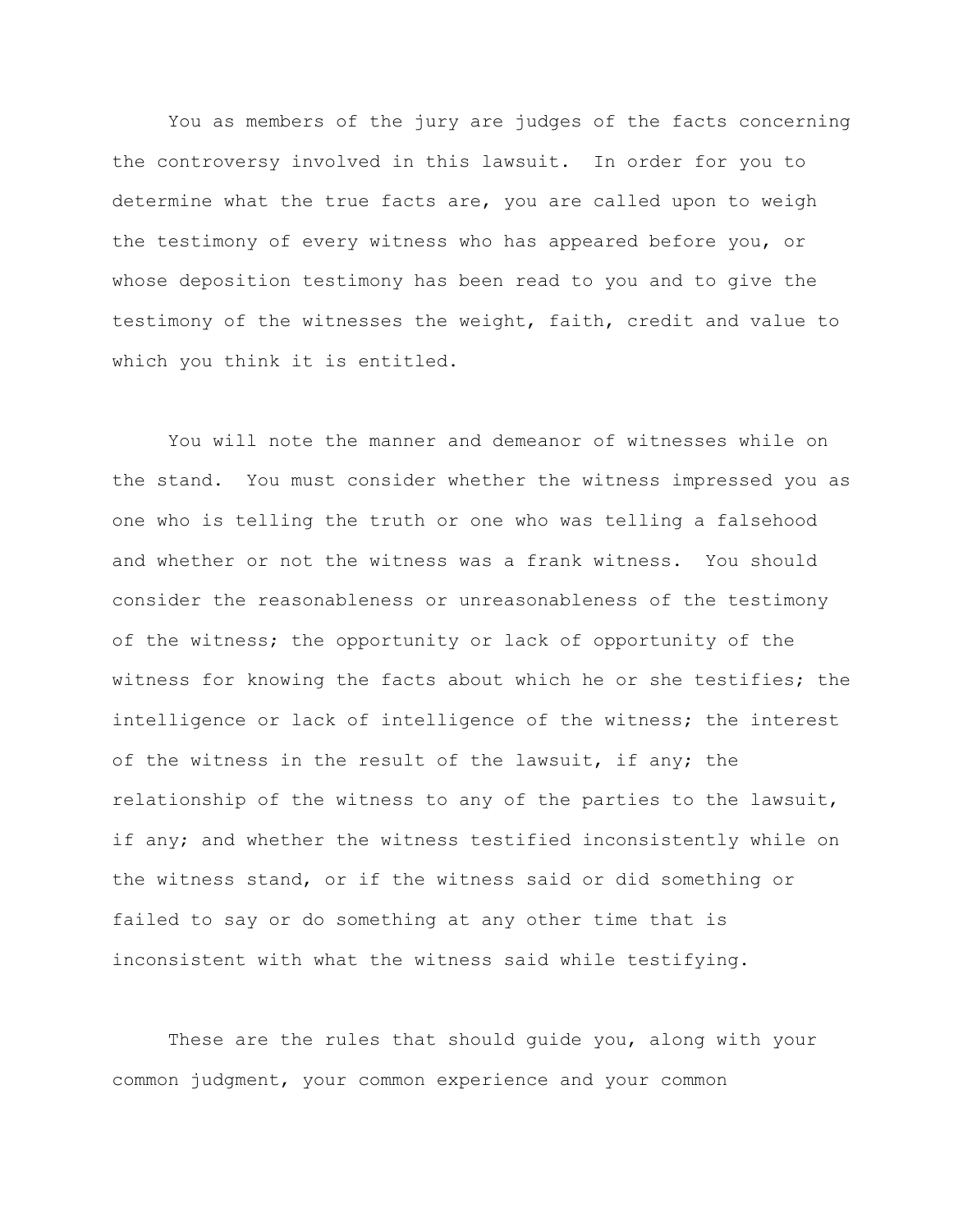observations gained by you in your various walks in life, in weighing the testimony of the witnesses who have appeared before you in this case.

If there is a conflict in the testimony of the witnesses, it is your duty to reconcile that conflict if you can, because the law presumes that every witness has attempted to and has testified to the truth. But if there is a conflict in the testimony of the witnesses which you are not able to reconcile, in accordance with these instructions, then it is with you absolutely to determine which witnesses you believe have testified to the truth and which witnesses you believe have testified to a falsehood.

Immaterial discrepancies do not affect a witness's testimony, but material discrepancies do.

The greater weight or preponderance of the evidence in a case is not determined by the number of witnesses testifying to a particular fact or a particular state of facts. Rather, it depends on the weight, credit and value of the total evidence on either side of the issue, and of this you jurors are the exclusive judges.

If in your deliberations you come to a point where the evidence is evenly balanced and you are unable to determine which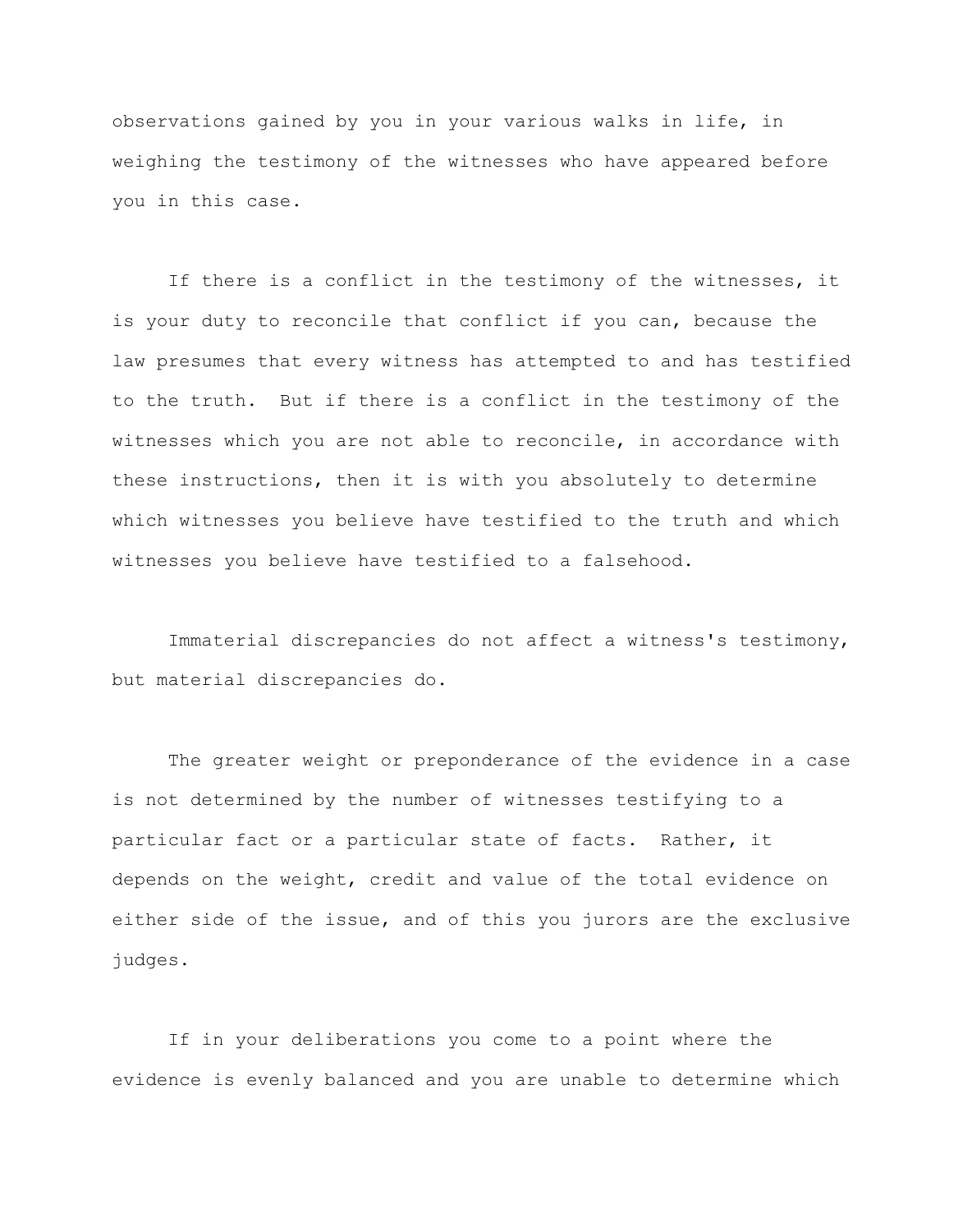way the scales should turn on a particular issue, then the jury must find against that party upon whom the burden of proof has been cast in accordance with these instructions.

There are two kinds of evidence -- direct and circumstantial. Direct evidence is testimony by a witness about what that witness personally saw or heard or did. Circumstantial evidence is indirect evidence, that is, it is proof of one or more facts from which one can find another fact.

You may consider both direct and circumstantial evidence in deciding this case. The law permits you to give equal weight to both, but it is for you to decide how much weight to give to any evidence.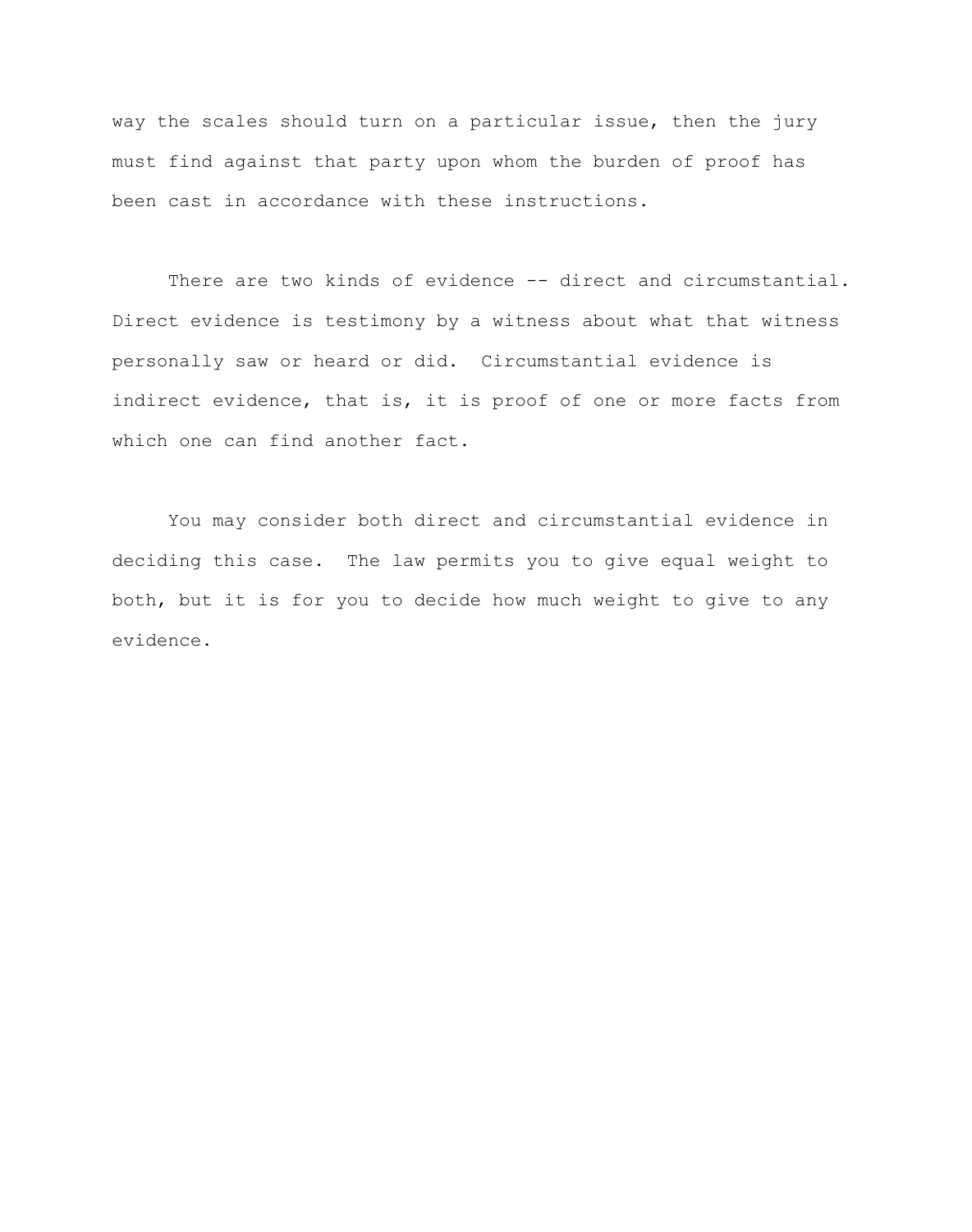You must not consider as evidence any statements of counsel made during the trial. If, however, counsel for the parties have stipulated to any fact, or any fact has been admitted by counsel, you will regard that fact as being conclusively established.

As to any questions to which an objection was sustained, you must not speculate as to what the answer might have been or as to the reason for the objection, and you must assume that the answer would be of no value to you in your deliberations.

You must not consider for any purpose any offer of evidence that was rejected, or any evidence that was stricken out by the court. Such matter is to be treated as though you had never known it.

You must never speculate to be true any insinuation suggested by a question asked a witness. A question is not evidence. It may be considered only as it supplies meaning to the answer.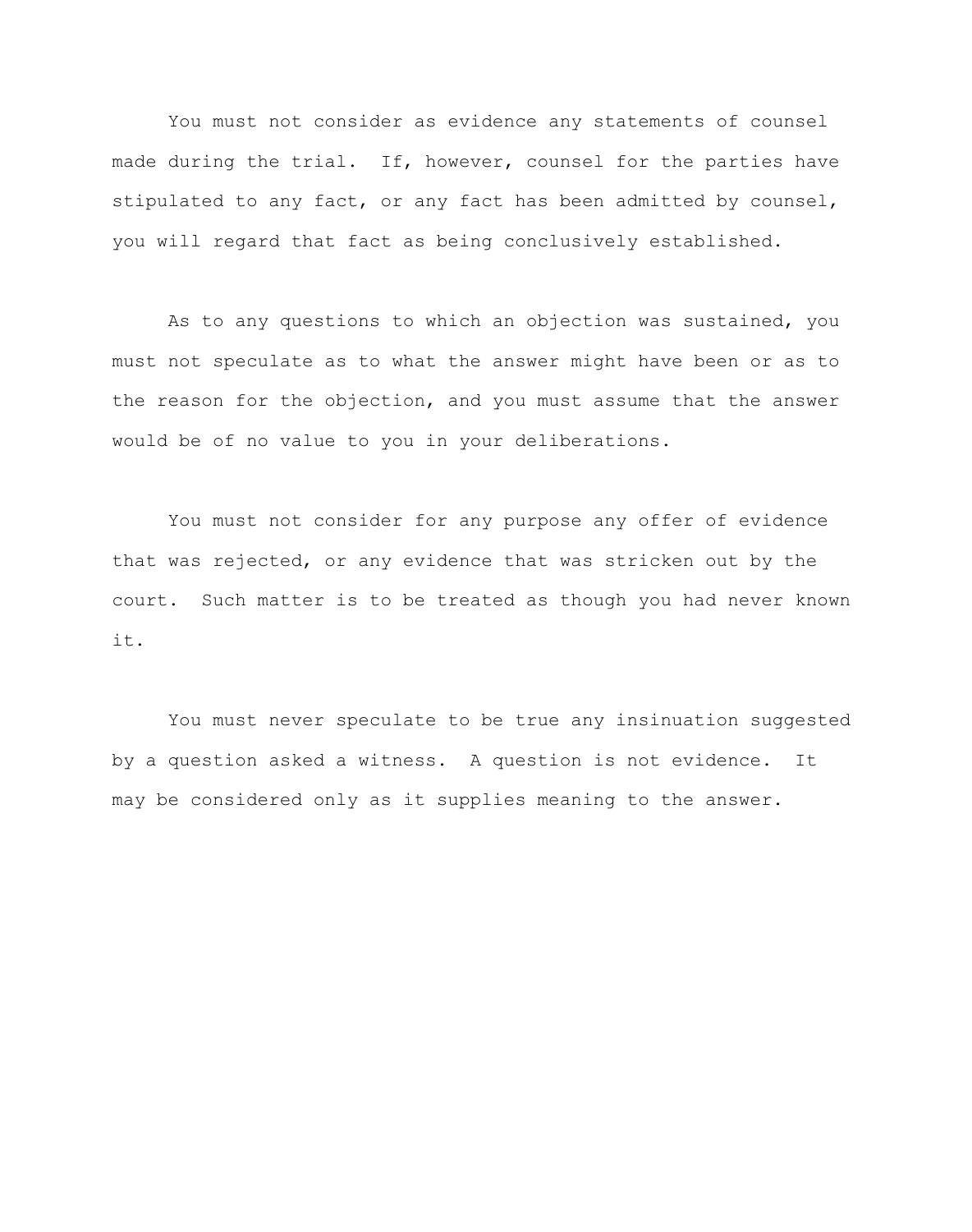#### Expert Witness - Generally (76-9)

You have heard testimony from Paul Leyton, Michael Brookshire, Lawrence Wayne Talley, Lloyd Phelps, and Chris McGoey. An expert is allowed to express his or her opinion on those matters about which the expert has special knowledge, training, or experience. Expert testimony is presented to you on the theory that someone who is experienced or knowledgeable in the field can assist you in understanding the evidence or in reaching an independent decision on the facts.

In weighing each expert's testimony, you may consider the expert's qualifications, the expert's opinions, the expert's reasons for testifying, as well as all of the other considerations that ordinarily apply when you are deciding whether or not to believe a witness' testimony. You may give expert testimony whatever weight, if any, you find it deserves in light of all the evidence in this case. You should not, however, accept a witness' testimony merely because he is an expert. Nor should you substitute it for your own reason, judgment, and common sense. The determination of the facts in this case rests solely with you.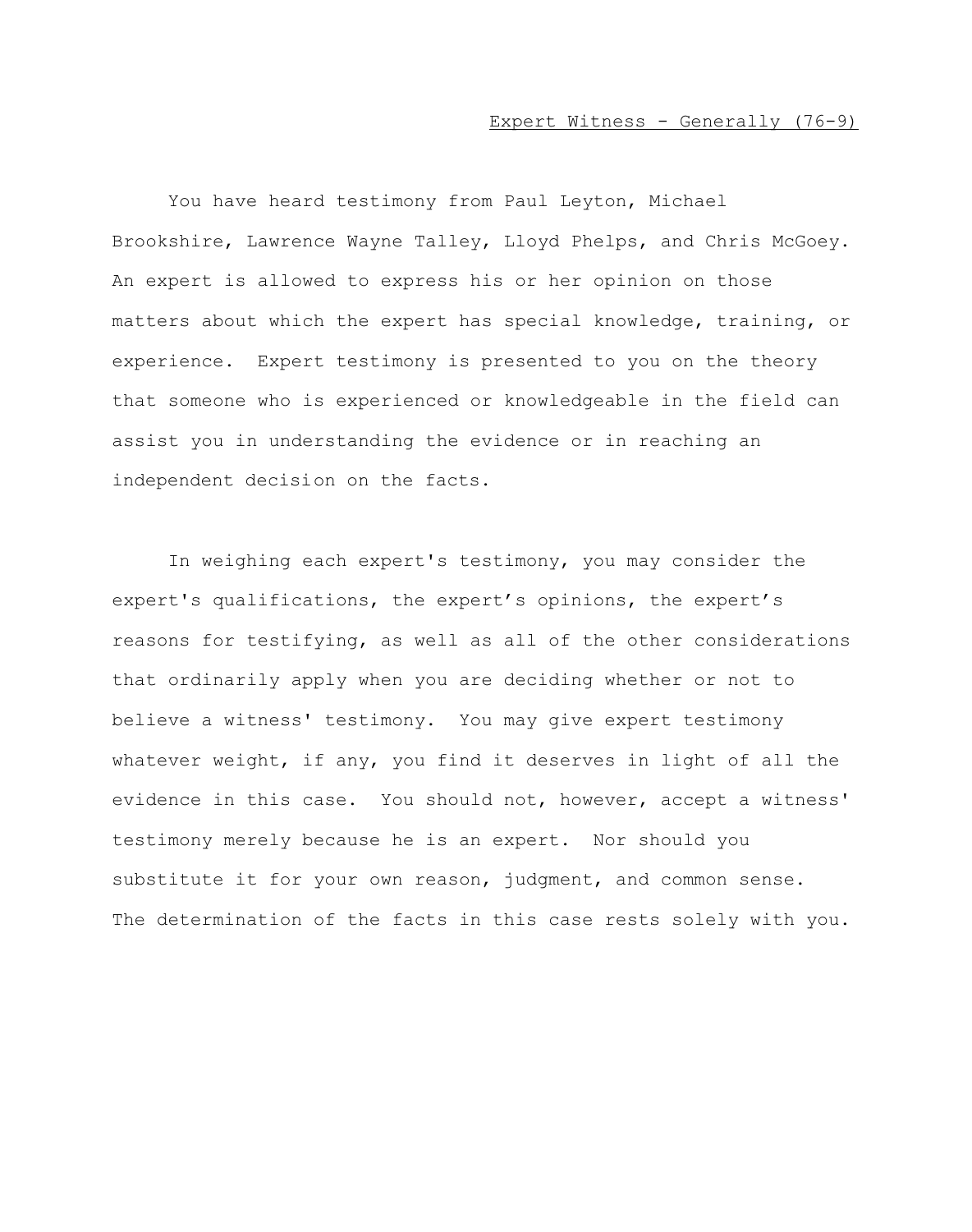#### Law Enforcement Witnesses (7-17)

You have heard the testimony of law enforcement officials. The fact that a witness may be employed by the city or state government as a law enforcement official does not mean that his or her testimony is necessarily deserving of more or less consideration or greater or lesser weight than that of an ordinary witness. You as jurors have the duty of determining the believability of the testimony of all witnesses and giving a witness's testimony such weight as you believe it deserves under all of the circumstances you have observed, and this includes the testimony of police witnesses. Such testimony is to be judged by the same standards as any other testimony.

It is your decision, after reviewing all the evidence, whether to accept the testimony of the law enforcement witness and to give to that testimony whatever weight, if any, you find it deserves.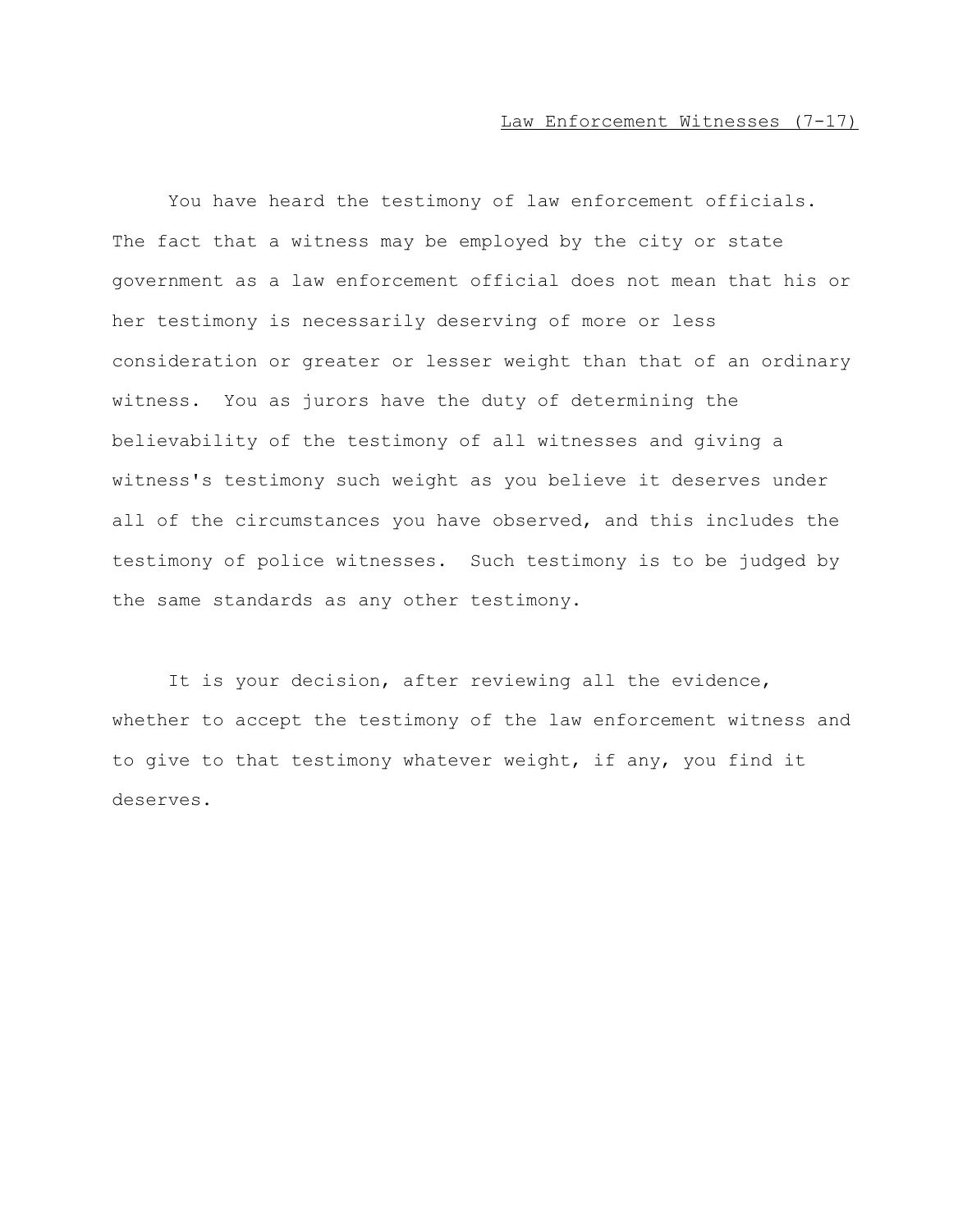# Deposition Testimony (74-14)

Some of the testimony before you is in the form of deposition answers which have been received in evidence or played in open court through a video deposition. A deposition is simply a procedure where the attorneys for one side may question a witness or an adversary party under oath before a court stenographer prior to trial and the testimony is preserved in writing and/or videotape. This is part of the pretrial discovery, and each side is entitled to take depositions. You may consider the testimony of a witness given at a deposition according to the same standards you would use to evaluate the testimony of a witness given at trial.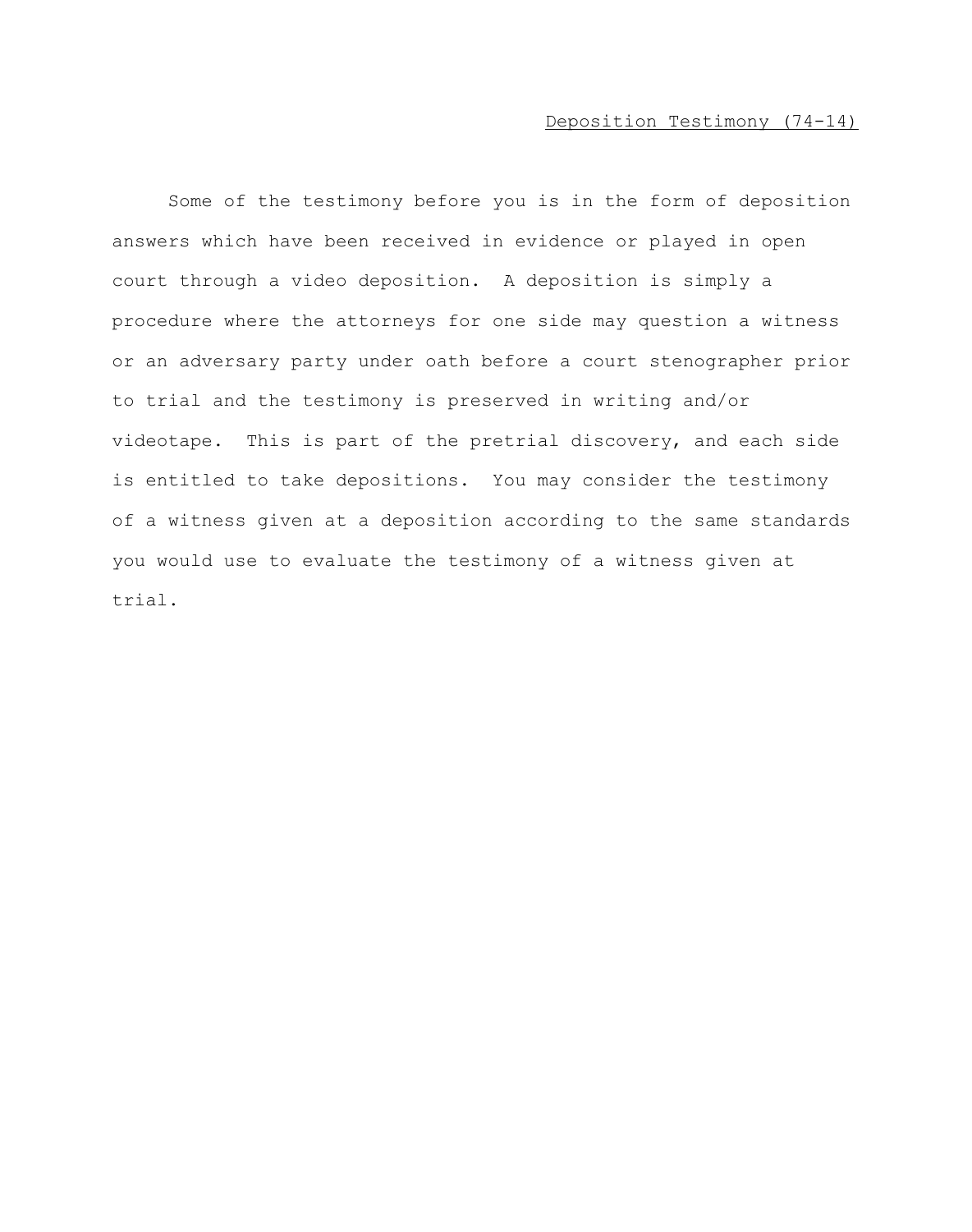### Stipulated Facts

The parties have stipulated that certain matters of fact are true. They are bound by this agreement and in your consideration of the evidence you are to treat these facts as proven.

The following facts have been stipulated by the parties:

- 1. On Friday, September 7, 1990, Mrs. McClung made two purchases from Wal-Mart, the anchor tenant at the Delta Square Shopping Center, one at 11:57 a.m. and one at 12:16 p.m.
- 2. On Saturday, September 8, 1990, Mrs. McClung's body was discovered in rural Crittenden County, Arkansas.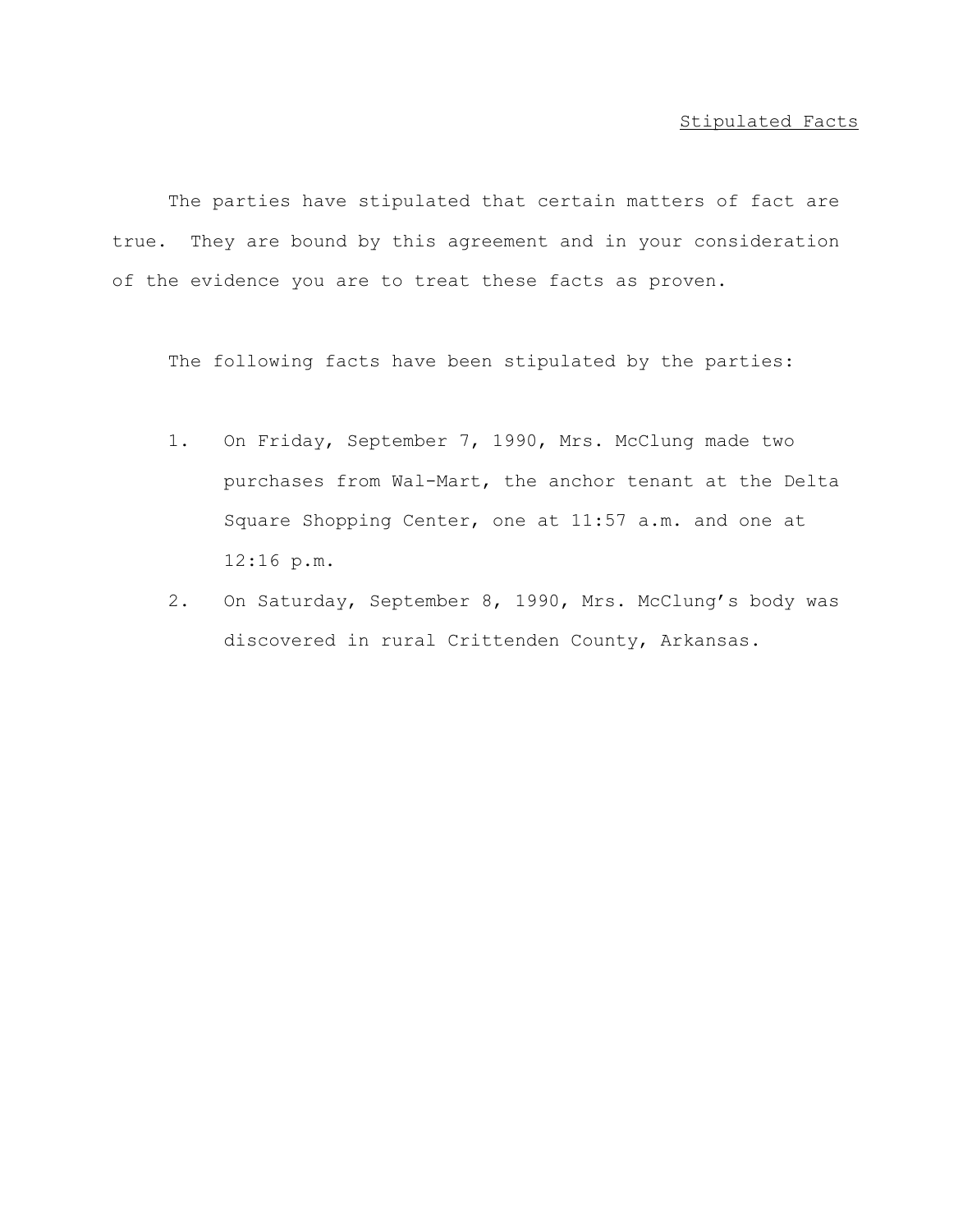The parties in this litigation have admitted that certain matters of fact are true. They are bound by these admissions and in your consideration of the evidence you are to treat these facts as proven.

The following facts have been admitted by the parties:

- 1. On Friday, September 7, 1990, between the hours of 11:30 a.m. and 1:00 p.m., the decedent Mrs. Dorothy McClung was abducted and subsequently raped and murdered by Joseph Alexander Harper, II ("Harper").
- 2. Harper was subsequently arrested, charged and convicted for the kidnapping, aggravated rape and murder of Mrs. Dottie McClung. Subsequent to sentencing to prison, Harper committed suicide while in custody.
- 3. Immediately before September 7, 1990, Harper lived in Chattanooga, Hamilton County, Tennessee. On Wednesday, September 5, 1990, Harper abducted at gunpoint a Rabbi in Chattanooga and stole his automobile, a 1987 Volvo. Earlier on September 5, 1990, Harper had robbed another individual of approximately \$2,400.00. Harper drove the stolen 1987 Volvo to his house, where his brother heard sounds coming from the trunk of the Volvo. Harper's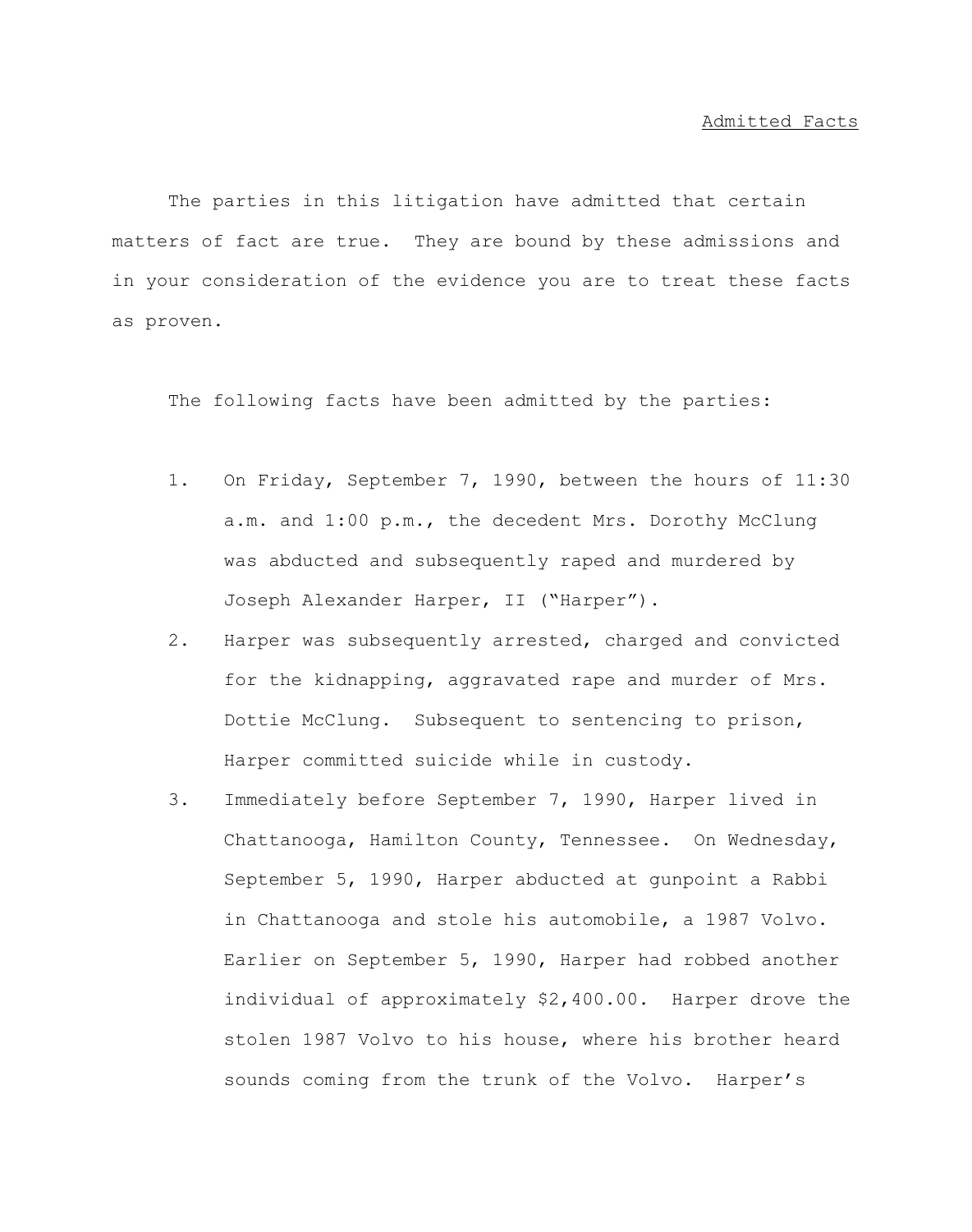brother later reported this incident to his father, who notified the Chattanooga Police Department of the auto theft and kidnapping. Harper subsequently released the Rabbi from the trunk of the Volvo.

- 4. At approximately 9:20 p.m. on Wednesday, September 5, 1990, the Chattanooga Police Department reported to the National Crime Information Center ("NCIC") that the 1987 Volvo was stolen. The report included the car's Tennessee license plate number, color, make, model, year, and vehicle identification number ("VIN"). At approximately 10:35 p.m. on September 5, 1990, the Chattanooga Police Department transmitted a "BOLO" ("be on the lookout") teletype bulletin to the southeastern states plus Cleveland, Ohio and Volusia County, Florida, alerting law enforcement agencies that Joseph Alexander Harper was wanted for kidnapping, two counts of armed robbery, and stolen vehicle. The "BOLO" described Harper and included his date of birth (he was sixteen years old) and description. The "BOLO" also described the 1987 Volvo and indicated that Harper was armed with a .38 caliber revolver.
- 5. At approximately 3:00 a.m. on September 6, 1990, the Juvenile Court Judge in Chattanooga, Tennessee, issued warrants for Harper for kidnapping and two counts of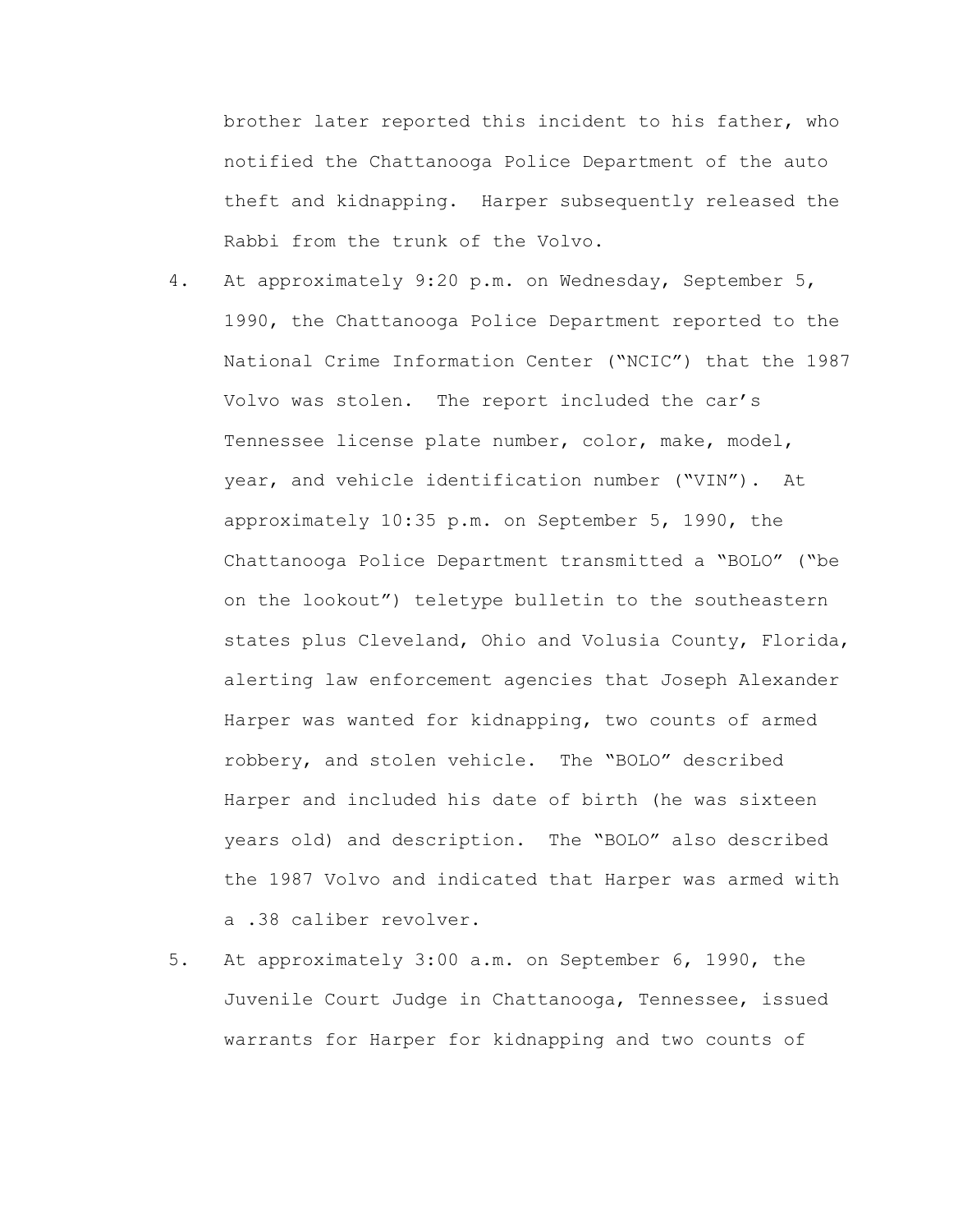armed robbery and for auto theft. This information was entered into the NCIC system.

- 6. At some point between Wednesday, September 5, 1990 and Friday, September 7, 1990, Harper drove the stolen 1987 Volvo to Memphis. At some point prior to arriving in Memphis, Harper replaced the Tennessee license tag on the 1987 Volvo with a Georgia license plate.
- 7. On Friday morning, September 7, 1990, at approximately 9:30 a.m. Harper was involved in an automobile accident in Memphis, Tennessee, at the intersection of Lamar and Airways boulevard while driving the stolen 1987 Volvo. Ronnie W. Weddle, an officer assigned to the Memphis Police Department Traffic Division, was dispatched to the scene of the accident at approximately 9:40 a.m. and arrived at the scene at approximately 9:57 a.m. Officer Weddle has been a Memphis police officer since 1974. While at the scene of the accident, Weddle investigated the circumstances surrounding the accident. Incident to the investigation of the accident, Weddle learned that Harper was sixteen years of age, that his date of birth was August 9, 1974, and he had a Tennessee Driver's License. Harper gave Officer Weddle an Atlanta, Georgia address as his address and stated that the owner of the 1987 Volvo in which he was driving was Kenneth Harper, his father, with a Chattanooga, Tennessee address.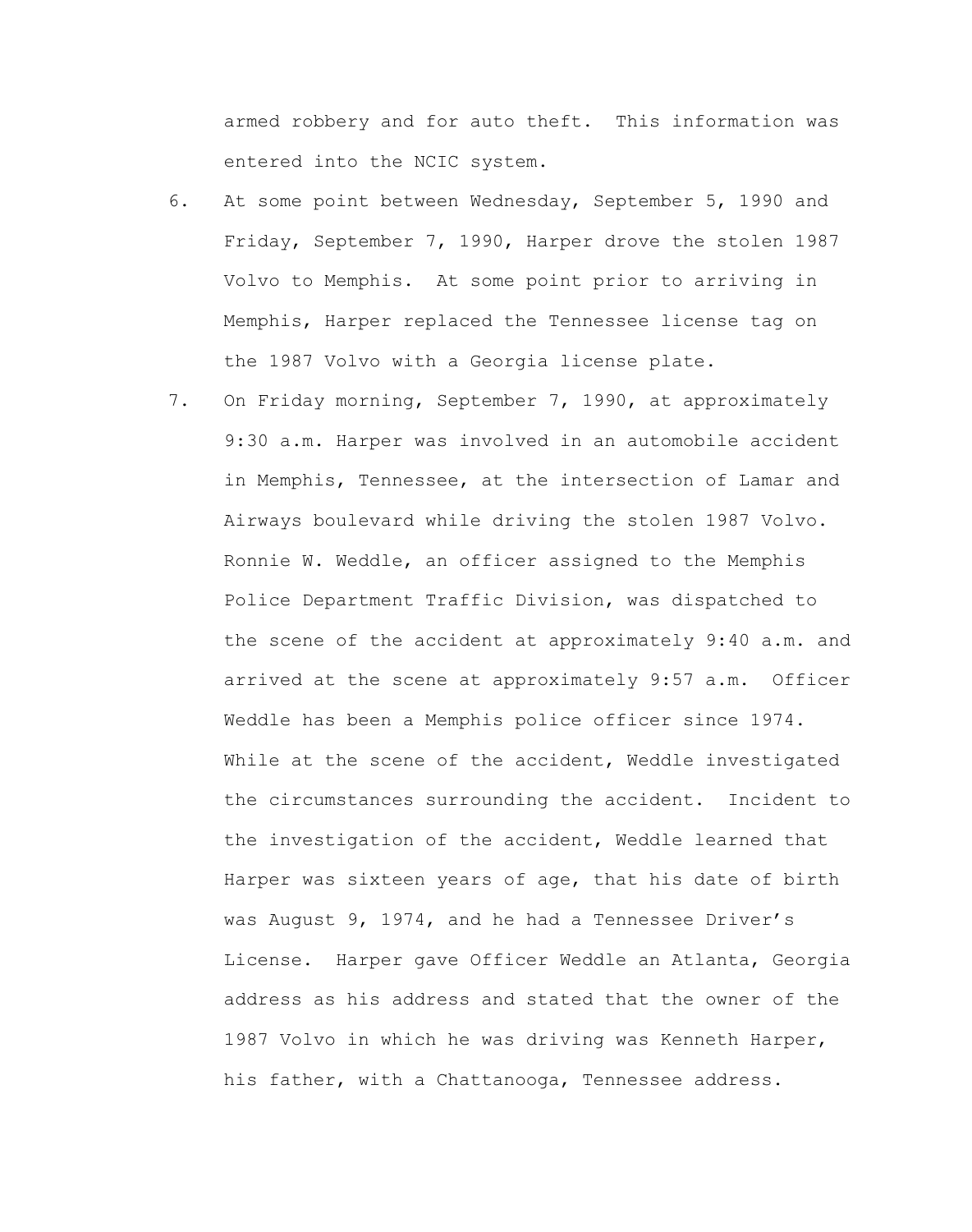Officer Weddle also obtained the vehicle identification number of the 1987 Volvo.

- 8. Witnesses at the scene of the accident, including the parents of the driver of the other vehicle involved, informed Weddle that Harper was acting "suspicious" and that he was "lying" about his circumstances, that there were too many "inconsistencies" in his story, too many addresses and names, including the statement by Harper that he was the son of a Rabbi. Because of Harper's age, conflicting statements, and conflicting information about his insurance, these witnesses asked Weddle to run a check to see if the Volvo driven by Harper was stolen.
- 9. When Weddle realized that he did not have any juvenile traffic tickets, Weddle's supervisor Sgt. N.C. Hopper of the Memphis Police Department was dispatched to the scene. Sgt. Hopper arrived on the scene to deliver the juvenile traffic tickets to Weddle.
- 10. A witness at the scene of the accident also expressed the suspiciousness of Harper to Sgt. Hopper and asked Sgt. Hopper to check the car to see if it was stolen. Sgt. Hopper advised Weddle "to run the car through NCIC" and left the scene.
- 11. The Memphis Police Department has a sophisticated communications bureau with extremely modern equipment enabling officers to access the NCIC system to check (a)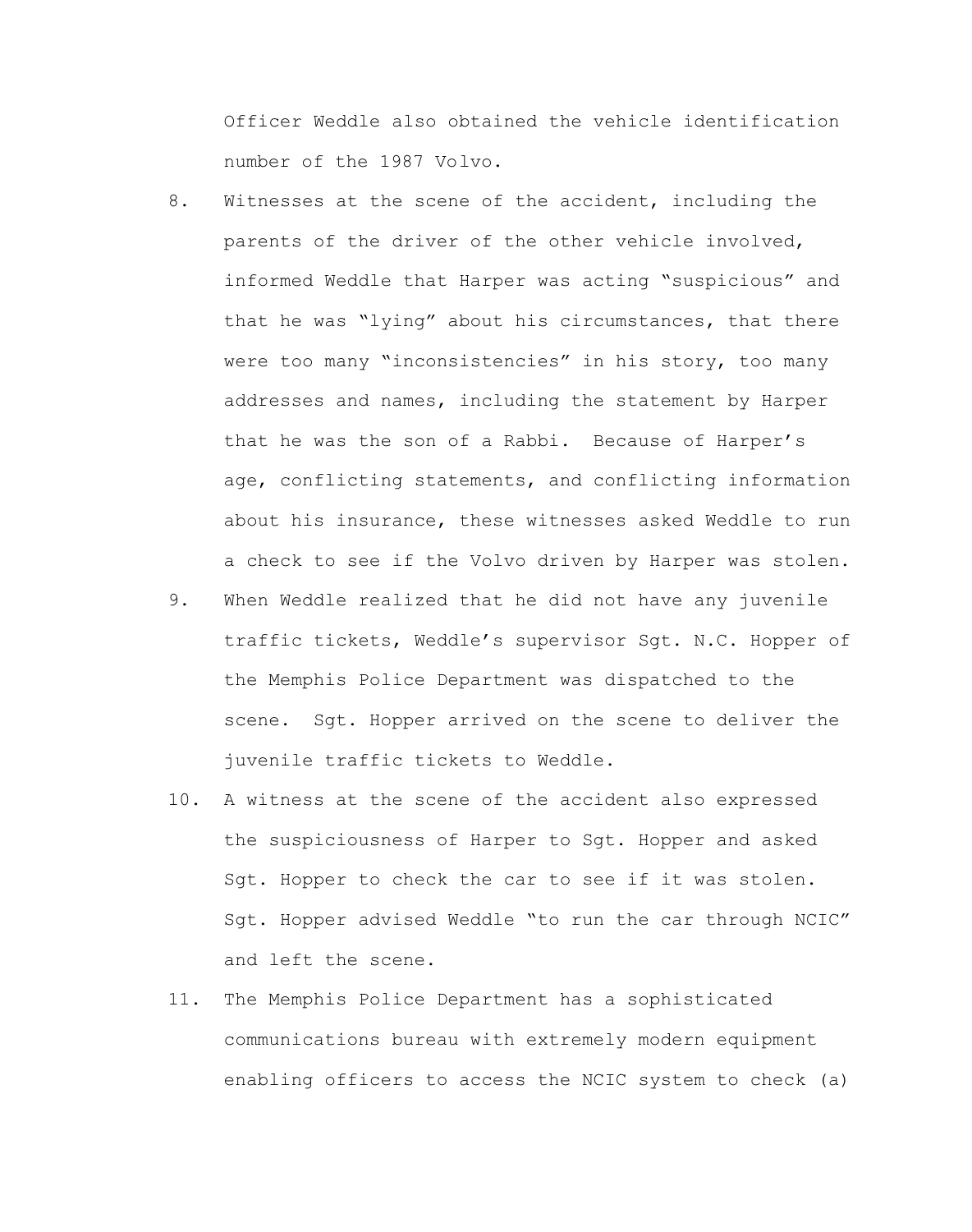driver's license information (a "DLC" request), (b) vehicle registration (a "REG" request or a "VIN" request), (c) information with regard to stolen articles (a "QA" request), (d) information with regard to stolen firearms, and (e) information as to whether automobile license plates are stolen (a "QV" request). The Memphis Police Department has established a separate radio transmission frequency designated "Station B" for officers to make inquiries and request information from various data banks and computer networks including the NCIC system.

12. Notwithstanding the suspicious circumstances surrounding Harper and his conflicted statements, despite the fact that Harper was a juvenile over three hundred miles from Chattanooga and approximately four hundred miles from Atlanta in an expensive late model automobile, and despite the explicit requests by witnesses at the scene and Sgt. Hopper to "check to see if the car was stolen", Weddle negligently or willfully and/or with gross negligence and reckless disregard failed to request information from the Memphis Communications Center/Dispatcher with regard to (a) registration of the 1987 Volvo (a "REG"), (b) the vehicle identification number (a "VIN"), (c) Harper's driver's license (a "DLC"), or (d) Harper himself (a "Q-W" request) which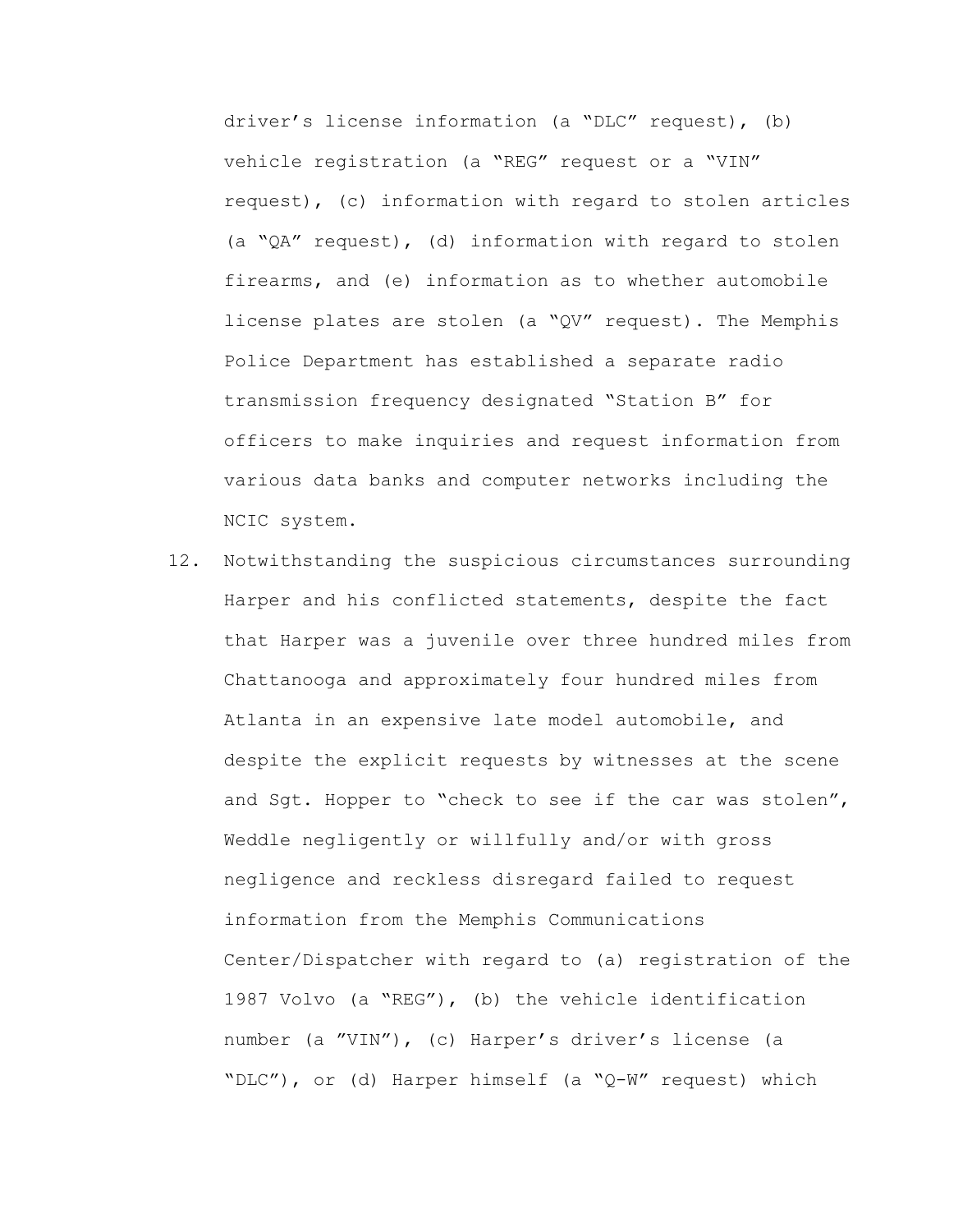would have determined whether there were any warrants outstanding with respect to Harper. Officer Weddle merely requested a "Q.V." on the Georgia license tag. A "Q.V." inquiry will reveal only whether that particular license plate has been report stolen. A "Q.V. and REG" will supply information regarding the vehicle to which the license plate was issued, including the name and address of the owner and description of the vehicle (make, model, color, year). Any other request, other than a "Q.V.", would have supplied information to Officer Weddle revealing that the vehicle being driven by Harper was stolen and did not match the information suppled by Harper, and that Harper was wanted by Chattanooga authorities. Weddle merely issued a juvenile citation to Harper for failure to yield rightof-way and let him go.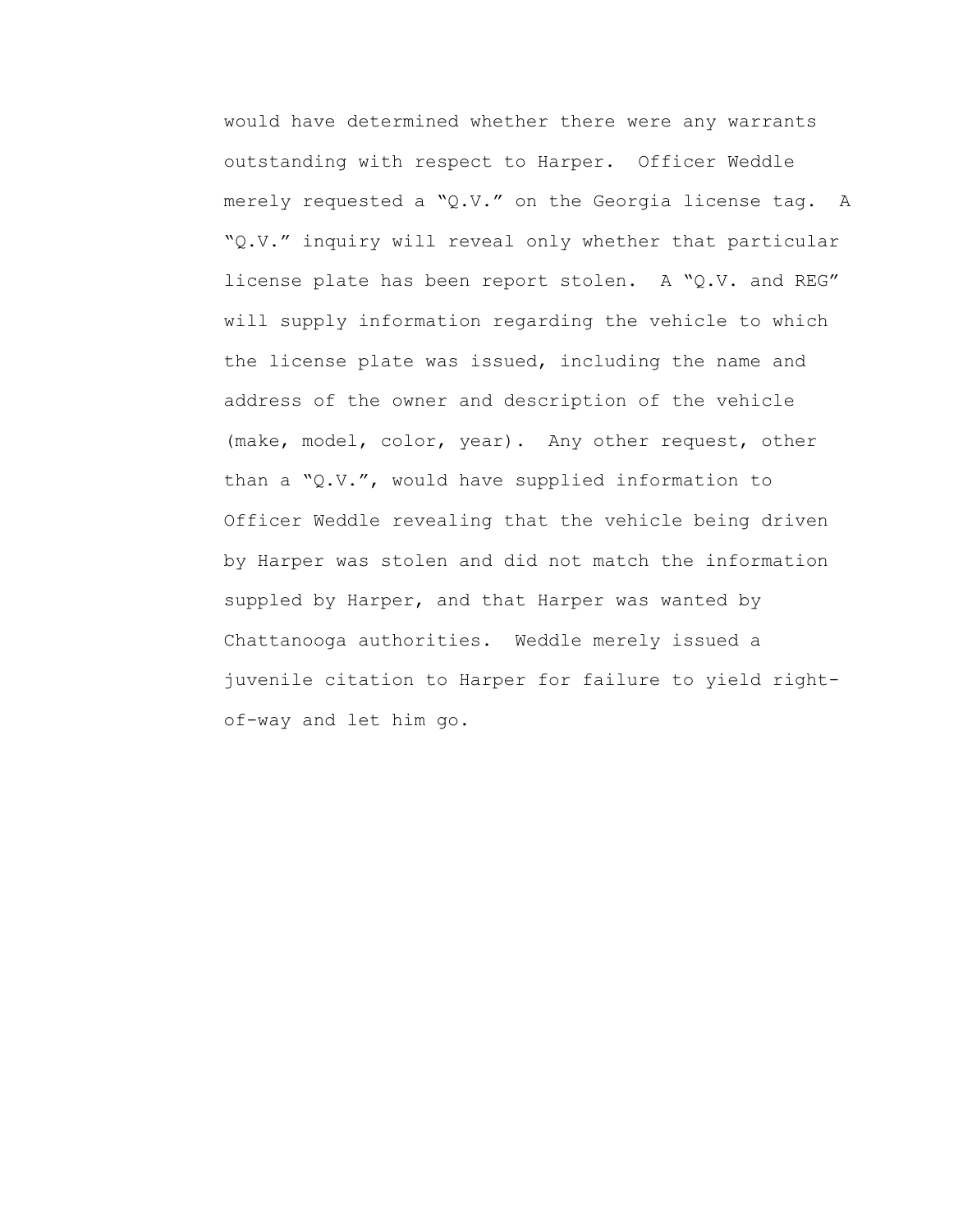From time to time in these proceedings, the Court has been asked to strike or disregard certain testimony of witnesses. Where I have sustained a motion to strike I have, at that point in the proceedings, indicated that you should disregard that testimony. Of course, if you have any notes regarding testimony that was subsequently ordered to be struck, you should clearly mark through those notes and not refer to them in any way in your deliberations.

As I have indicated on every occasion where I sustained a motion to strike, just as on every occasion which I sustained an objection to a question, you should disregard the answer given and the question that was propounded; it should be as though that question and that answer had never been heard by you.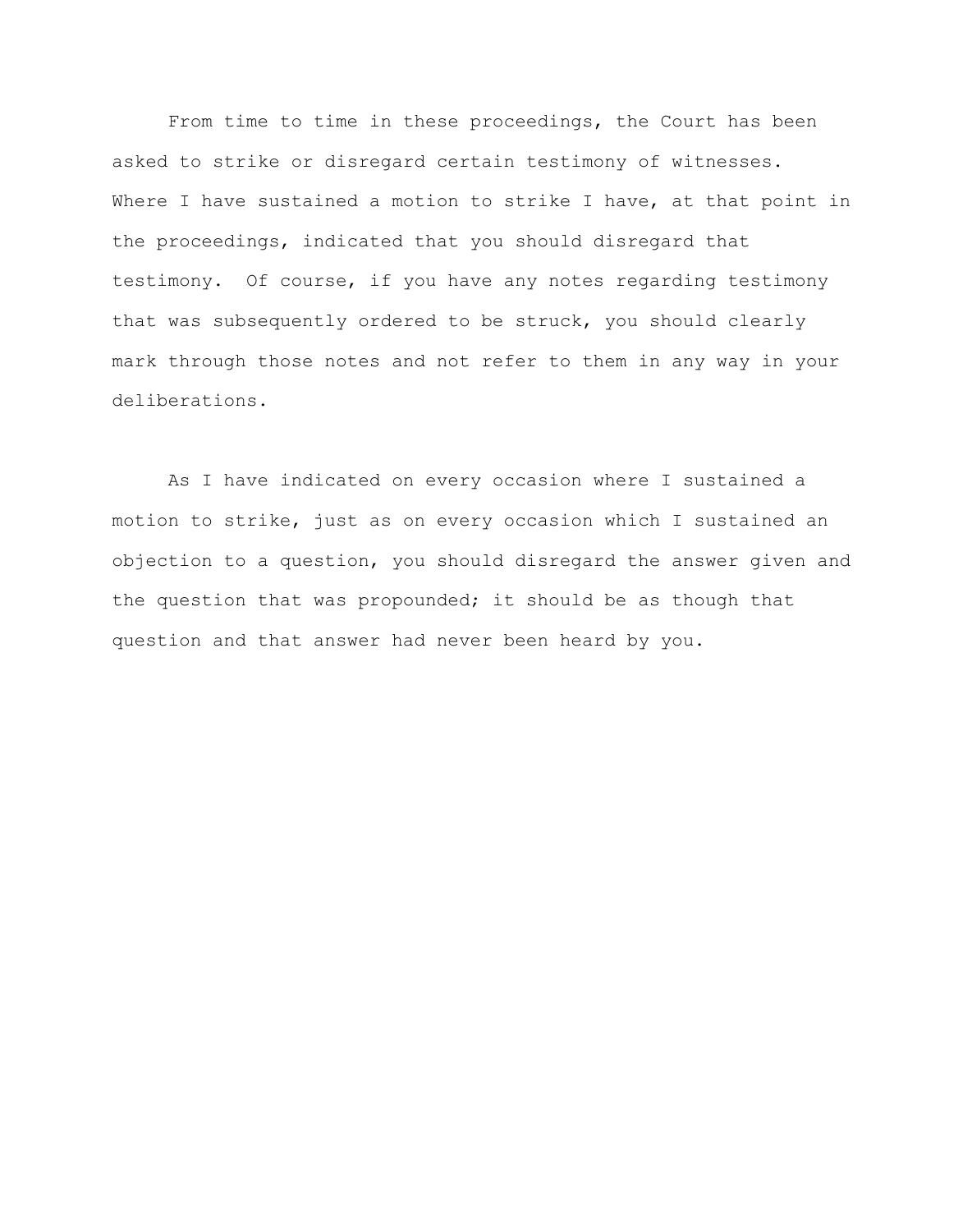Turning now to the legal theories in the case, it is my duty to tell you what the law is. If a lawyer or party or witness has told you that the law is different from what I tell you it is, you must, of course, take the law as I give it to you. That is my duty, but it is your duty, and yours alone, to determine what the facts are and after you have determined what the facts are, to apply those facts to the law as I give it to you, free from any bias, prejudice or sympathy, either one way or the other.

There is one legal theory of recovery in this case, that is negligence, sometimes more specifically referred to as premises liability negligence theory.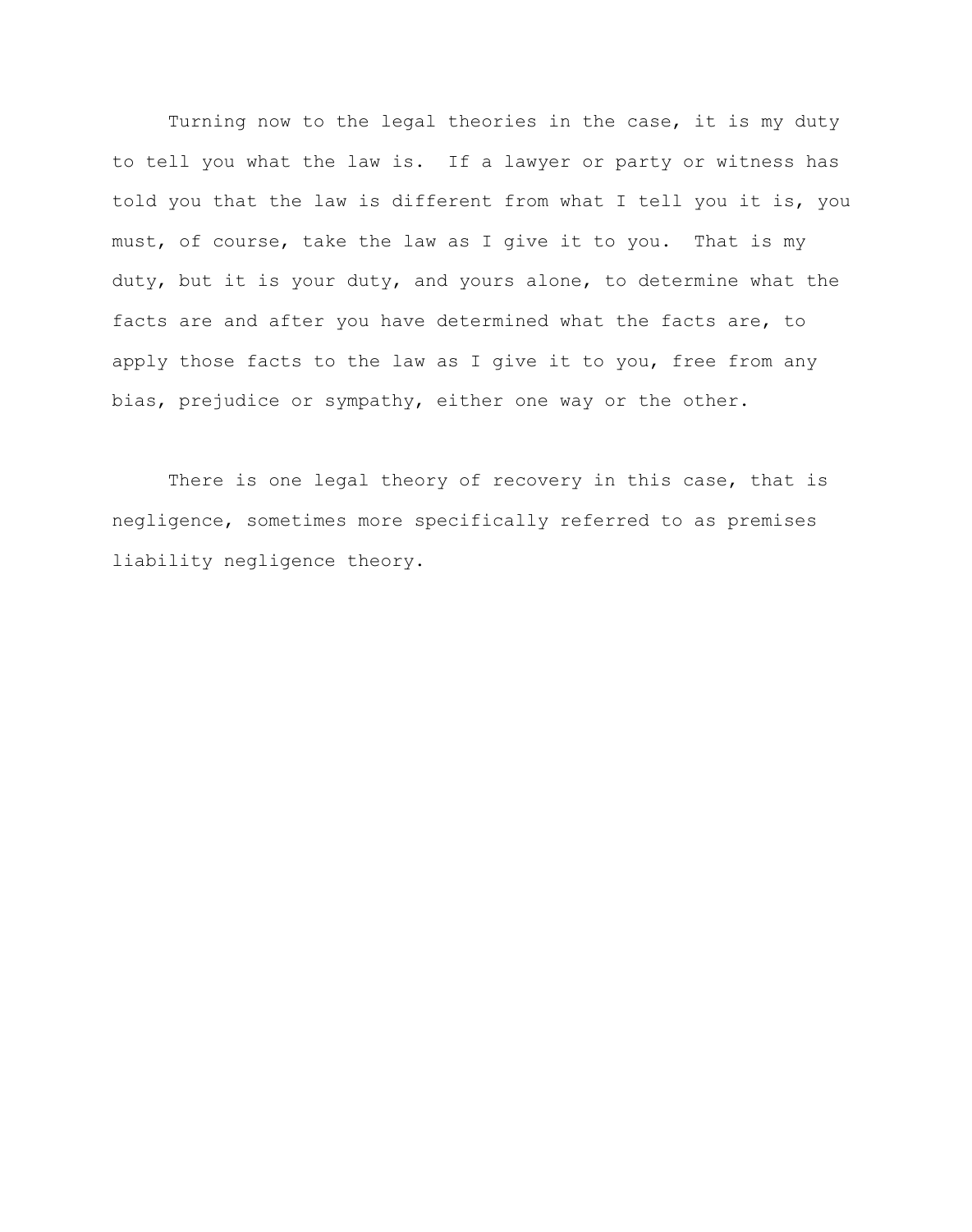In this case, the plaintiff alleges that the defendants, Delta Square G.P., Inc. (Delta Square) and Samuel Longiotti, were negligent in failing to provide reasonable and adequate security measures for the Delta Square Shopping Center's parking lot and that this negligence was the cause in fact and the proximate cause of Dottie McClung's death.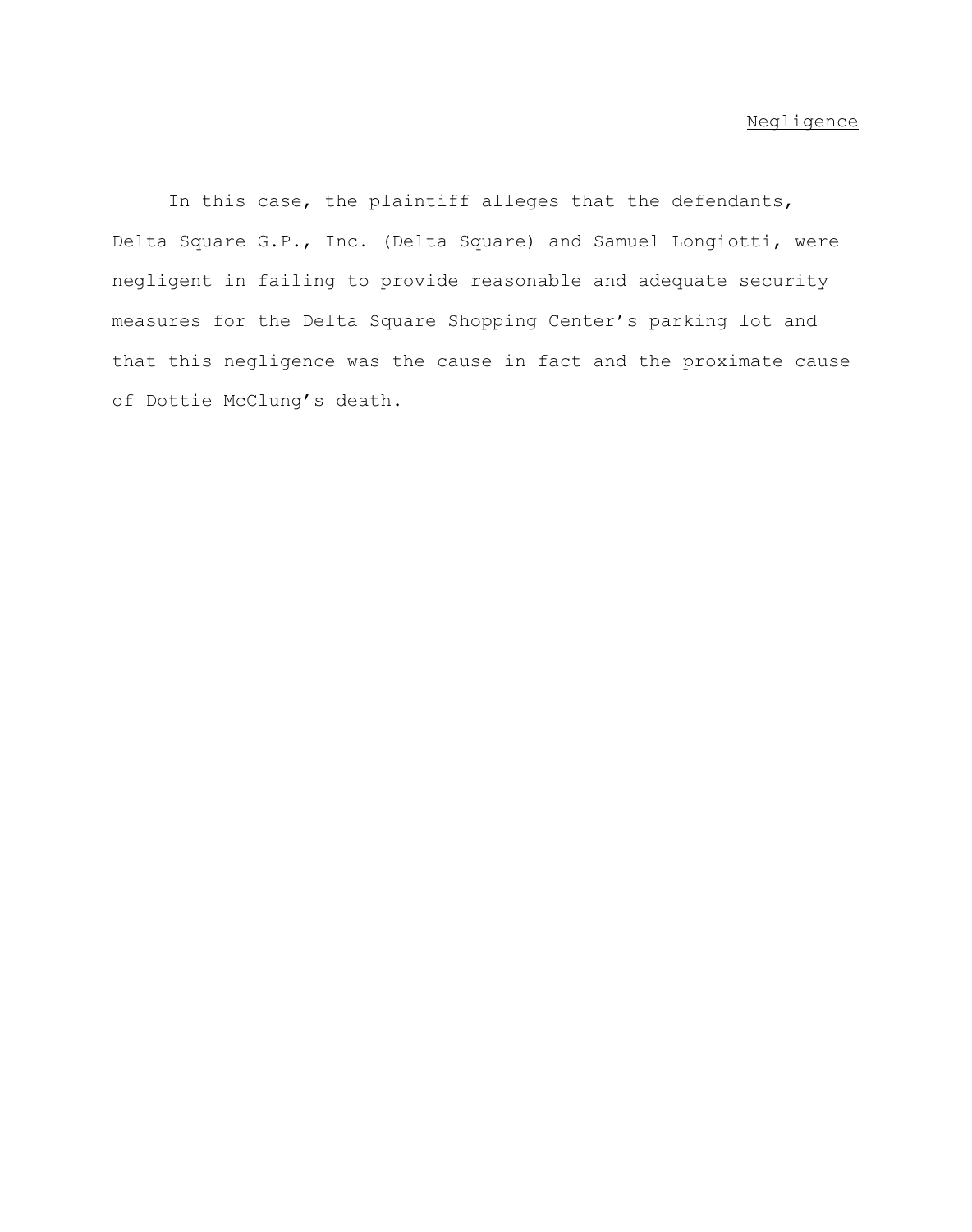Negligence is the failure to use ordinary or reasonable care. It is either doing something that a reasonably careful person would not do, or the failure to do something that a reasonably careful person would do, under the same circumstances.

A person may assume that every other person will use reasonable care, unless a reasonably careful person has cause for thinking otherwise.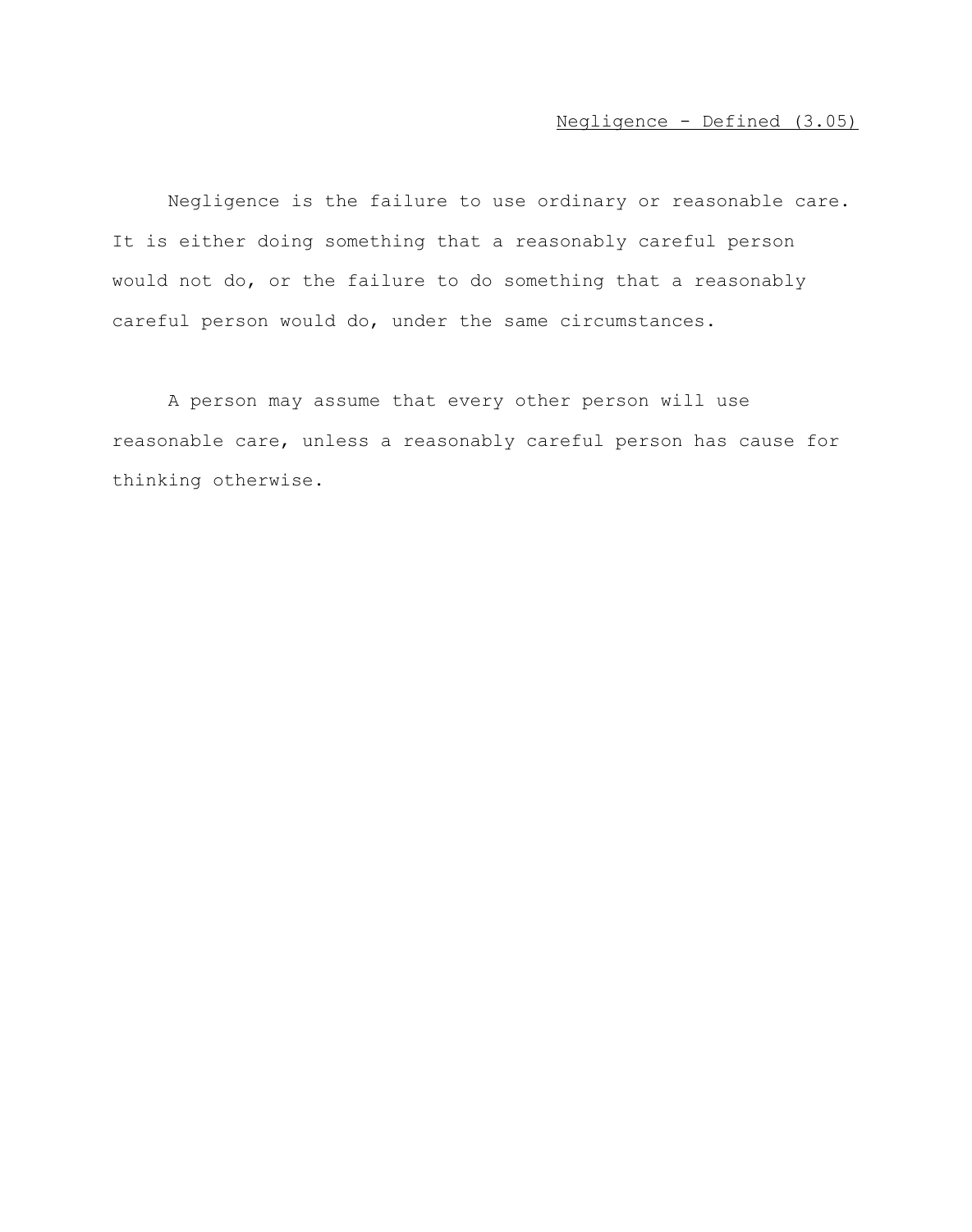In order to establish a claim of negligence, the plaintiff must prove the following elements:

- 1. That the defendant you are considering owed Dottie McClung a duty of care;
- 2. That the defendant you are considering breached that duty through conduct falling below the applicable standard of care;
- 3. That an injury was suffered by Dottie McClung;
- 4. That the injury would not have occurred but for the breach of duty of the defendant you are considering; and
- 5. That the breach of duty of the defendant you are considering was the proximate cause of Dottie McClung's injuries.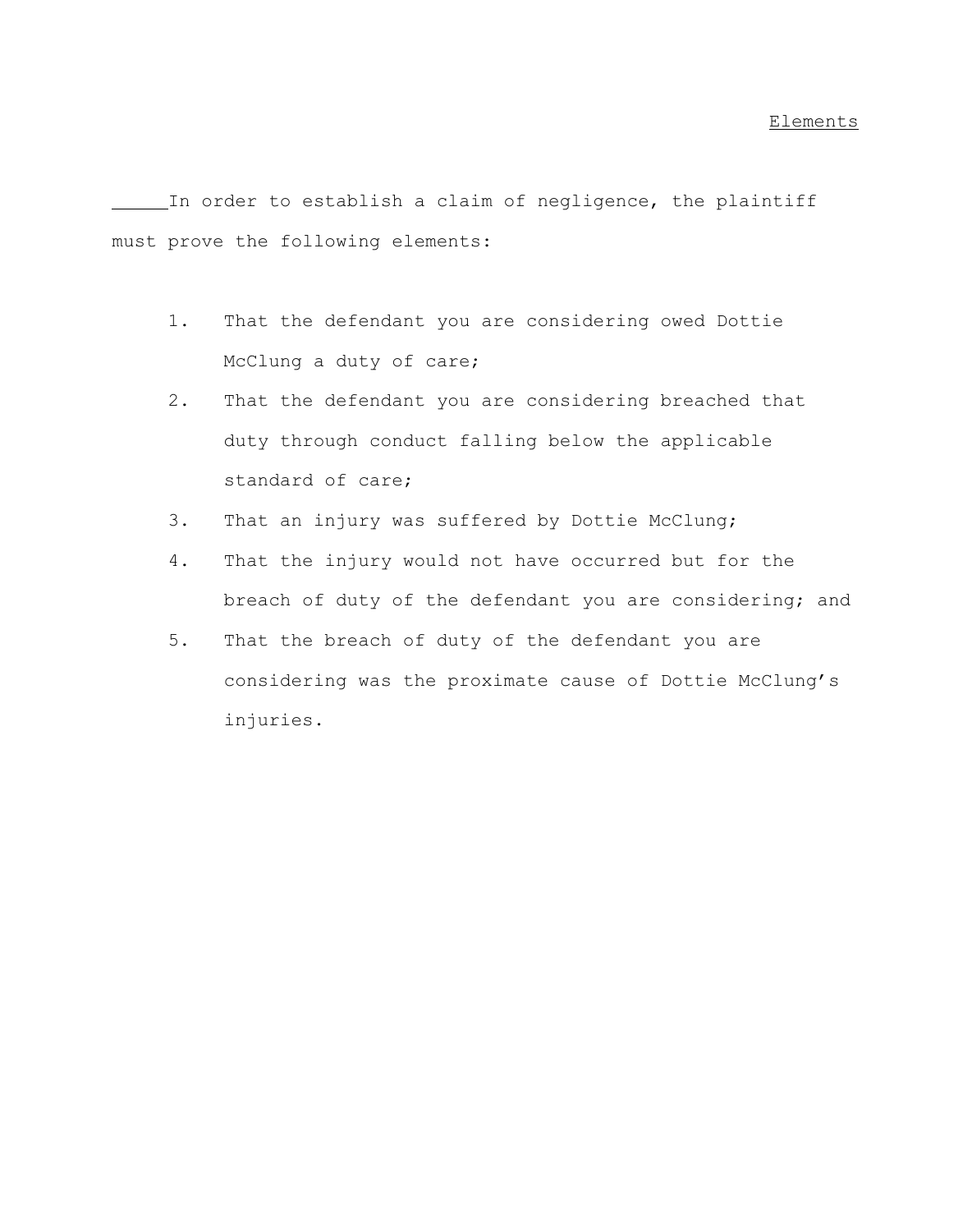The first element that the plaintiff must prove by a preponderance of the evidence in a negligence claim is that the defendant you are considering owed Dottie McClung a duty of care.

A duty is a legal obligation owed by one person to another – in this case, defendant owed to plaintiff – to conform to the standard of care of a reasonable person for protection against unreasonable risks of harm.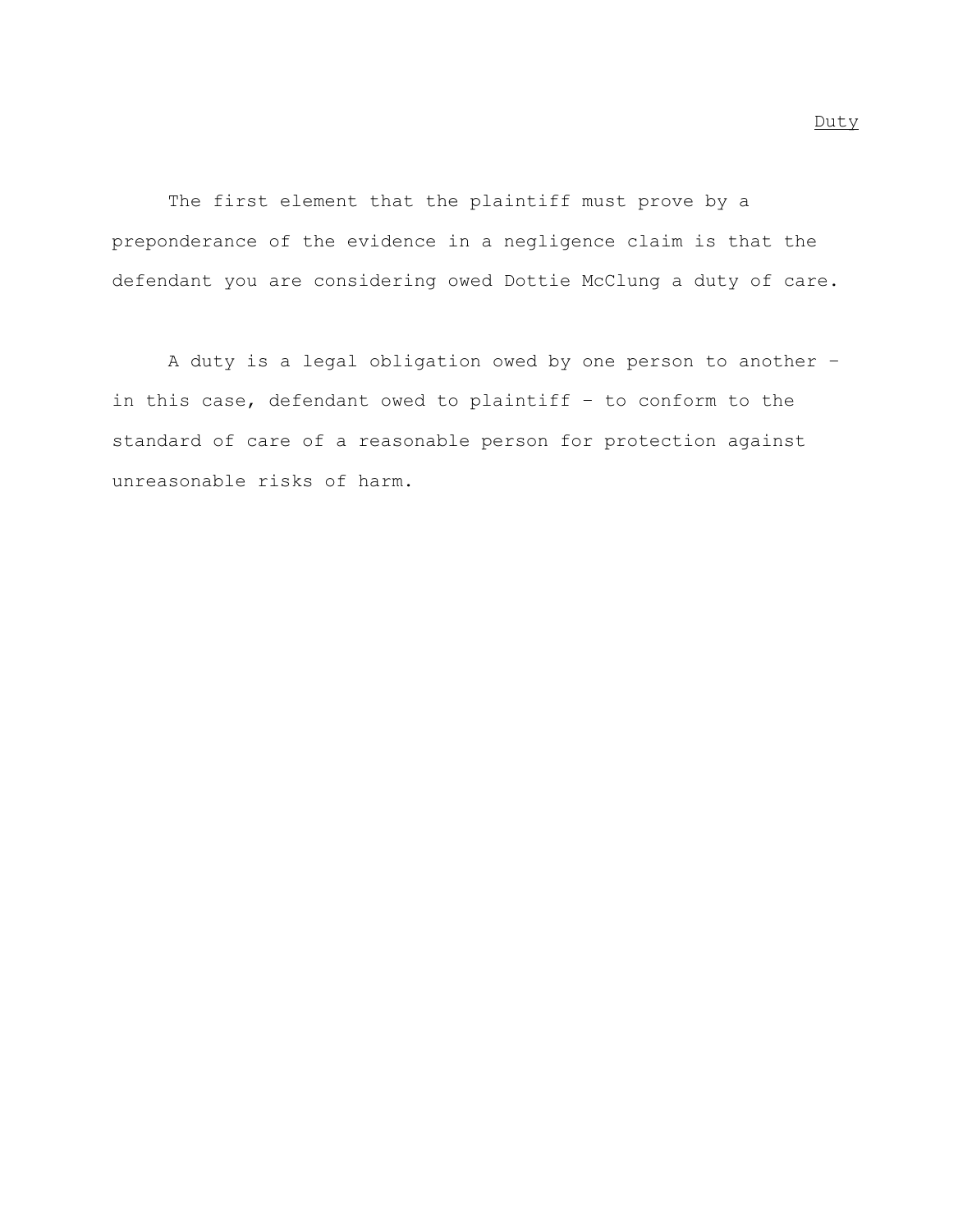A business ordinarily has no duty to protect customers from the criminal acts of third parties which occur on its premises. The business is not to be regarded as the insurer of the safety of its customers, and it has no absolute duty to implement security measures for the protection of its customers. However, a duty to take reasonable steps to protect customers arises if the business knows, or has reason to know, either from what has been or should have been observed or from past experience, that criminal acts against its customers on its premises are reasonably foreseeable, either generally or at some particular time.

The duty to take reasonable steps to protect customers arises if the store owner or premises owner knows or has reason to know, either from what was or should have been observed or from past criminal activity, that crimes against its customers on its premises are reasonably foreseeable, either at some particular time or in general.

Thus, in order to establish a duty of care, the plaintiff need only show that the defendant you are considering knew or had reason to know that criminal acts against customers were reasonably foreseeable.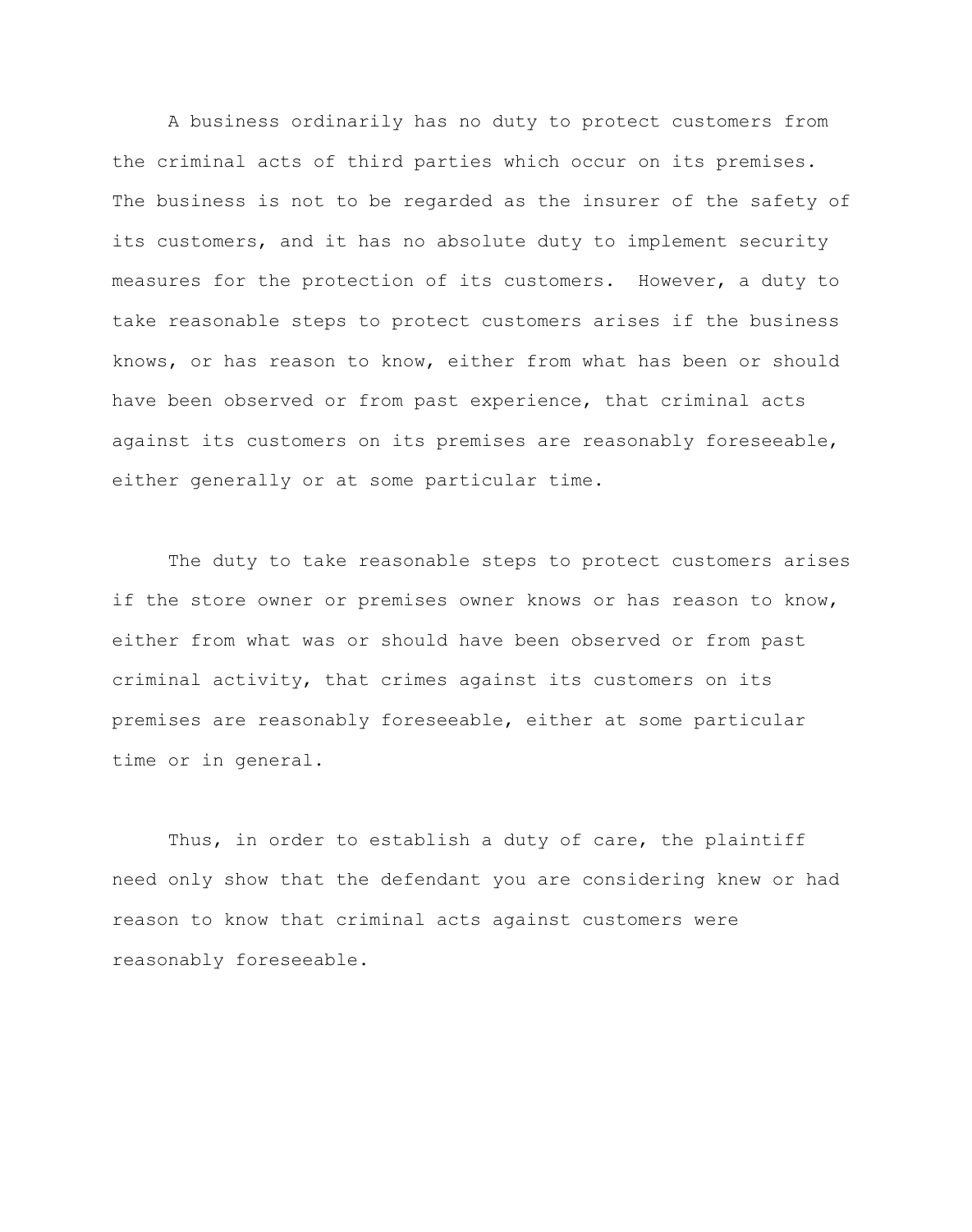In determining whether criminal incidents like the criminal activity that resulted in Dottie McClung's death were reasonably foreseeable, you are to consider the prior incidents that occurred on the premises and in the immediate vicinity of the Delta Square Shopping Center. Furthermore, you are to consider all prior criminal activity. It is not necessary that prior crimes be identical to the ones that caused Dottie McClung's death.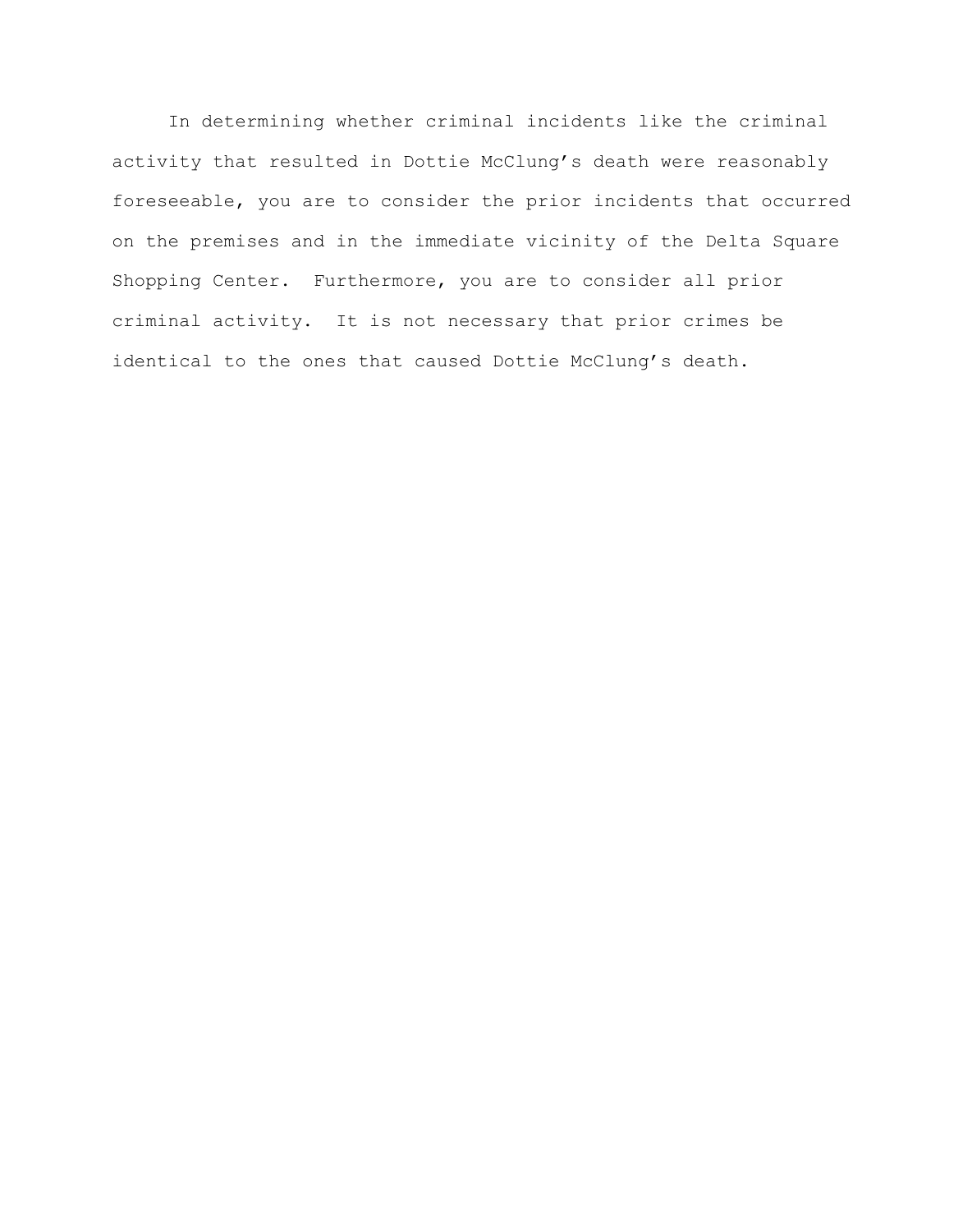The means of knowledge are ordinarily the equivalent in law to knowledge. So, if it appear from the evidence in the case that a person had information which would lead a reasonably prudent person to make inquiry through which he would surely learn certain facts, then this person may be found to have had actual knowledge of those facts, the same as if he made such inquiry and had actually learned such facts.

That is to say, the law will charge a person with notice and knowledge of whatever he would have learned, upon making such inquiry as it would have been reasonable to expect him to make under the circumstances.

Knowledge or notice may also be established by circumstantial evidence. If it appears that a certain condition has existed for a substantial period of time, and that the defendant had regular opportunities to observe the condition, then you may draw the inference that he had knowledge of the condition.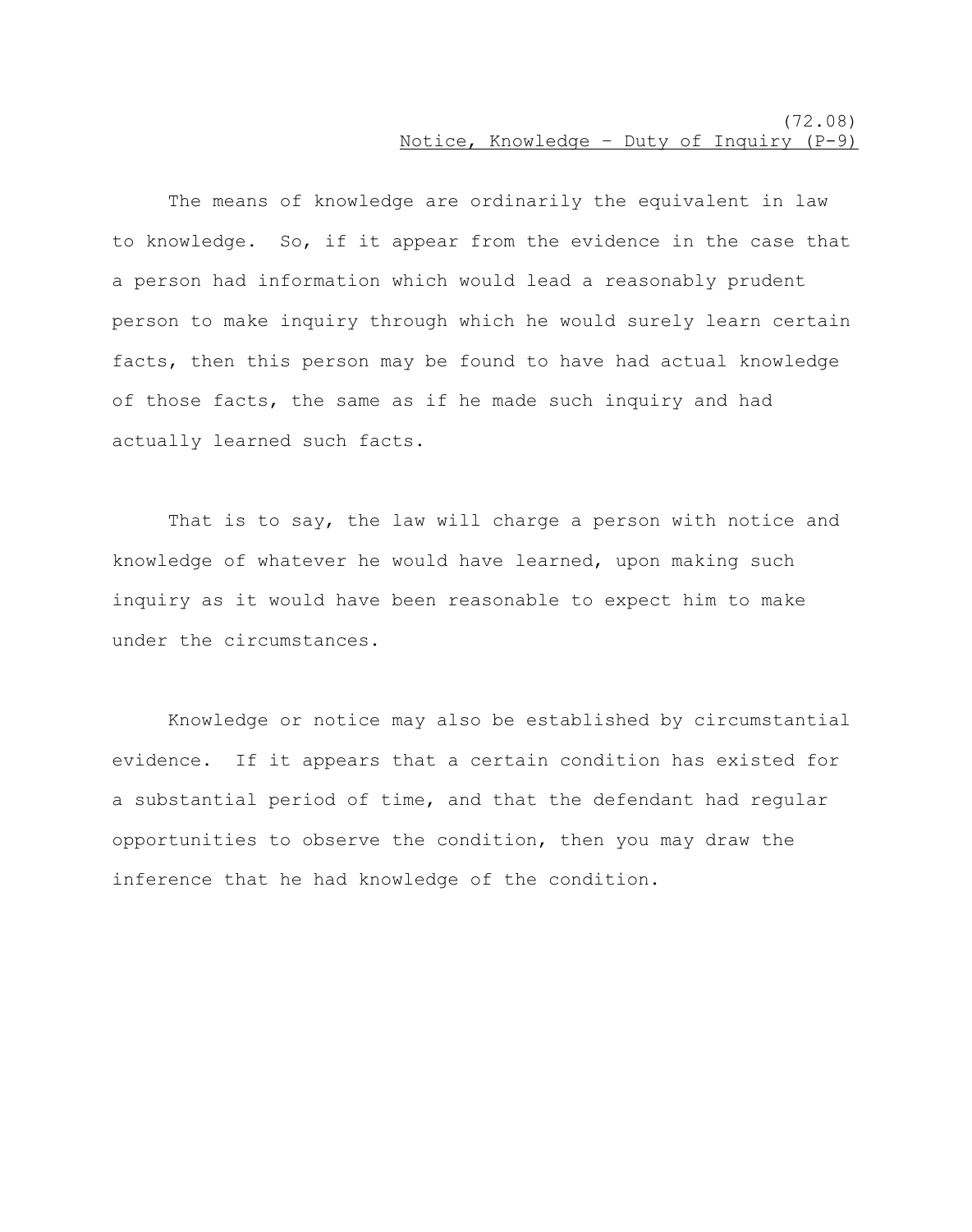Under the imputed knowledge rule, the knowledge of an employee is imputed to his employer and the knowledge of an agent is imputed to the principal.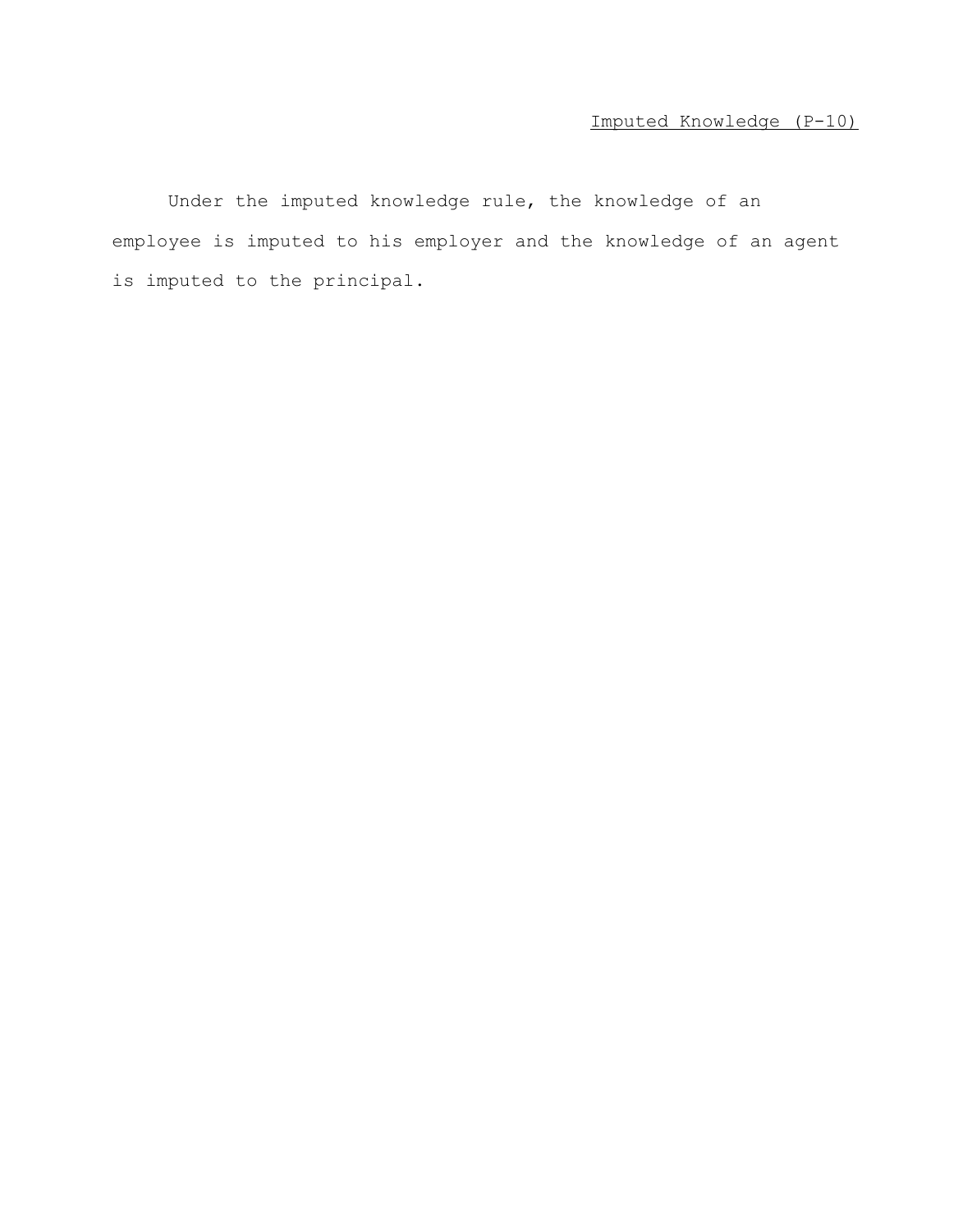Ordinary care is not an absolute term, but a relative one. That is to say, in deciding whether ordinary care was exercised in a given case, the conduct in question must be viewed in the light of all the surrounding circumstances, as shown by the evidence in this case.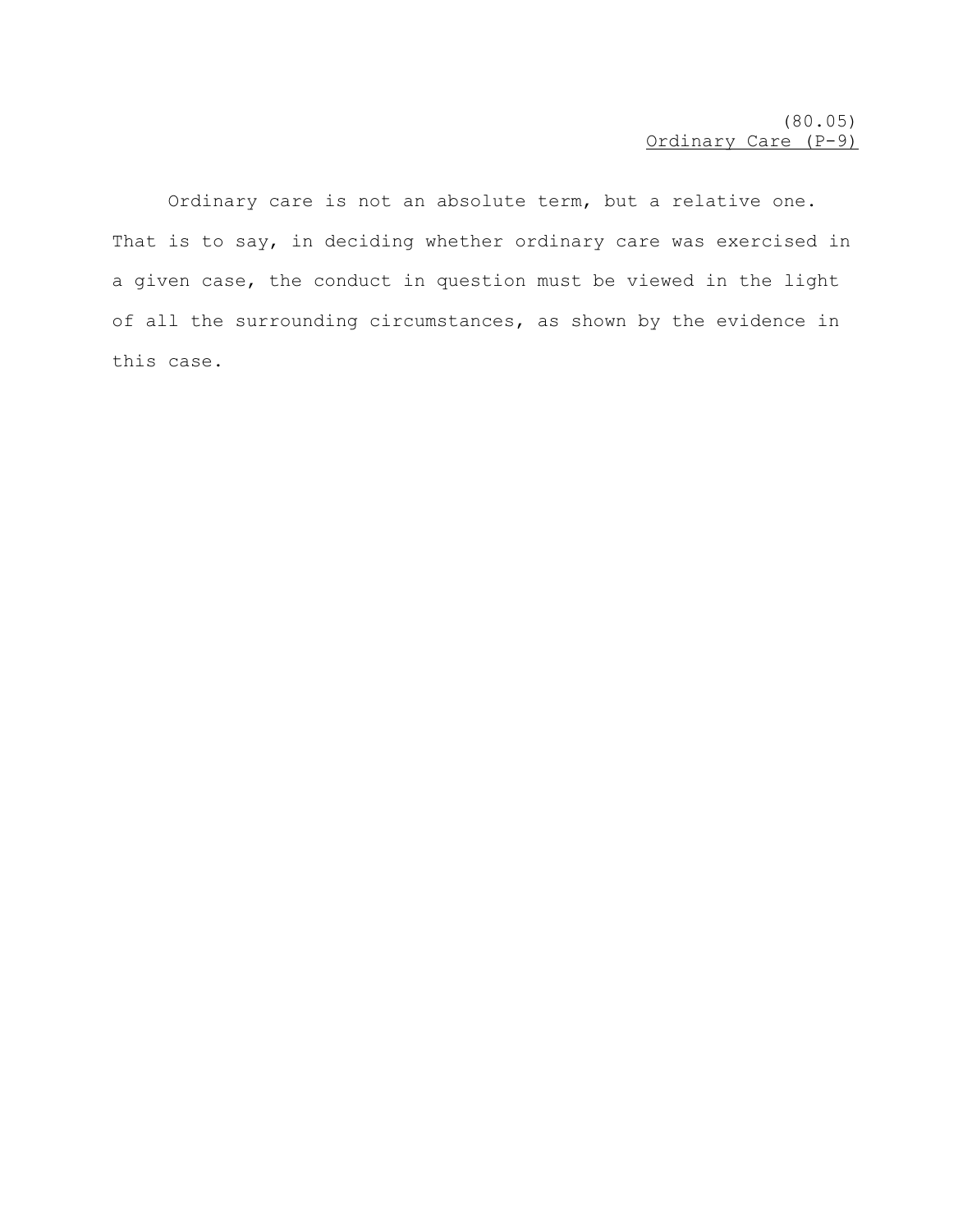Because the amount of care exercised by a reasonably prudent person varies in proportion to the danger known to be involved in what is being done, it follows that the amount of caution required, in the use of ordinary care, will vary with the nature of what is being done, and all the surrounding circumstances shown by the evidence in the case. To put it another way, any increase in foreseeable danger requires increased care.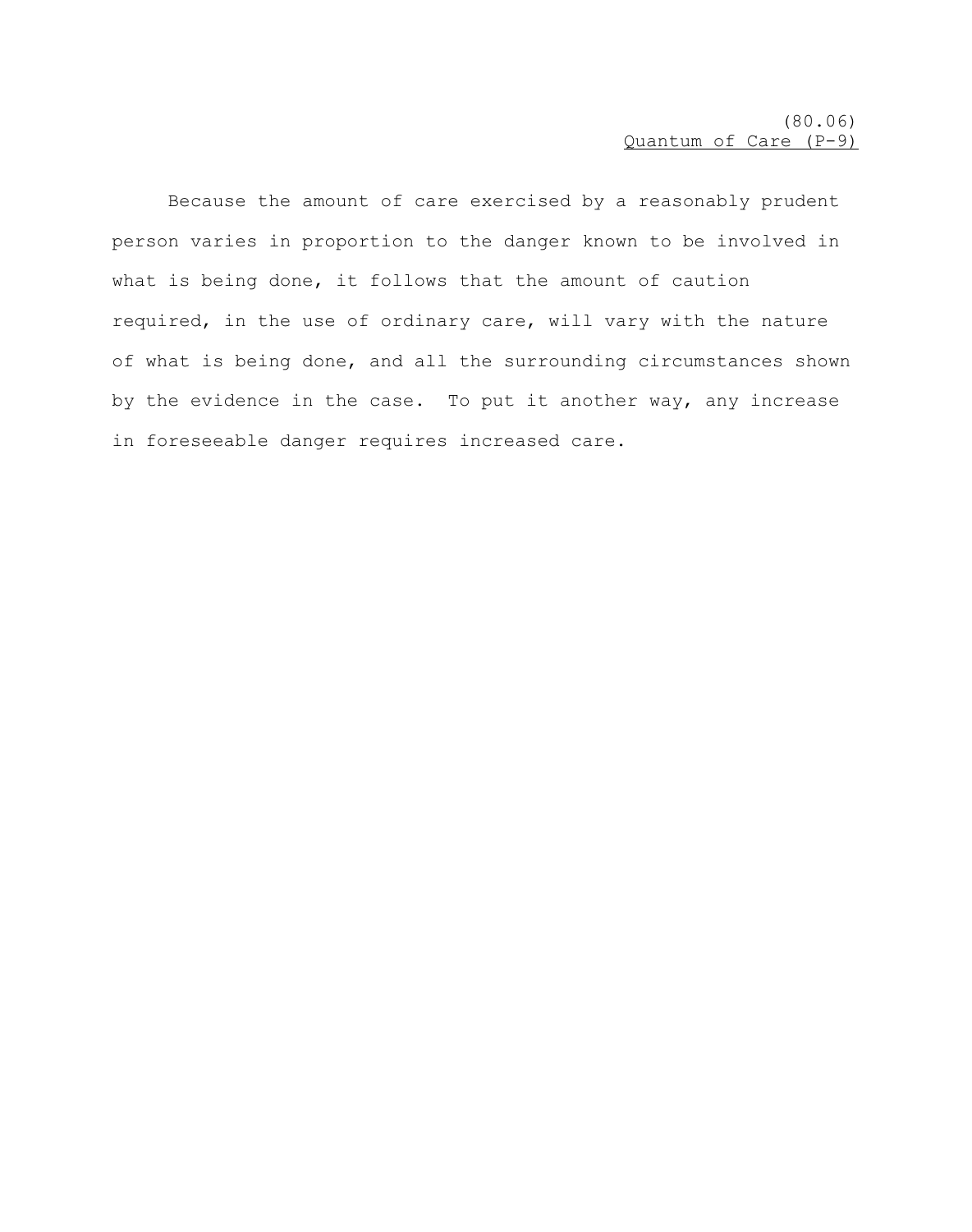The second element that the plaintiff must prove by a preponderance of the evidence to establish a claim of negligence against the defendants is that the defendant you are considering breached a duty of care owed to Dottie McClung through conduct falling below the applicable standard of care.

In determining whether the defendant you are considering breached the duty of care owed to Dottie McClung, it must be shown that that defendant failed to provide reasonable/adequate security measures to protect the Dottie McClung and other customers of the Delta Square Shopping Center from foreseeable harm.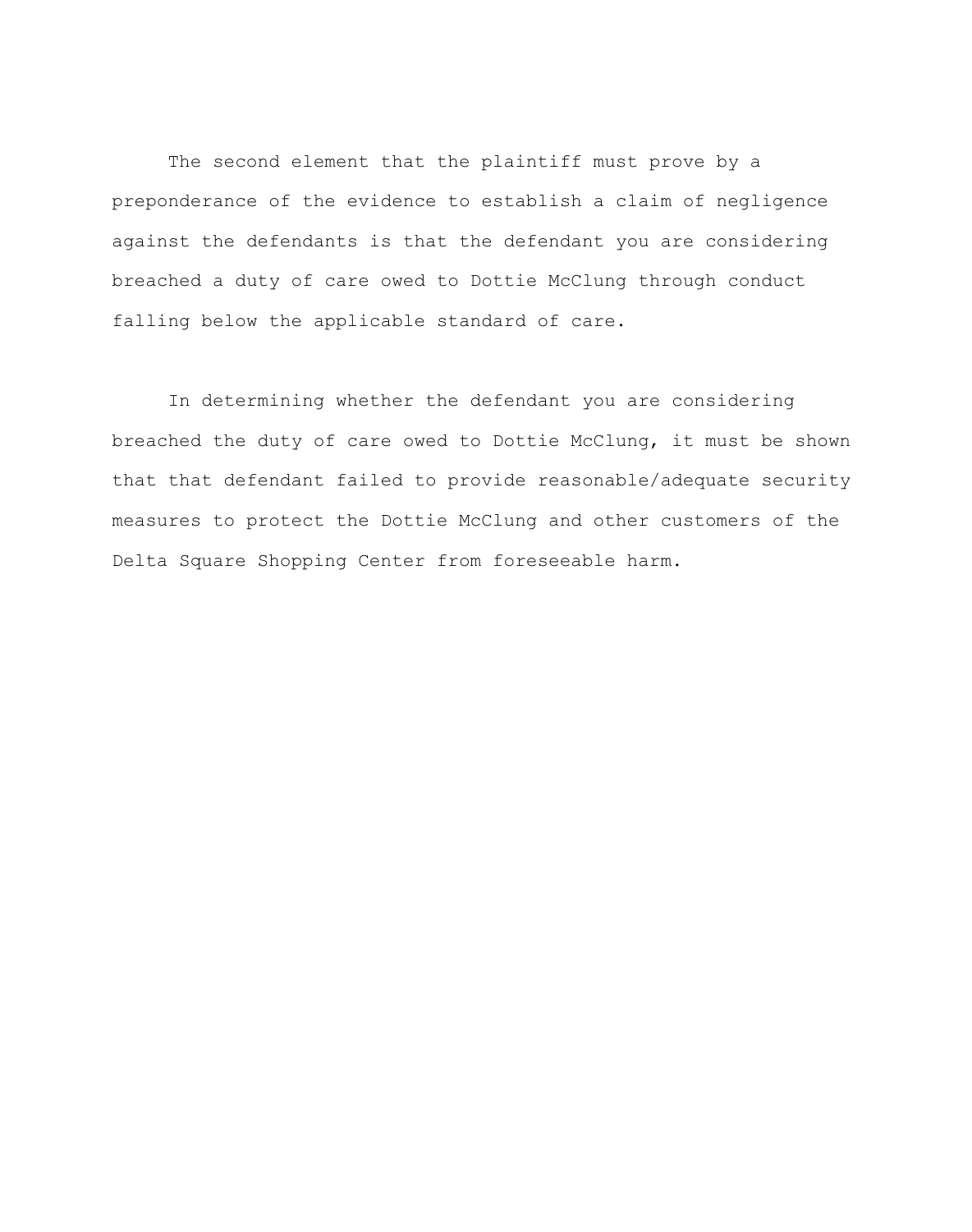In determining whether the defendant you are considering took reasonable care under the circumstances, the foreseeablity of the harm and the seriousness of the potential harm must be balanced against the burden imposed upon the store owner and the premises owner in providing measures to protect the customers from that harm. You must balance the foreseeability and gravity of the harm against the burden placed on the defendant you are considering to protect against the harm. Where there is a high degree of foreseeability of harm and the probable harm is great, the burden placed on the defendant will be substantial.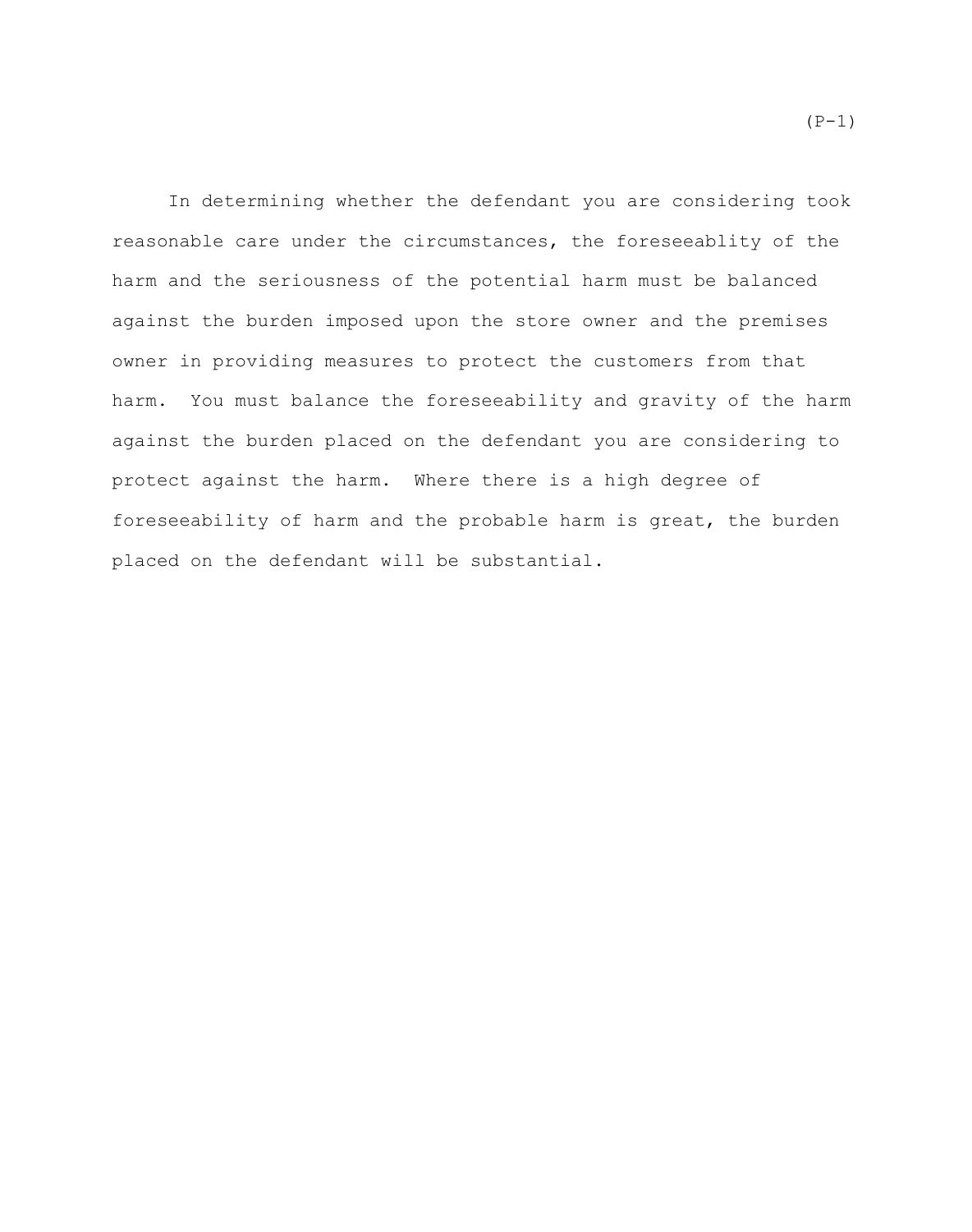You must determine from the totality of the evidence whether the defendant you are considering exercised reasonable care in protecting Dottie McClung under the circumstances. If the defendant you are considering did not exercise reasonable care under the circumstances, the element of breach of duty of care will be satisfied.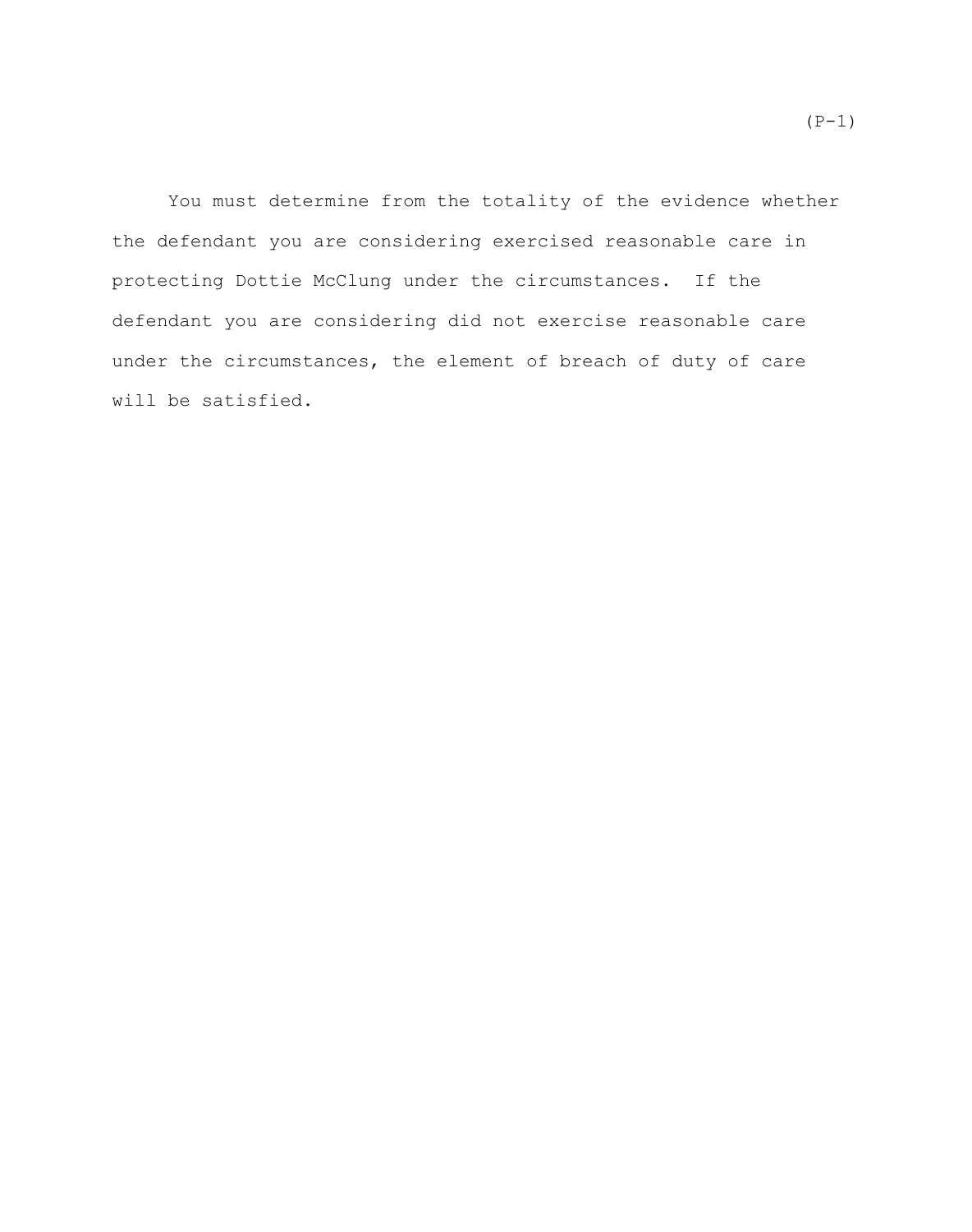The fourth element that the plaintiff must prove by a preponderance of the evidence is that the injury to Dottie McClung would not have occurred but for the breach of duty of the defendant. The plaintiff must show that failure to provide reasonable/adequate security on the Delta Square parking lot by the defendant you are considering resulted in the kidnapping, rape and death of Dottie McClung.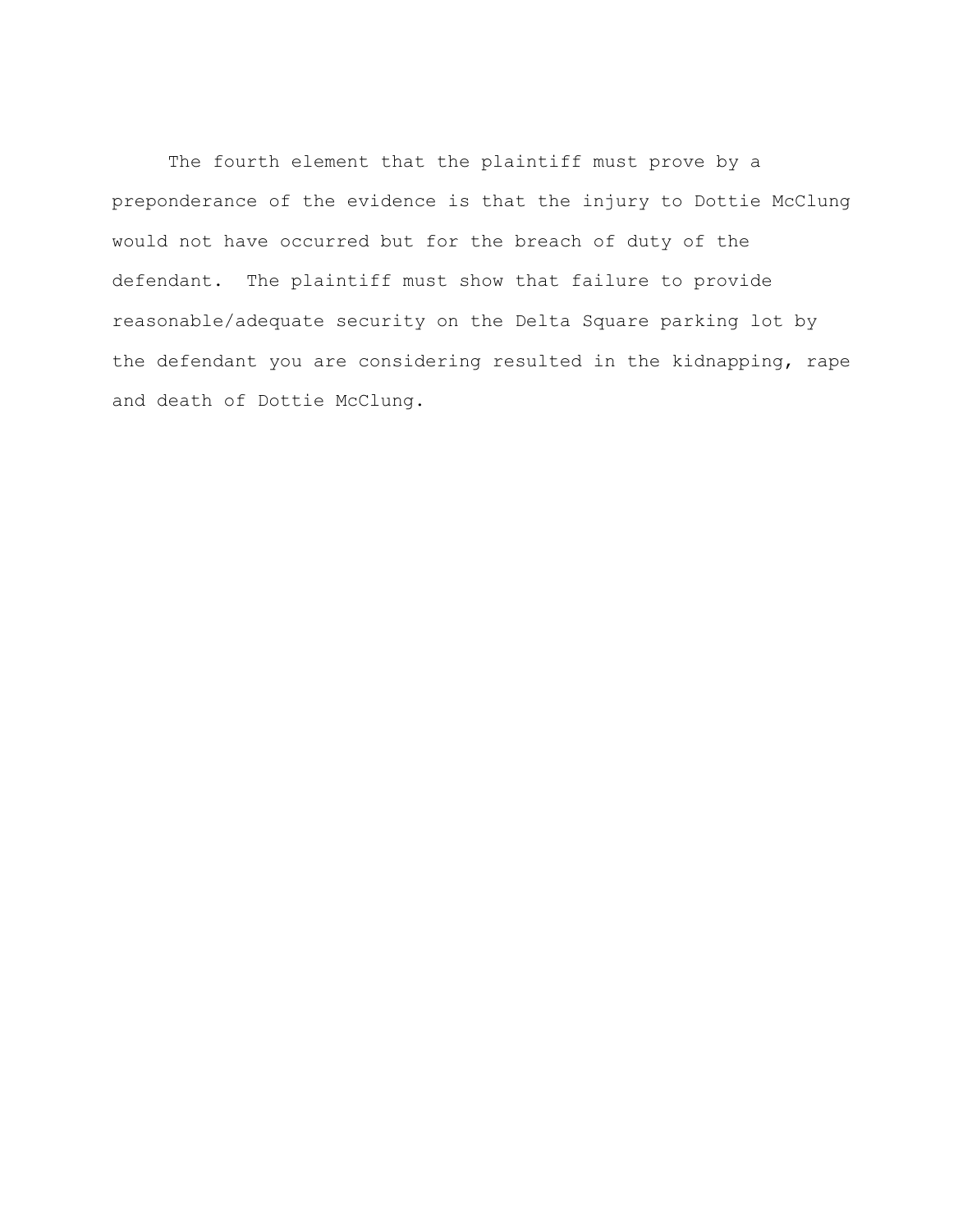Finally, to establish a claim of negligence, the plaintiff must prove by a preponderance of the evidence that the breach of duty of the defendant you are considering was the proximate cause of Dottie McClung's injuries.

To establish proximate cause the plaintiff must prove the following elements by a preponderance of the evidence:

- 1. The conduct of the defendant you are considering must have been a substantial factor in bringing about the harm being complained of;
- 2. There is no rule or policy that should relieve the defendant you are considering from liability because of the manner in which the negligence has resulted in the harm; and
- 3. The harm giving rise to the action could have reasonably been foreseen or anticipated by a person of ordinary intelligence and prudence.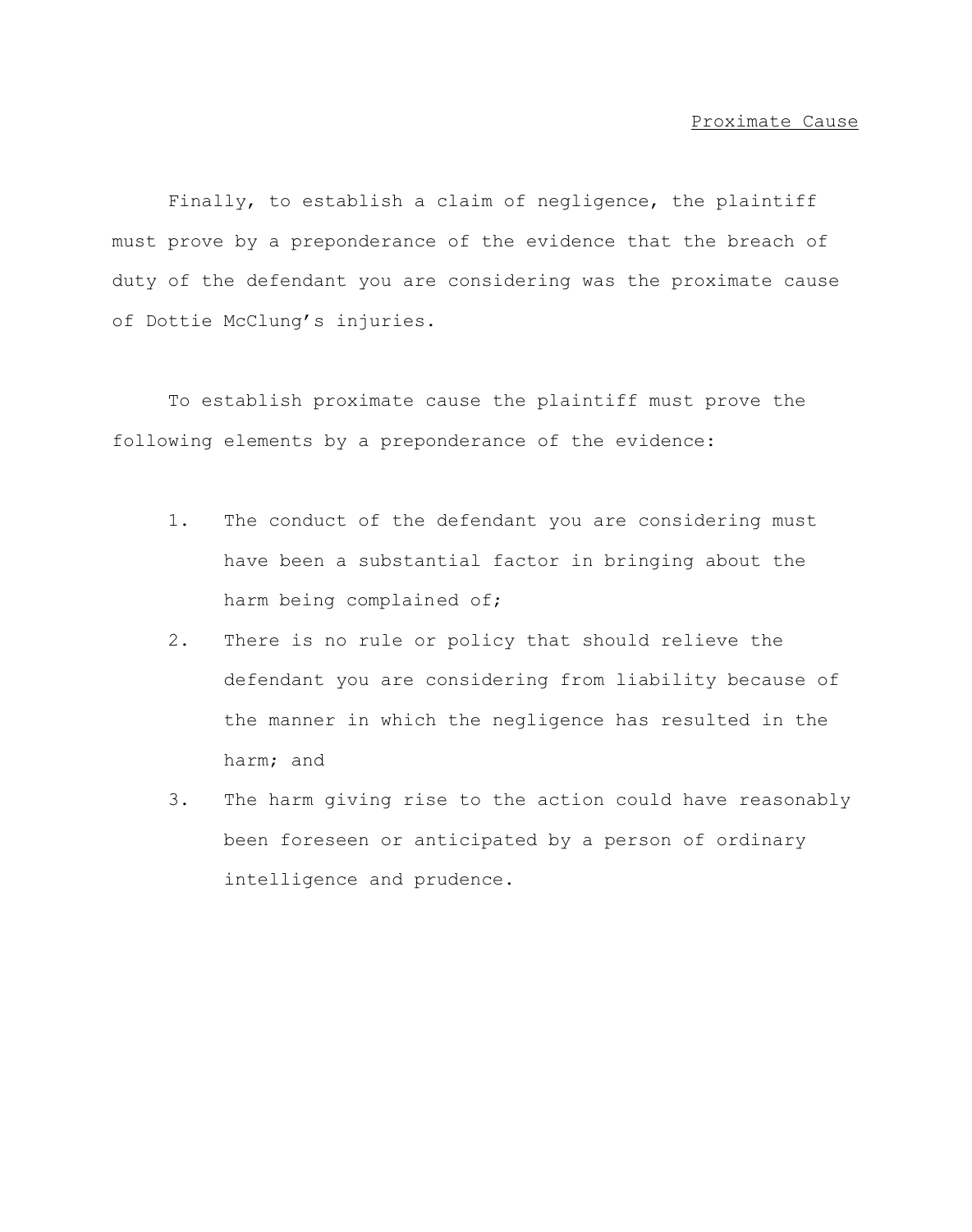(80.18)

Proximate Cause – Defined (P-9)

An injury or damage is proximately caused by an act, or a failure to act, whenever it appears from the evidence in the case that the act or omission played a substantial part in bringing about or actually causing the injury or damage, and that the injury or damage was either a direct result or a reasonably probable consequence of the act or omission.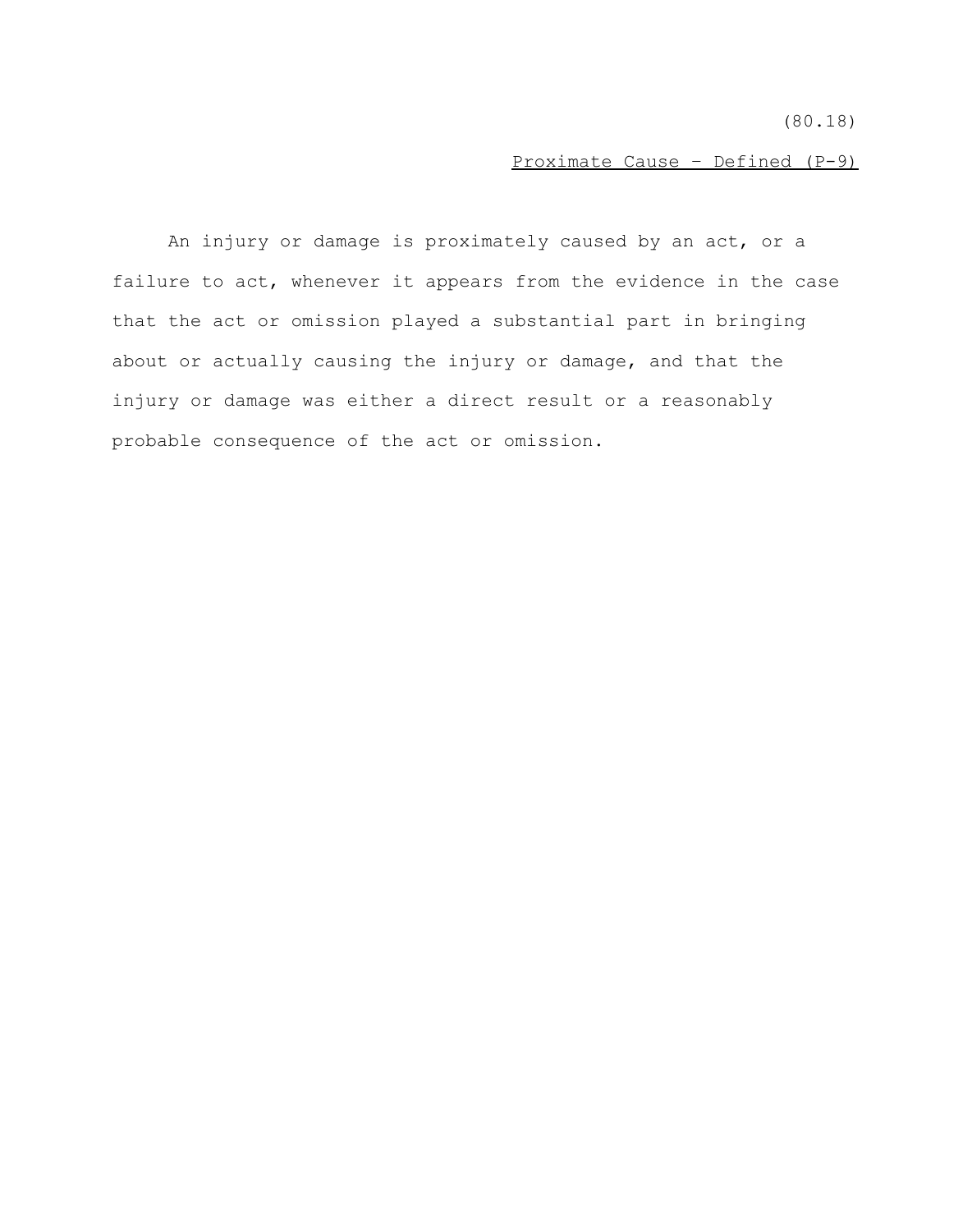## (80.19) More Than One Proximate Cause (P-9)

This does not mean that the law recognizes only one proximate cause of an injury or damage, consisting of only one factor or thing, or the conduct of only one person. On the contrary, many factors or things, or the conduct of two or more persons, may operate at the same time, either independently or together, to cause injury or damage; and in such a case, each may be a proximate cause.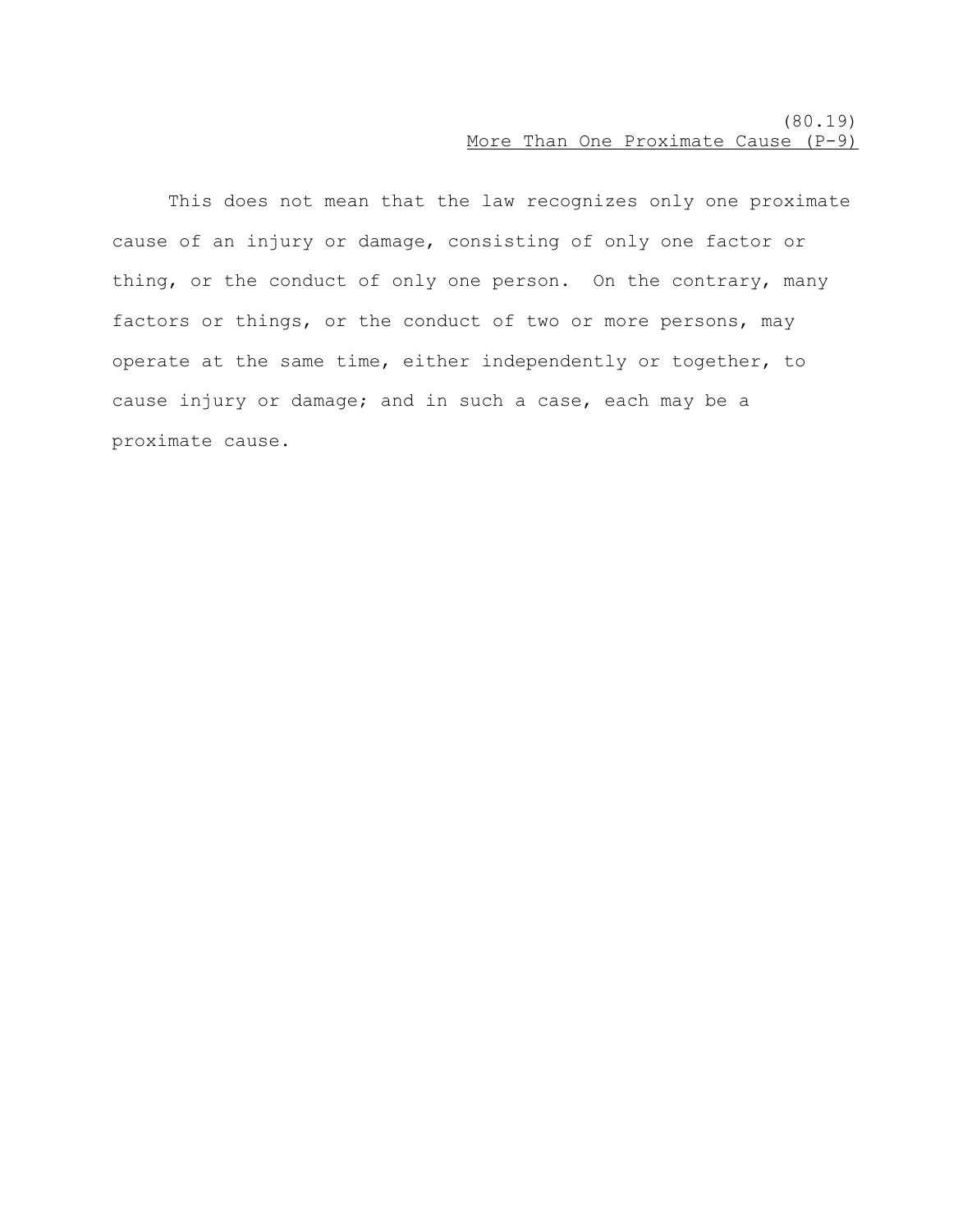In order to find the defendant you are considering liable for the death of Dottie McClung, that defendant's negligence in failing to take reasonable steps to protect its customers does not have to be the only cause, the last act or the conduct closest to her death provided that it was a substantial factor in bringing about her death.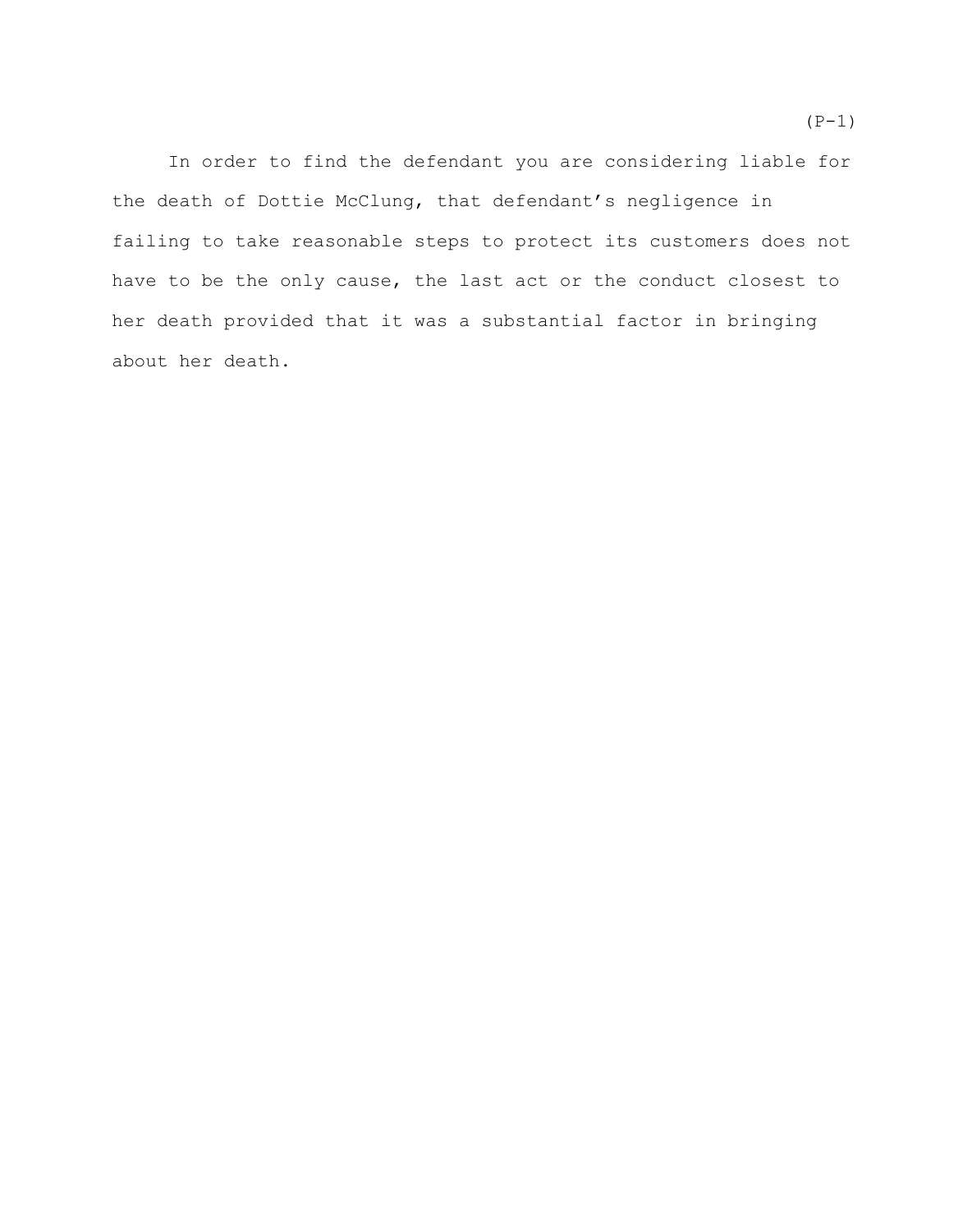# Intervening Act

A superseding, intervening cause can break the chain of proximate causation and thereby preclude recovery. An intervening act, which is a normal response created by negligence, is not a superseding, intervening cause so as to relieve the original wrongdoer of liability, provided the intervening act could have been reasonably foreseen and the conduct of the original wrongdoer was a substantial factor in bringing about the harm.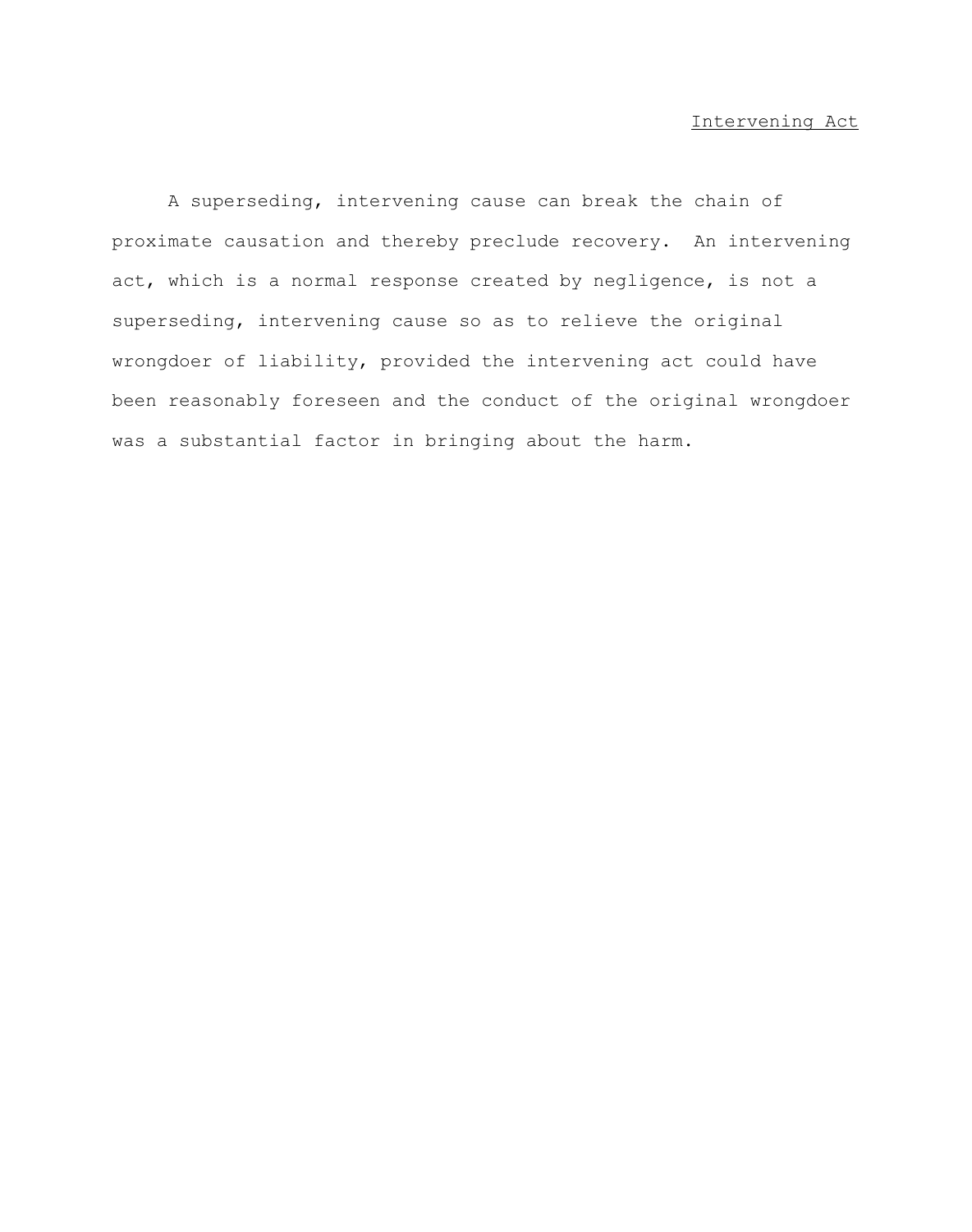Harper's abduction of Dottie McClung is an intervening act precluding Defendants' liability if the abduction could not have reasonably been foreseen or Defendants' failure to provide security measures was not a substantial factor in bringing about Dottie McClung's injuries.

Conversely, Harper's abduction of Dottie McClung is not an intervening act precluding Defendants' liability if the abduction could have reasonably been foreseen and Defendants' failure to provide security measures was a substantial factor in bringing about Dottie McClung's injuries.

For a finding of foreseeability, Defendants need not have foreseen Harper's actions - they need only have foreseen the general risk of abduction.

Defendants have the burden of proving by a preponderance of the evidence that Harper's abduction of Mrs. McClung was an intervening act precluding Defendants' liability. It is for you to decide whether Defendant has met that burden.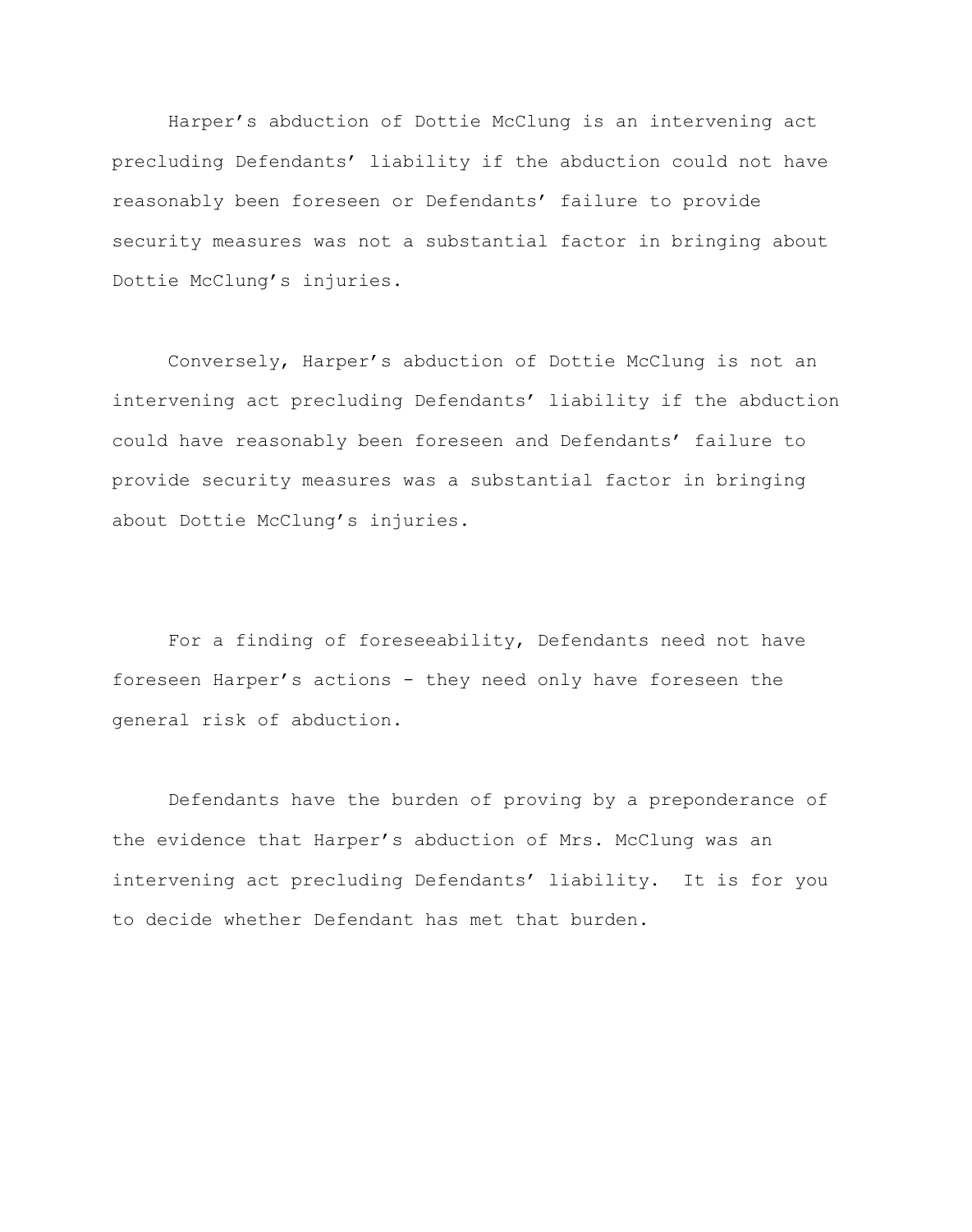The foreseeability requirement is not so strict as to require the defendant to foresee the exact manner in which the injury takes place, provided it is determined that the defendant could foresee, or through the exercise of reasonable diligence should have foreseen, the general manner in which the injury or loss occurred. The fact that an accident may be freakish does not per se make it unpredictable or unforseen. It is sufficient that harm in the abstract could reasonably be foreseen.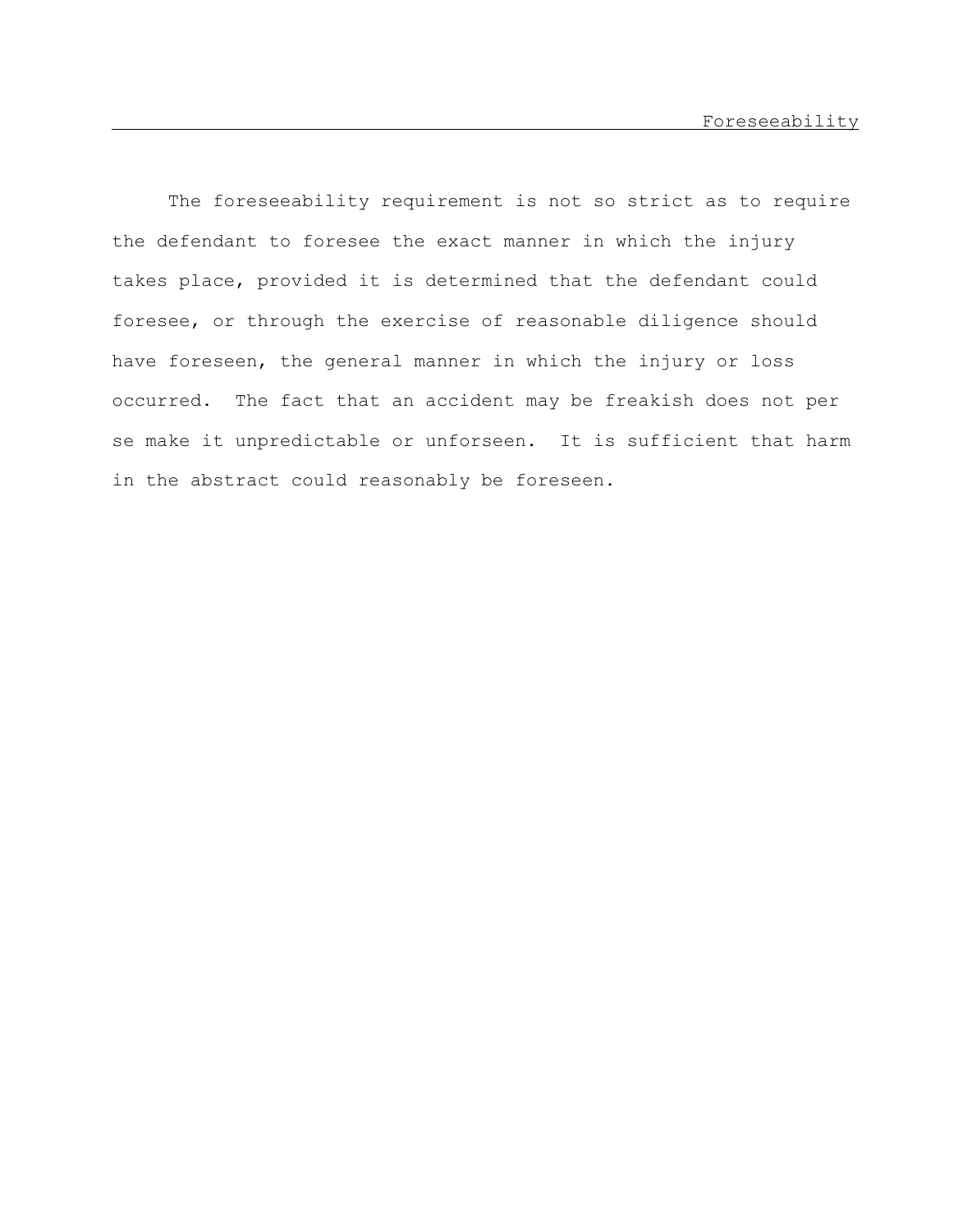# Willful and Wanton Conduct (3.30)

Willful or wanton misconduct is intentional wrongful conduct, done either with knowledge that serious injury to another will probably result, or with a wanton and reckless disregard of the possible results. It does not require an intent to injure or harm the plaintiff individually. It may be considered by you in determining the amount of fault you will assign to a party.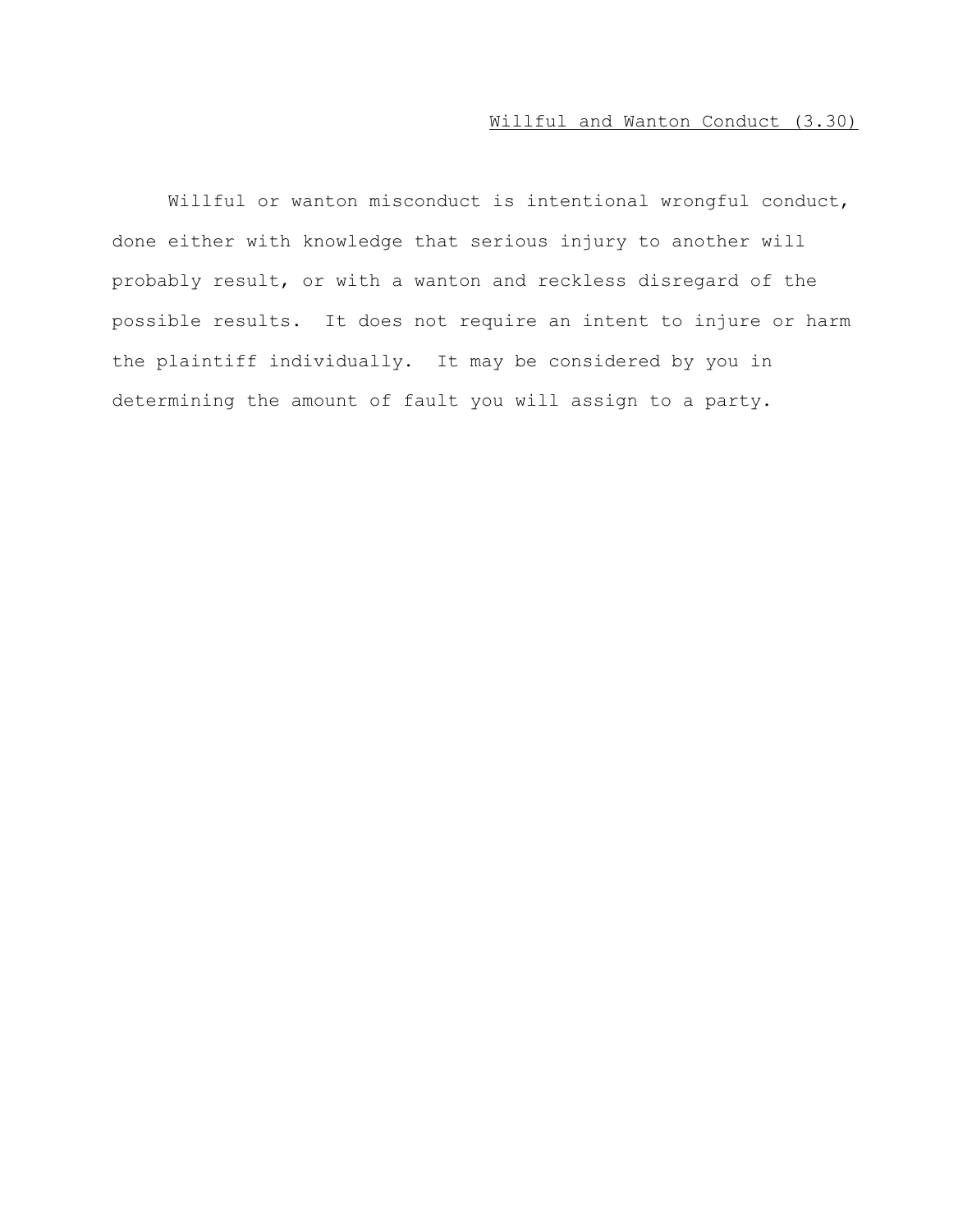Although there is more than one defendant in this suit, it does not follow from that fact alone that if one is liable each is liable. Each defendant is entitled to a fair and separate consideration of his or its own defense and is not to be prejudiced by your decisions concerning the other defendant. The instructions govern the case of each defendant so far as they are applicable to it, unless otherwise stated.

You will decide defendant Delta Square's case separately from that of defendant Samuel Longiotti.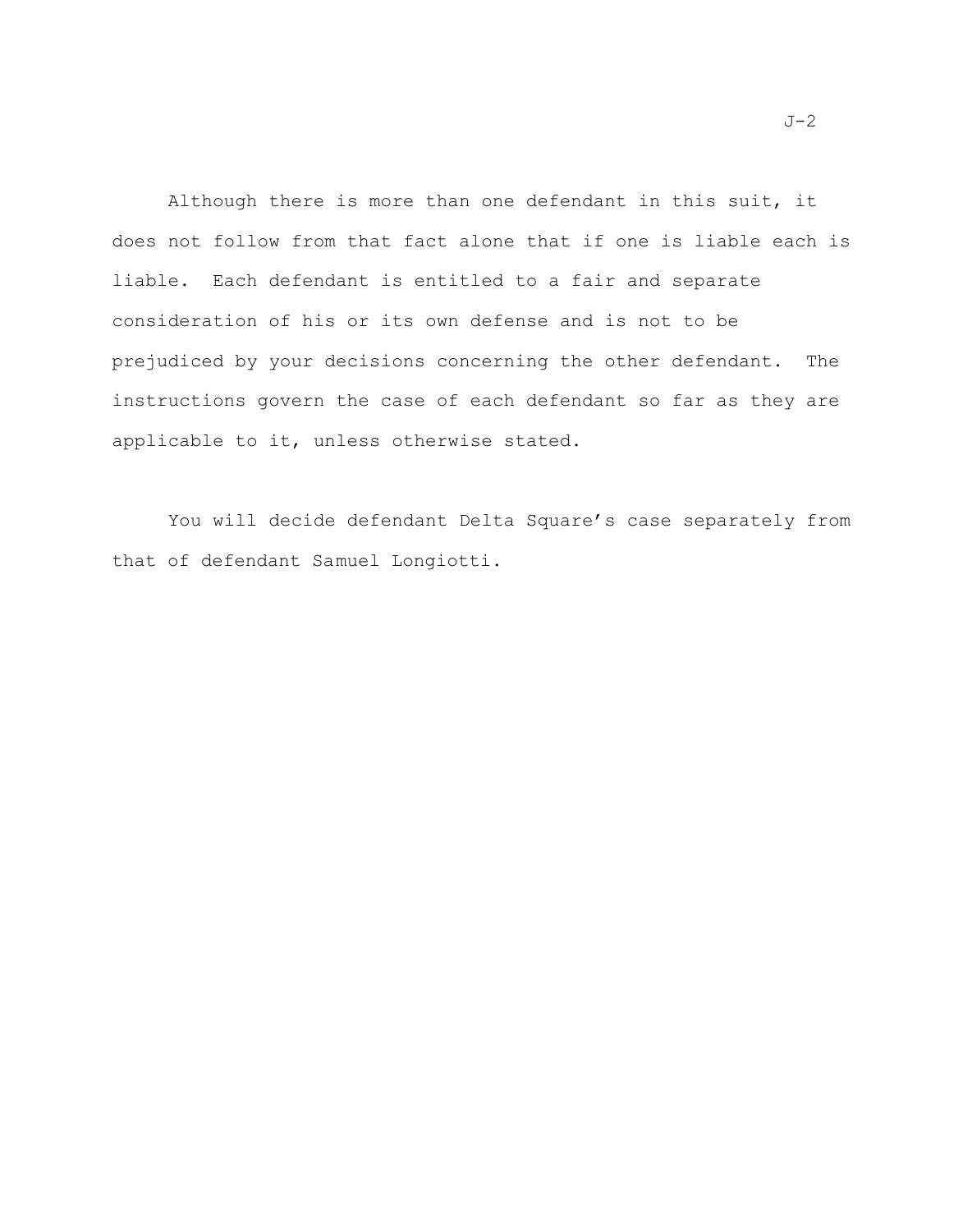The fact that a corporation is a party must not prejudice you in your deliberations or in your verdict.

You may not discriminate between corporations and natural individuals. Both are persons in the eyes of the law, and both are entitled to the same fair and impartial consideration and to justice by the same legal standards.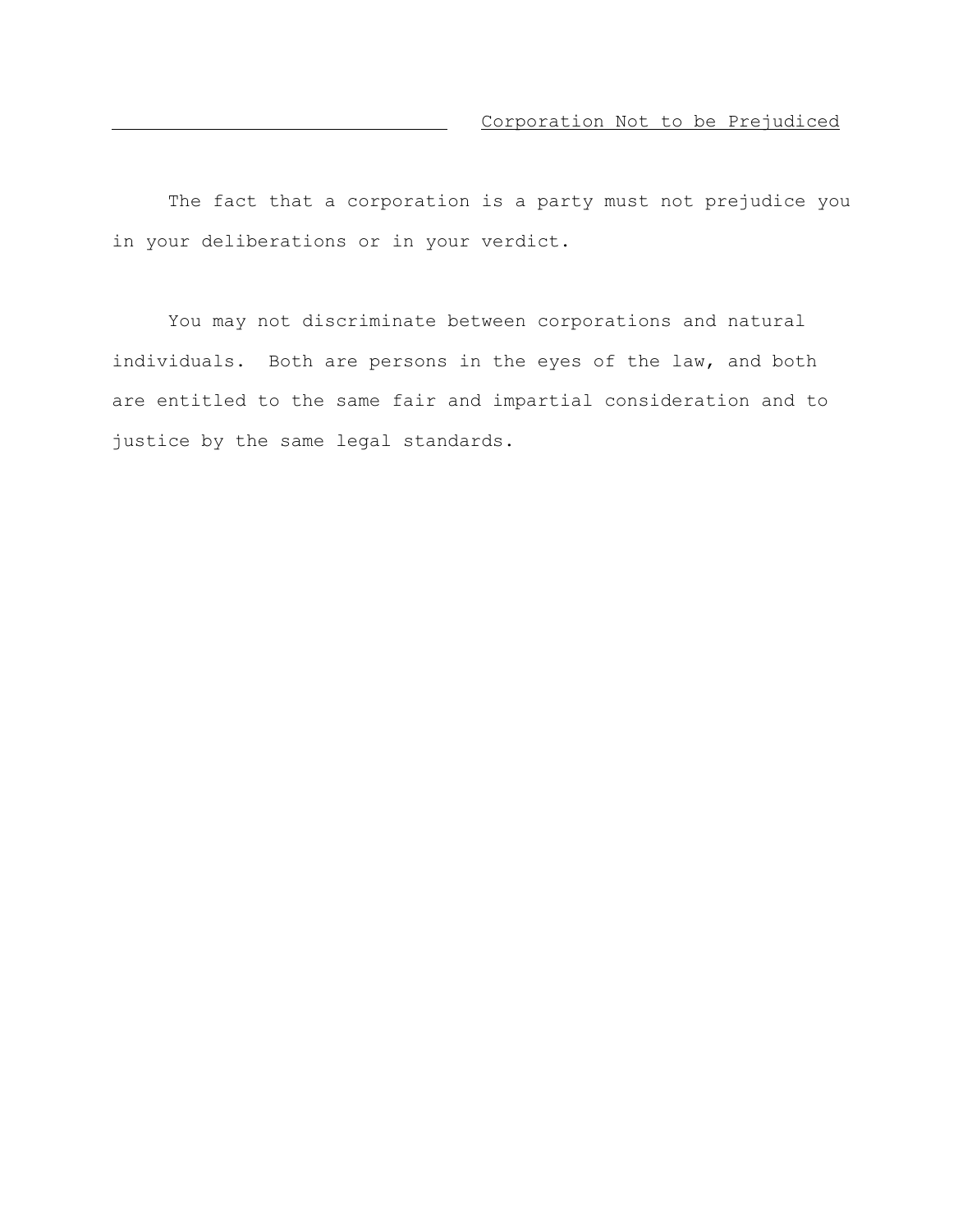In deciding this case you must determine the fault, if any, of each of the parties. If you find more than one of the parties at fault, you will then compare the fault of the parties. To do this you will need to know the definition of fault.

A party is at fault if you find that the party was negligent and that the negligence was a legal cause of the injury or damage for which a claim is made.

Fault has two parts: negligence and legal cause. Negligence is the failure to use reasonable care. It is either doing something that a reasonably careful person would not do, or the failure to do something that a reasonably careful person would do, under circumstances similar to those shown by the evidence. A person may assume that every other person will use reasonable care unless the circumstances indicate the contrary to a reasonably careful person.

The second part of fault is legal cause. A legal cause of any inquiry is a cause which, in natural and continuous sequence, produces an injury, and without which the injury would not have occurred. A single injury can be caused by the negligent acts or omissions of one or more persons.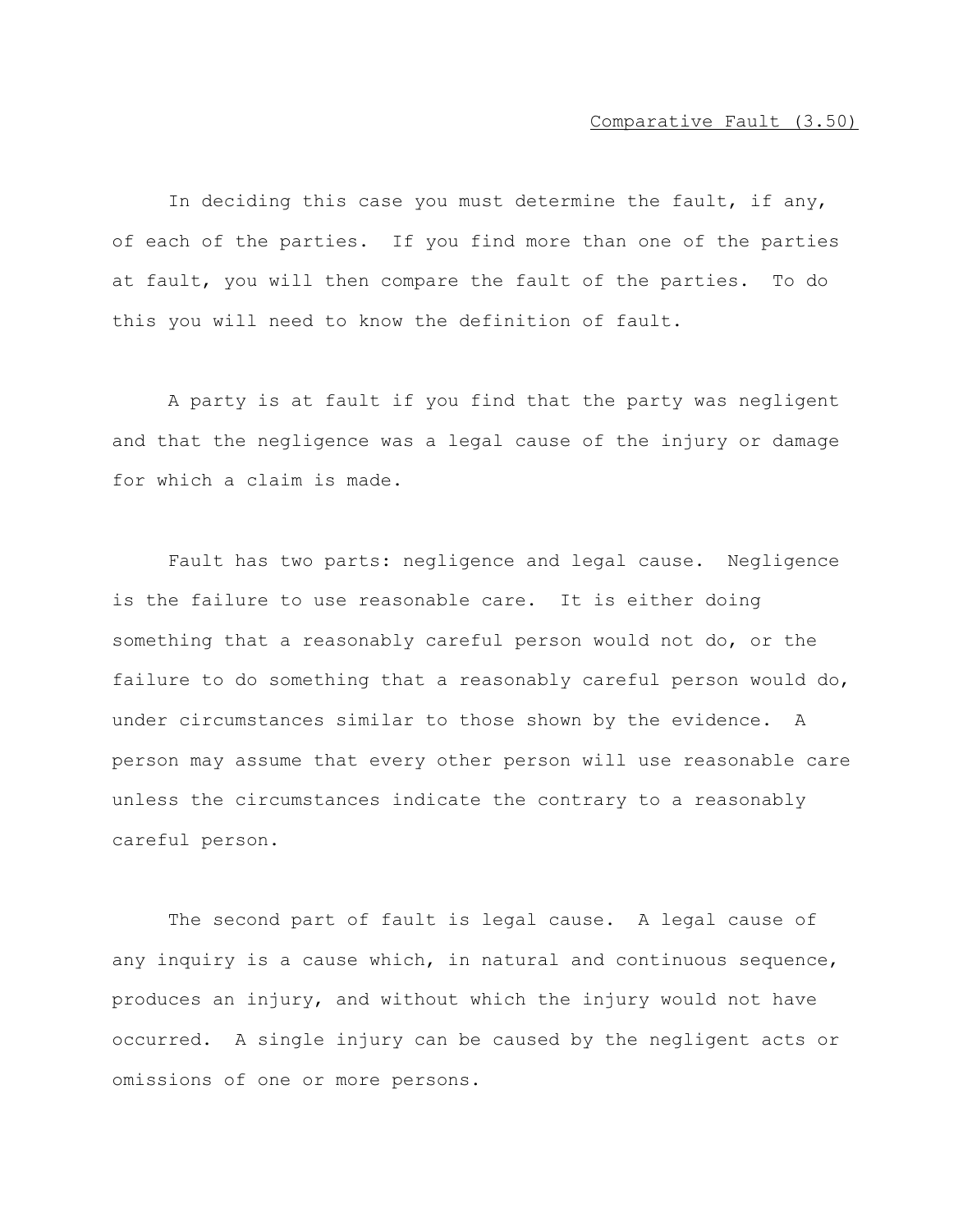If you find that a party was negligent and that the negligence was a legal cause of the injury or damages for which a claim was made, you have found that party to be at fault. The plaintiff has the burden to prove the defendant's fault. If the plaintiff fails to do so, you should find no fault on the part of the defendant. Likewise, the defendant has the burden to prove the plaintiff's fault. If the defendant fails to do so, you should find no fault on the part of the plaintiff. If you find more than one person to be at fault, you must then determine the percentage of fault chargeable to each of them.

You must also determine the total amount of damages sustained by any party claiming damages. You must do so without reducing those damages by any percentage of fault you may have charged to that party. I will instruct you on the law of damages in a few minutes.

If it is my responsibility under the law to reduce the amount of damages you assess against any party by the percentage of fault, if any, that you assign to that party. A spouse's claim for loss of services and consortium is also reduced by any fault assigned to the injured spouse.

A party claiming damages will be entitled to damages if that party's fault is less than 50% of the total fault in the case. A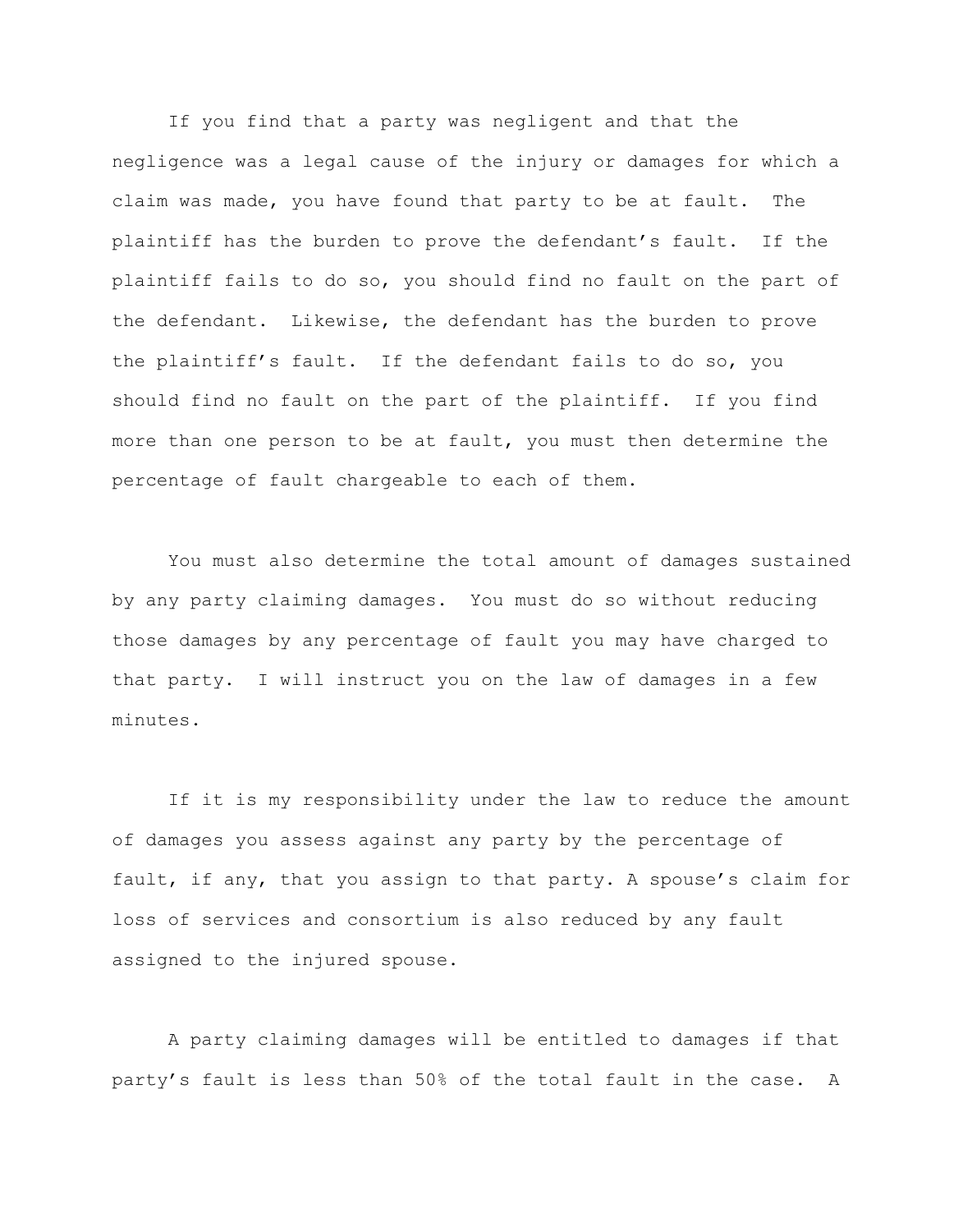party claiming damages who is over 50% or more fault, however, is not entitled to recover any damages whatsoever.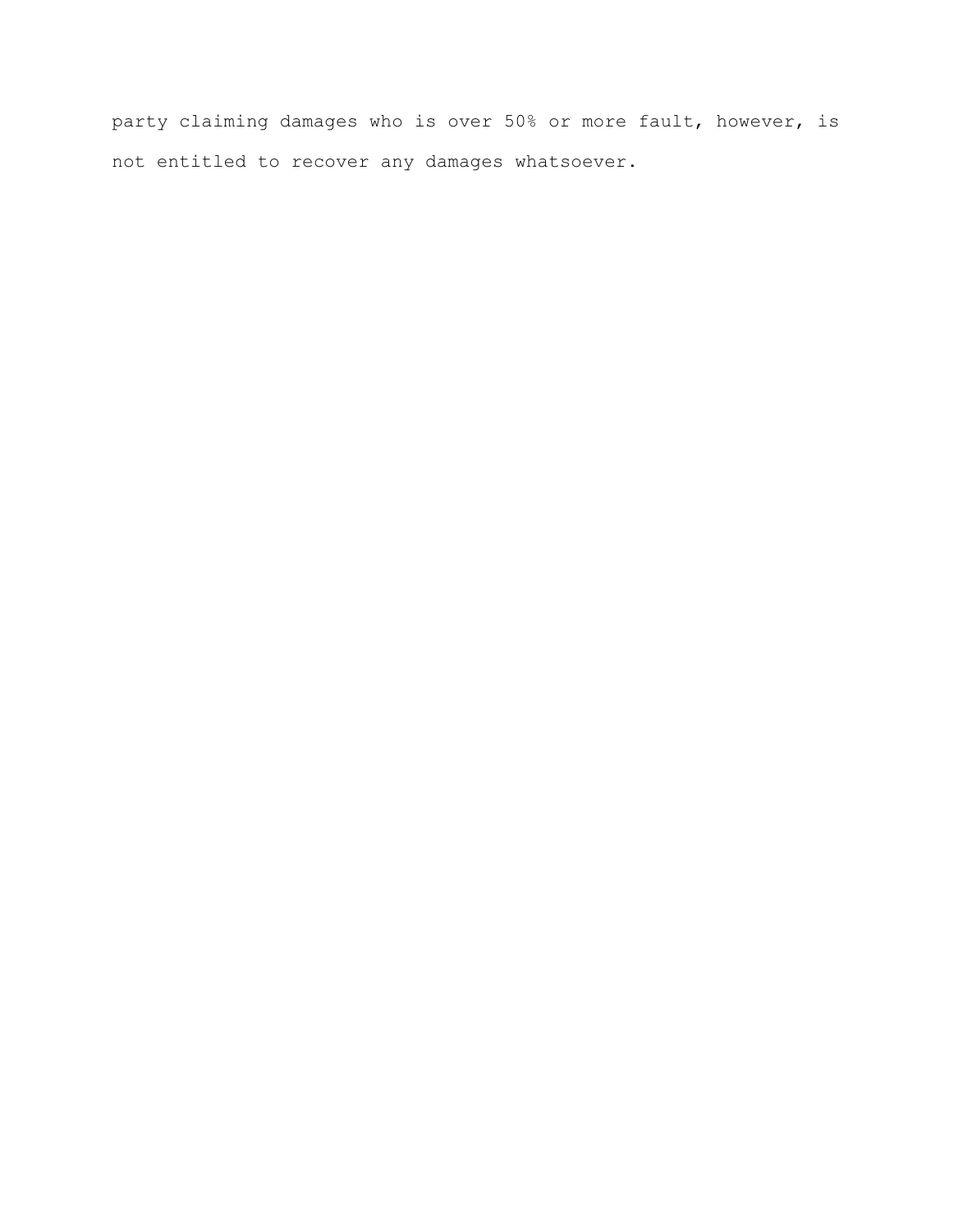You have been instructed that if you find more than one party at fault, you must apportion the fault of each party.

In making the apportionment of percentage of fault, you should keep in mind that the percentage of fault chargeable to a party/person is not to be measured solely by the number of particulars in which a party/person is found to have been at fault.

You should weigh the respective contributions of the parties/persons, considering the conduct of each as a whole, determine whether one made a larger contribution than the other(s), and if so, to what extent it exceeds that of the other(s).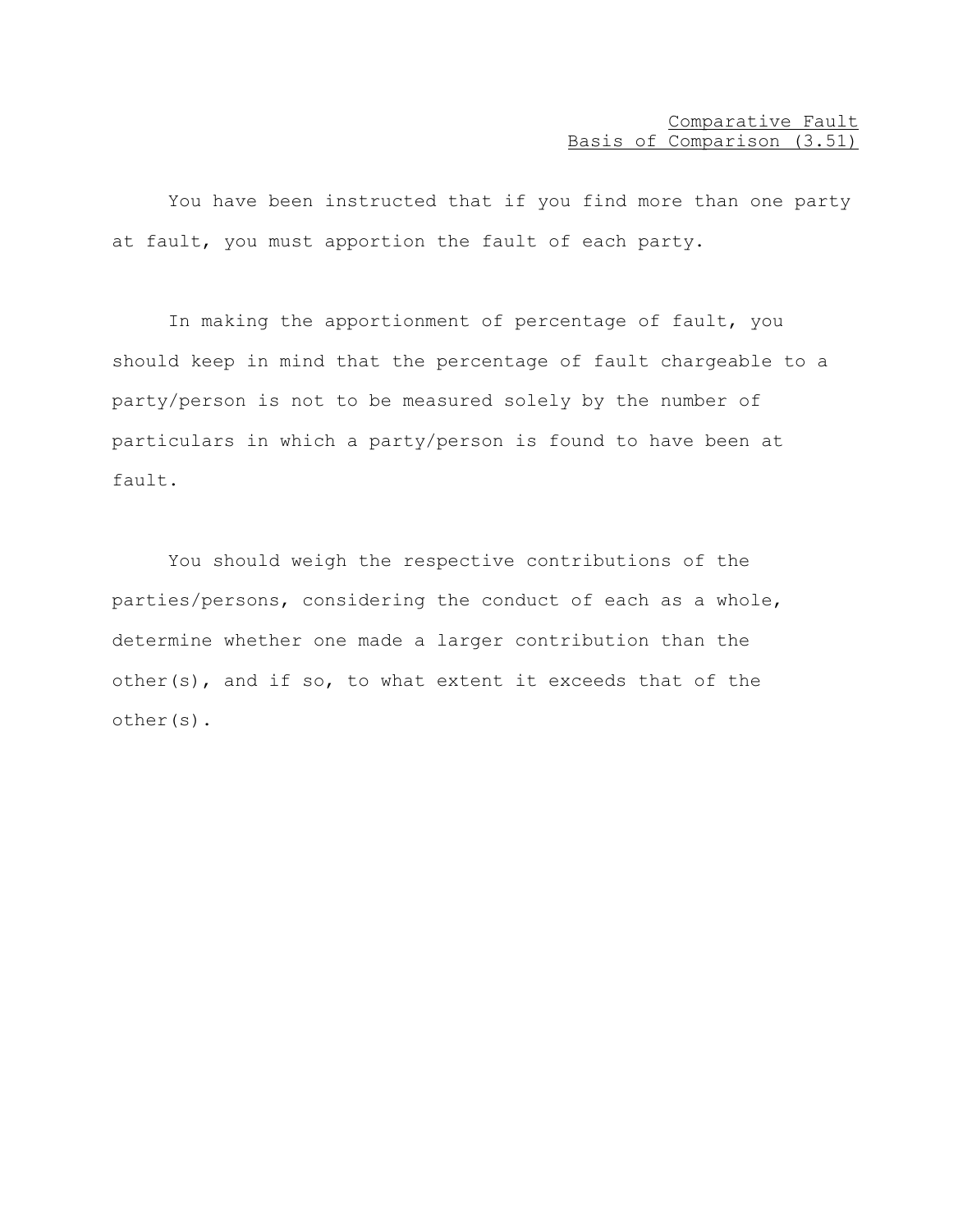## Additional Factors For Comparing Fault (3.52)

The percentage of fault assigned to any person depends upon all of the circumstances of the case. The conduct of each person may make that person more or less at fault, depending upon all of the circumstances. In order to assist you in making this decision, you may consider the following factors(s) and you may also consider any other factors that you find to be important under the facts and circumstances. But the determination of fault on the part of any person and the determination of the relative percentages of fault, if any, are matters for you alone to decide.

- 1. Whose conduct more directly caused the injury to Dottie McClung;
- 2. How reasonable was the person's conduct in confronting a risk, for example, did the person know of the risk or should the person have known of it;
- 3. Did the person fail to reasonably use an existing opportunity to avoid an injury to another;
- 4. Was there a sudden emergency requiring a hasty decision;
- 5. What was the significance of what the person was attempting to accomplish by the conduct?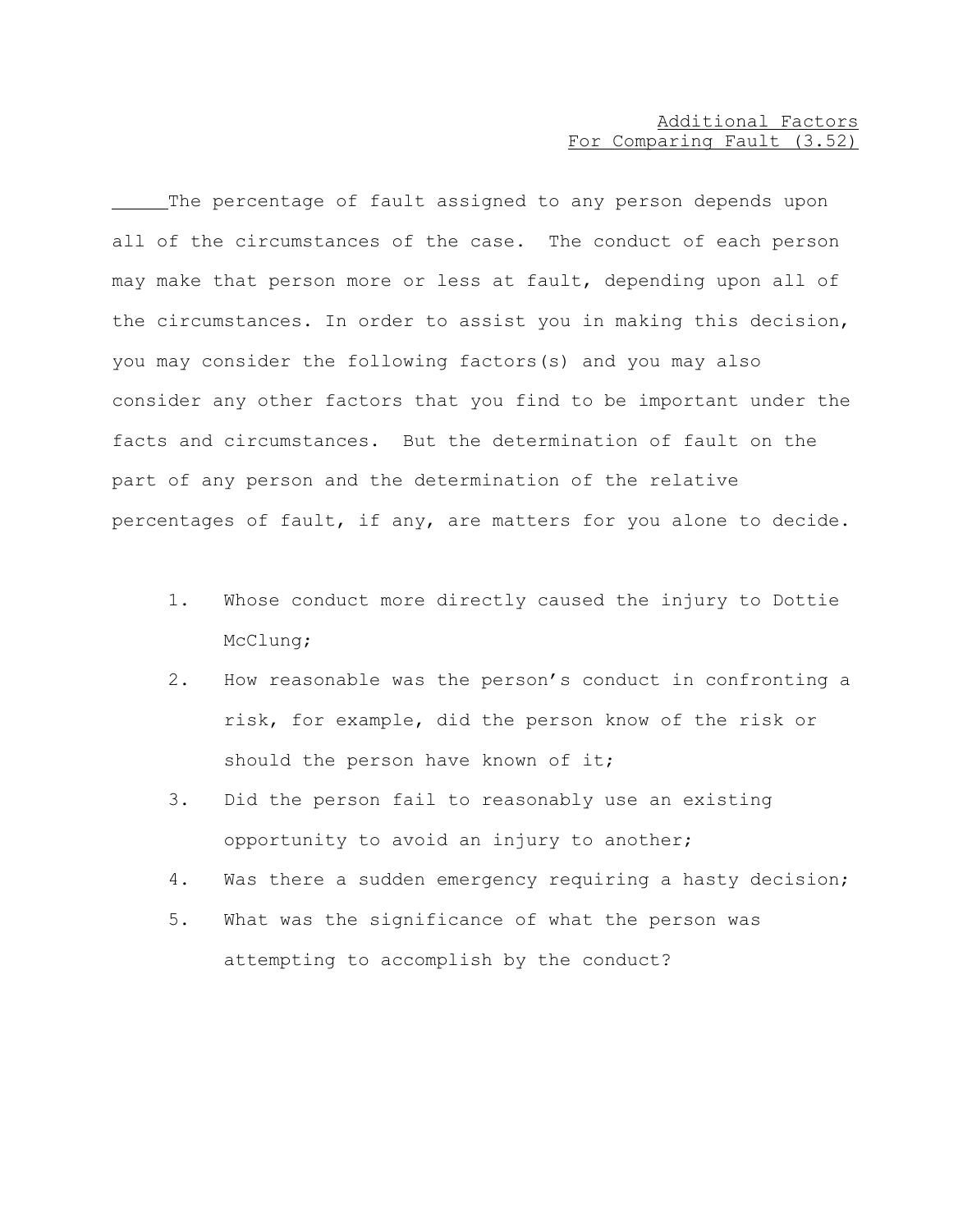In this case, if you find for either of the defendants, you will not be concerned with the question of damages as to that defendant. But if you find in favor of the plaintiff as to either defendant, you will of course be concerned with the question of damages. It is my duty to instruct you as to the proper measure of damages to be applied in such circumstances.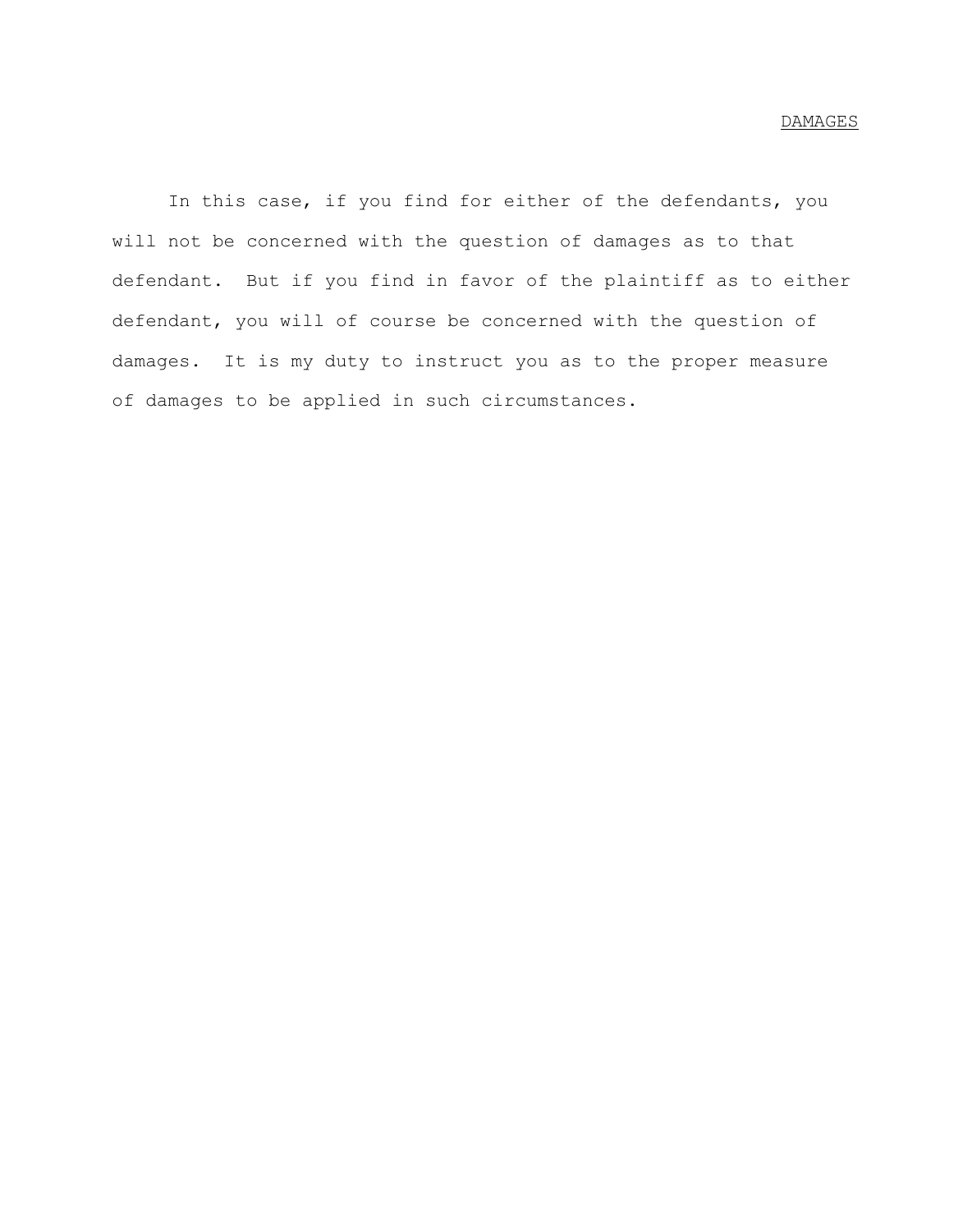Just because I am instructing you on how to award damages does not mean that I have an opinion on whether or not either defendant should be held liable. If you do not return a verdict for plaintiff, you will not consider the issue of damages.

If you return a verdict for the plaintiff against either defendant, then you must consider the issue of damages. The damages which you may consider are compensatory damages and punitive damages.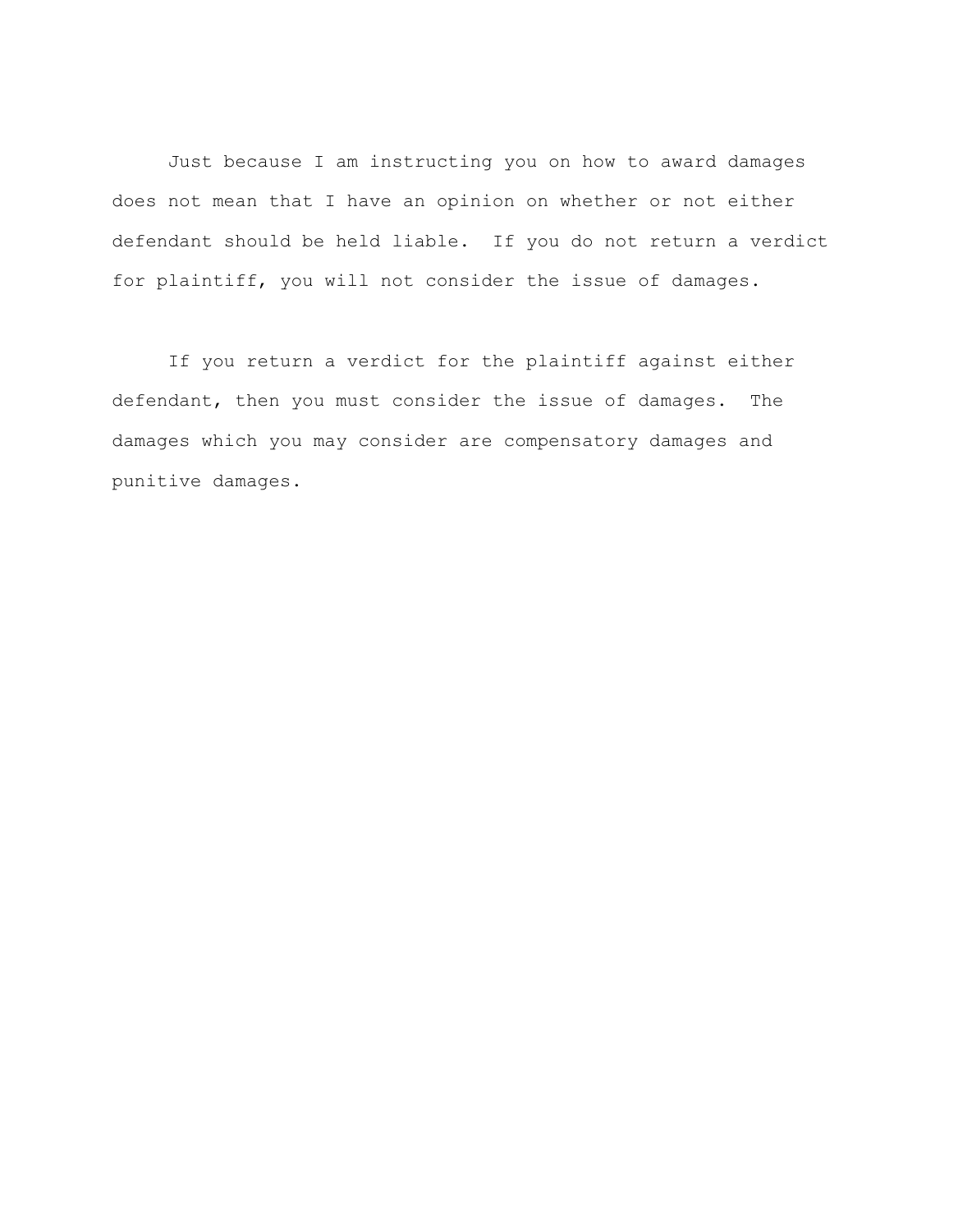#### Compensatory Damages

Compensatory damages are awarded for the actual injuries suffered by Dottie McClung because of the negligence of the defendant you are considering.

If you do find in favor of plaintiff, then you should award plaintiff such sums as you believe will fairly and justly compensate plaintiff for any damages you believe that Dottie McClung sustained as a result of her abduction, rape and murder.

You shall award actual damages only for those injuries which you find that plaintiff has proven by a preponderance of the evidence. Moreover, you shall award actual damages only for those injuries which you find plaintiff has proven by a preponderance of evidence and are the direct result of the negligent conduct of the defendant you are considering.

In arriving at an award for Dottie McClung's loss of life, you may consider the following items of compensatory damage:

1. The physical pain and suffering experienced by Dottie McClung and the mental or emotional pain and suffering experienced by Dottie McClung between the abduction and her death, including her anguish, distress, fear, humiliation, grief, shame, and worry.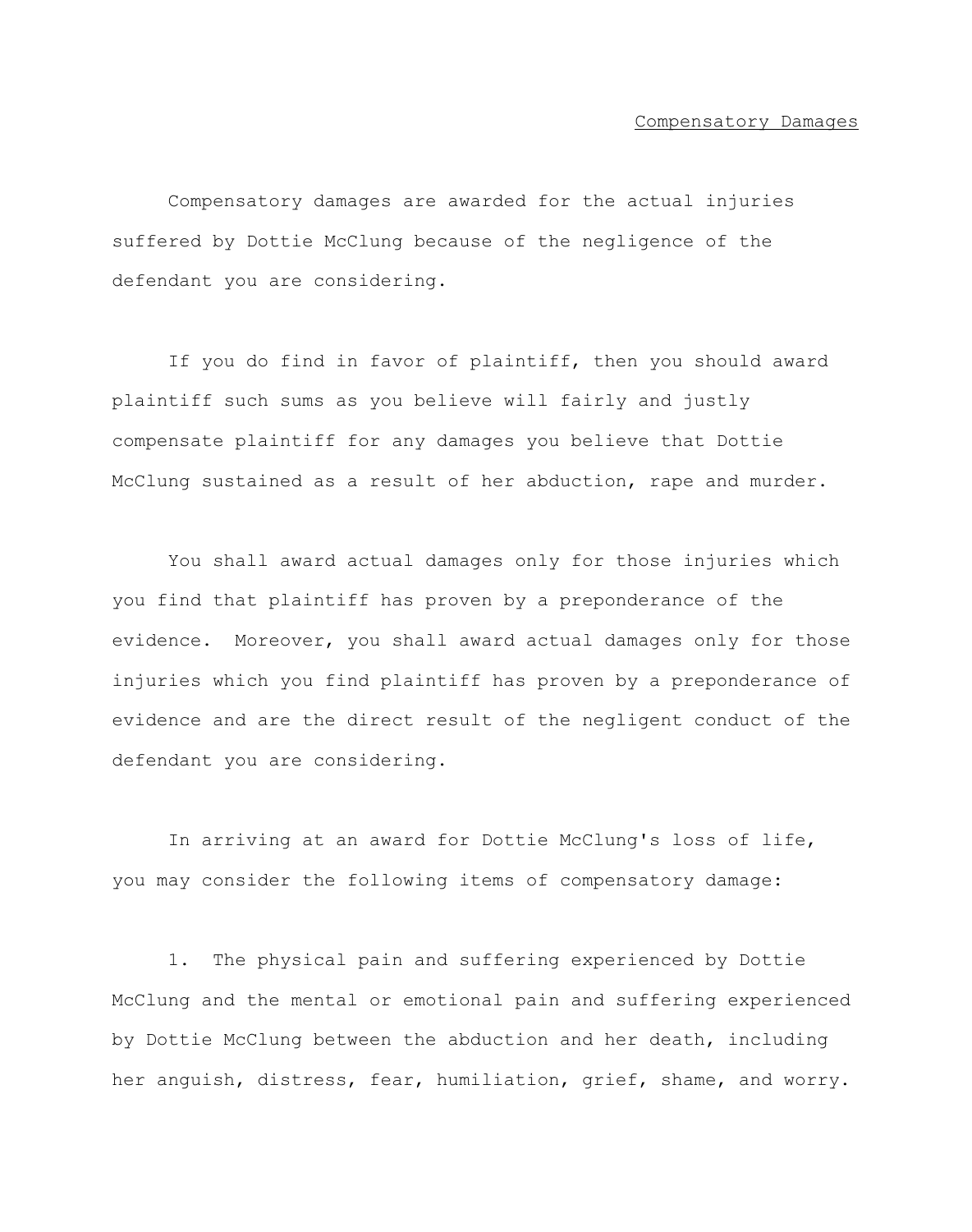2. The loss of consortium suffered by the decedent's husband, Roger McClung, and the decedent's children, Bridget, Kyle, and Benjamin McClung.

3. Dottie McClung's loss of earning capacity and loss of household services.

4. Dottie McClung's reasonable funeral expenses.

Each of these elements of damage is separate. You may not duplicate damages for any element by also including that same loss or harm in another element of damage.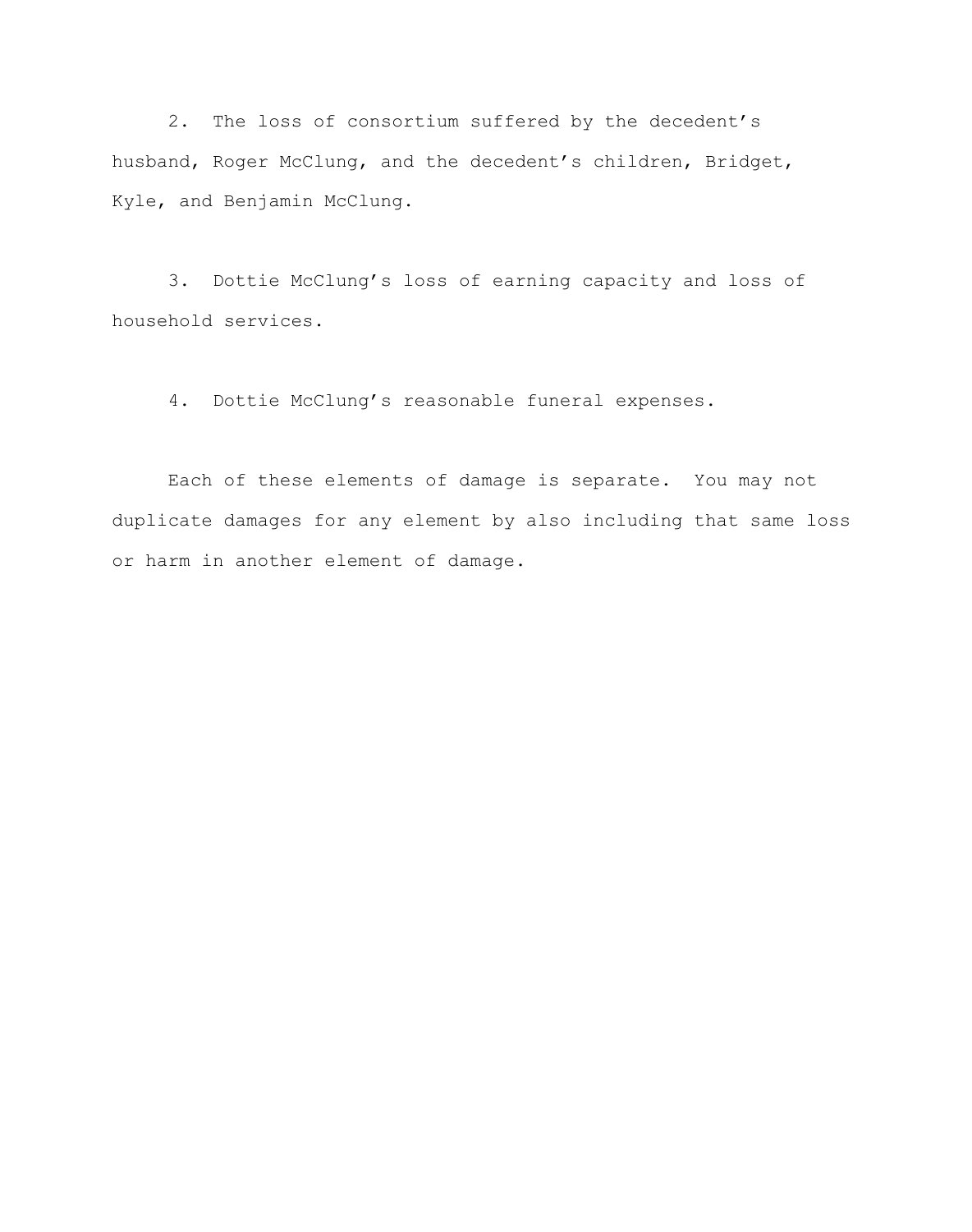# Personal Injury – Pain and Suffering (14.10)

There is no mathematical formula for computing reasonable compensation for physical pain and suffering or mental or emotional pain and suffering, nor is the opinion of any witness required as to the amount of such compensation.

In making an award for such damages, you must use your best judgment and establish an amount of damages that is fair and reasonable in light of the evidence before you.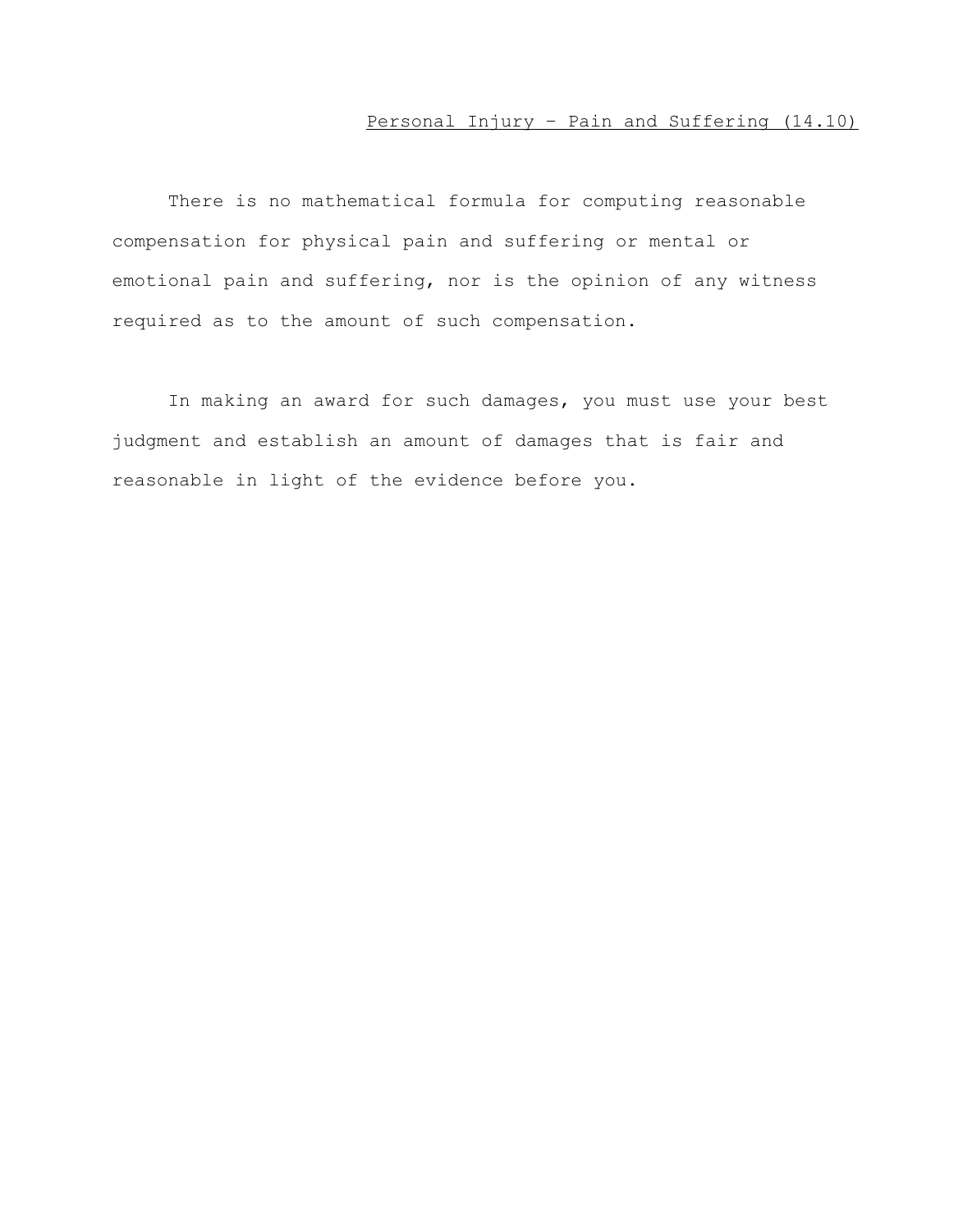With regard to the element of compensatory damages which compensates for physical pain and mental anguish, you are instructed that it is not necessary that evidence of the value of such intangible emotions be introduced by the plaintiff in order for him to recover for such damages. In that respect, it is not value you are trying to determine, but an amount that will fairly compensate plaintiff for the physical pain and mental anguish that Dottie McClung suffered between the abduction and her death. There is no exact standard for fixing the compensation to be awarded for such elements of damage. Rather, any such award should be fair and just in light of the evidence presented.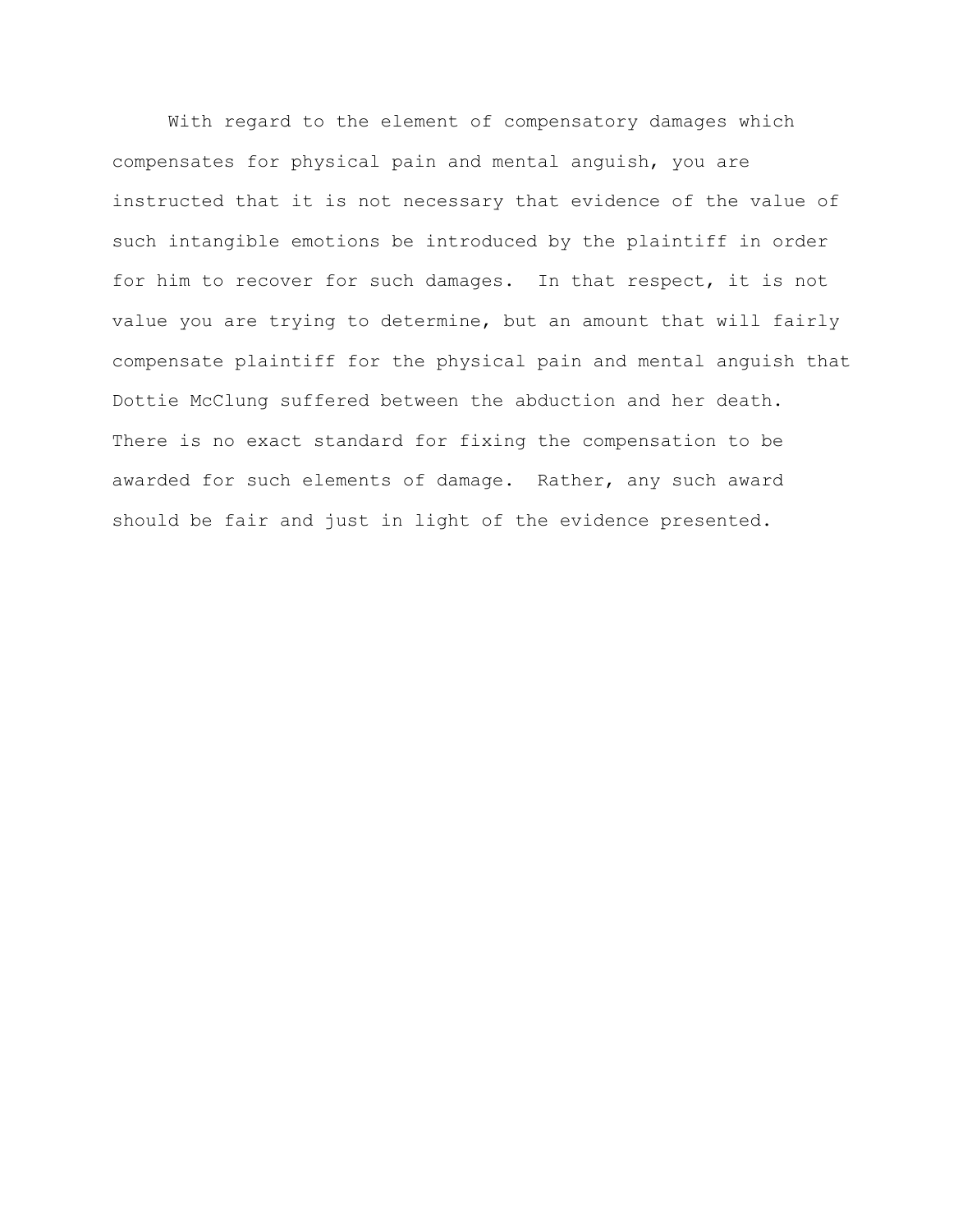In this suit there is a claim for loss of consortium by the plaintiff for himself and for his 3 children, Bridget, Kyle, and Benjamin McClung. Consortium includes those intangible benefits to the family members their wife and mother would have continued to provide such as attention, guidance, care, protection, nurturing, training, companionship, cooperation, affection, and love. If you determine that either defendant is liable, you may, in determining damages in this case, award an amount of money in compensation to the decedent's husband, Roger McClung, for the loss suffered by him and the children, Bridget, Kyle, and Benjamin McClung, for being deprived of the attention, guidance, care, protection, nurturing, training, companionship, cooperation, affection, and love that his wife and their mother would have provided to them but for her wrongful death.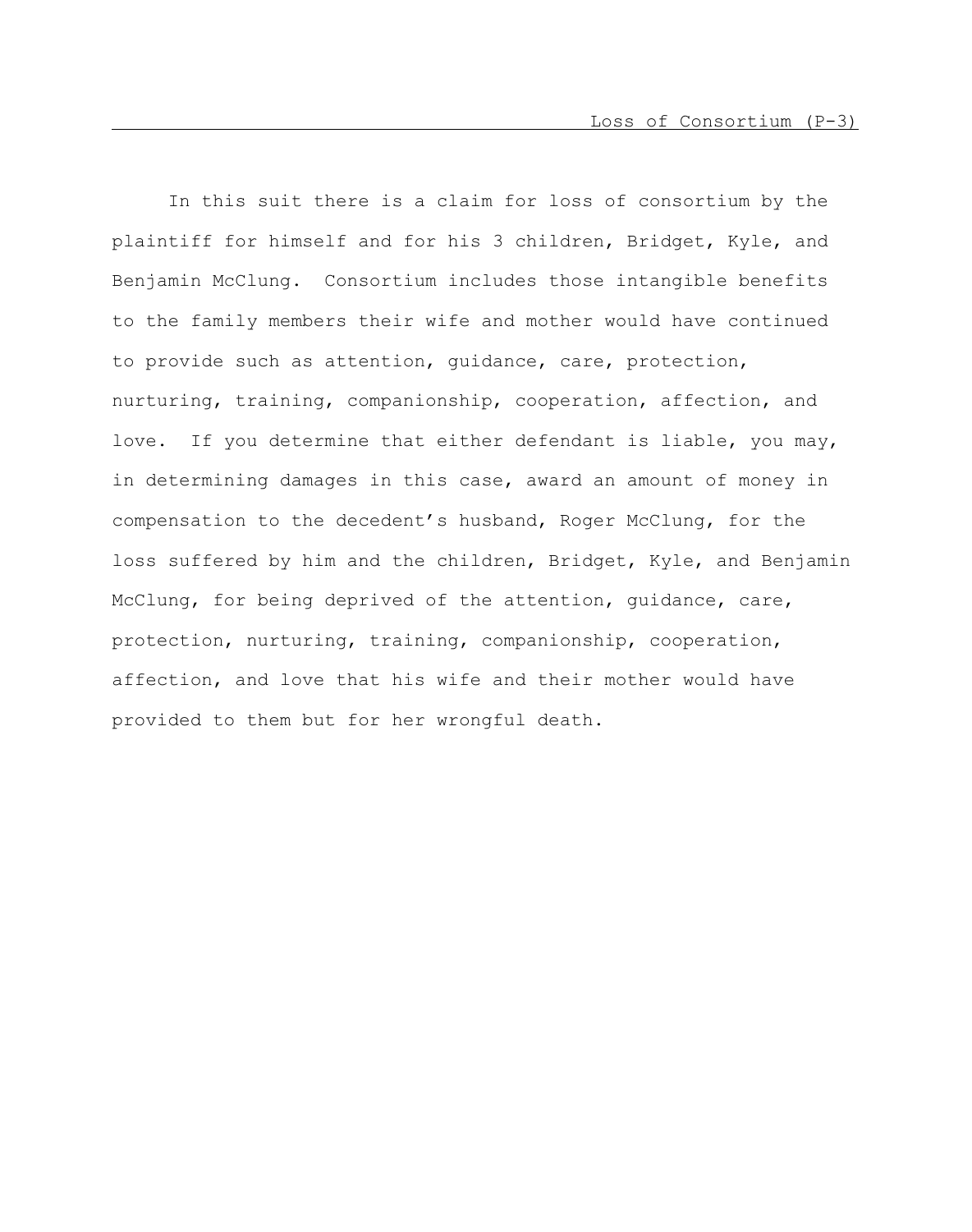Loss of Earning Capacity

If you find that the plaintiff is entitled to recover damages from either defendant in this case, you may award the plaintiff compensatory damages for Dottie McClung's loss of earnings and loss of household services for her work life. In calculating those damages, you may consider the loss of earnings and loss of household services which Dottie McClung suffered from the time of her injury through the end of her work life.

In making this determination, you may take into consideration the following factors: The number of years Dottie McClung may have been expected to work; her wages and fringe benefits; her likely wage increases due to promotions, seniority, or experience raises; and the effect of inflation or deflation on her future wages.

Although you may not unreasonably speculate with regard to lost future earnings, you may consider any job or occupational changes which Dottie McClung may have made during her life which you find supported by the evidence presented to you in this case.

Since money can earn interest, an amount to cover a future loss of earnings and loss of household services is more valuable to plaintiff if received today than if the same amount is received in the future. Therefore, if you decide to award plaintiff an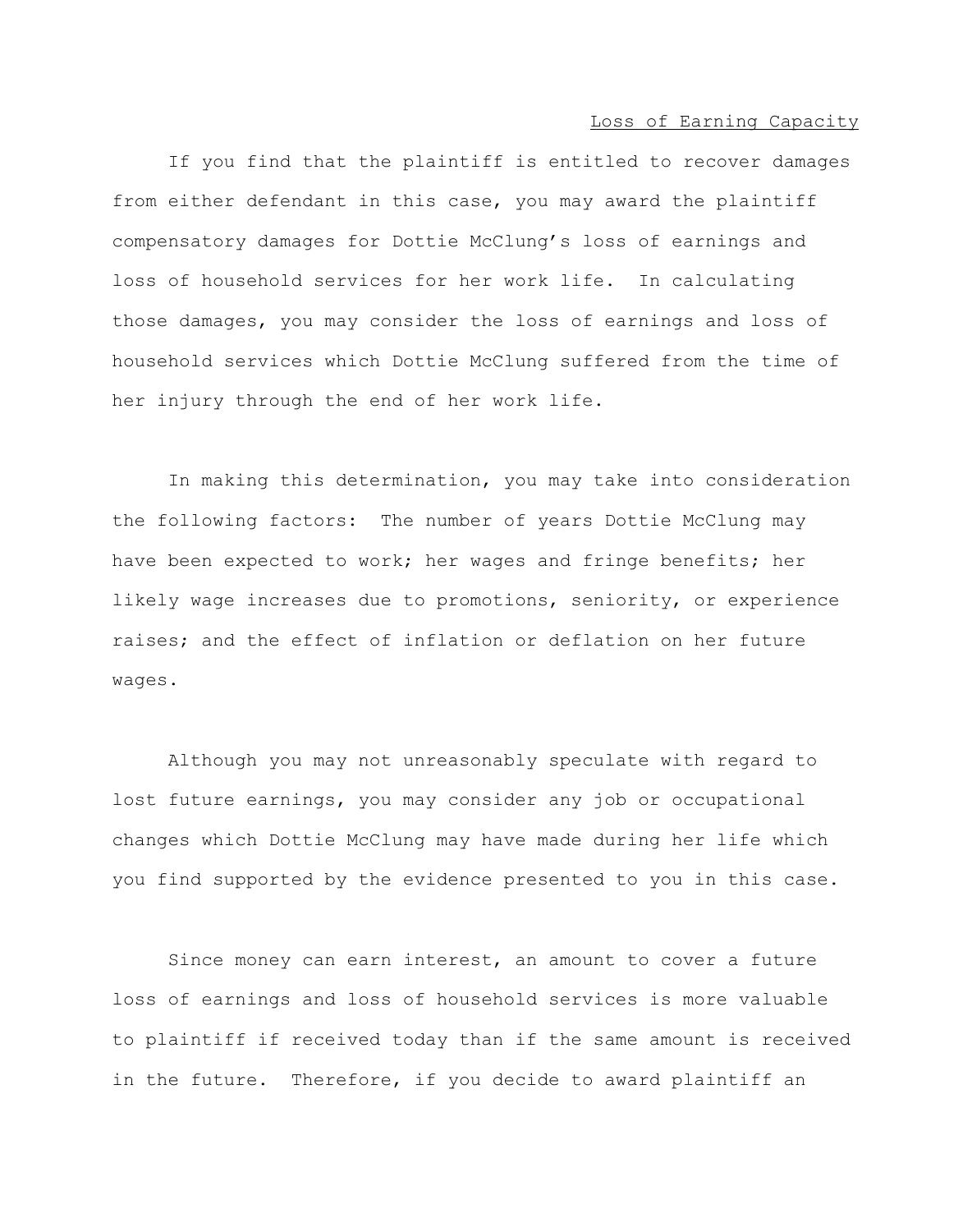amount for Dottie McClung's future lost earning, it must be discounted to present value.

In determining how long Dottie McClung would have lived, had she lived out her normal life, you may consider her work life expectancy at the time of her death.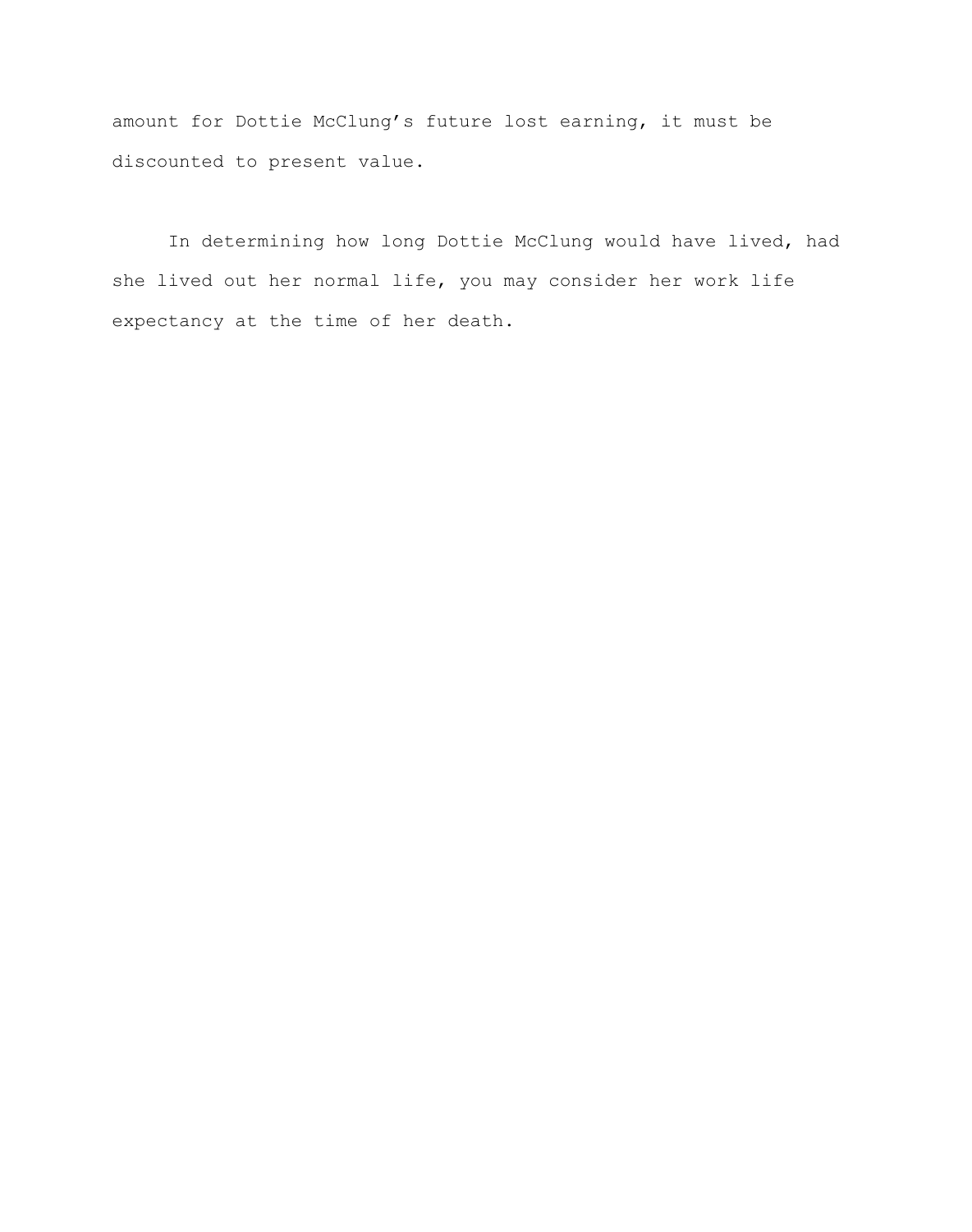### Maintenance

Finally, when determining the amount of damages based upon life expectancy and earning capacity, there should be a deduction of the decedent's probable living expenses had the decedent lived. These living expenses are those that under the standard of living followed by Dottie McClung would have been reasonably necessary for her to incur in order to keep herself in such a condition of health and well-being that she could maintain her capacity to earn money.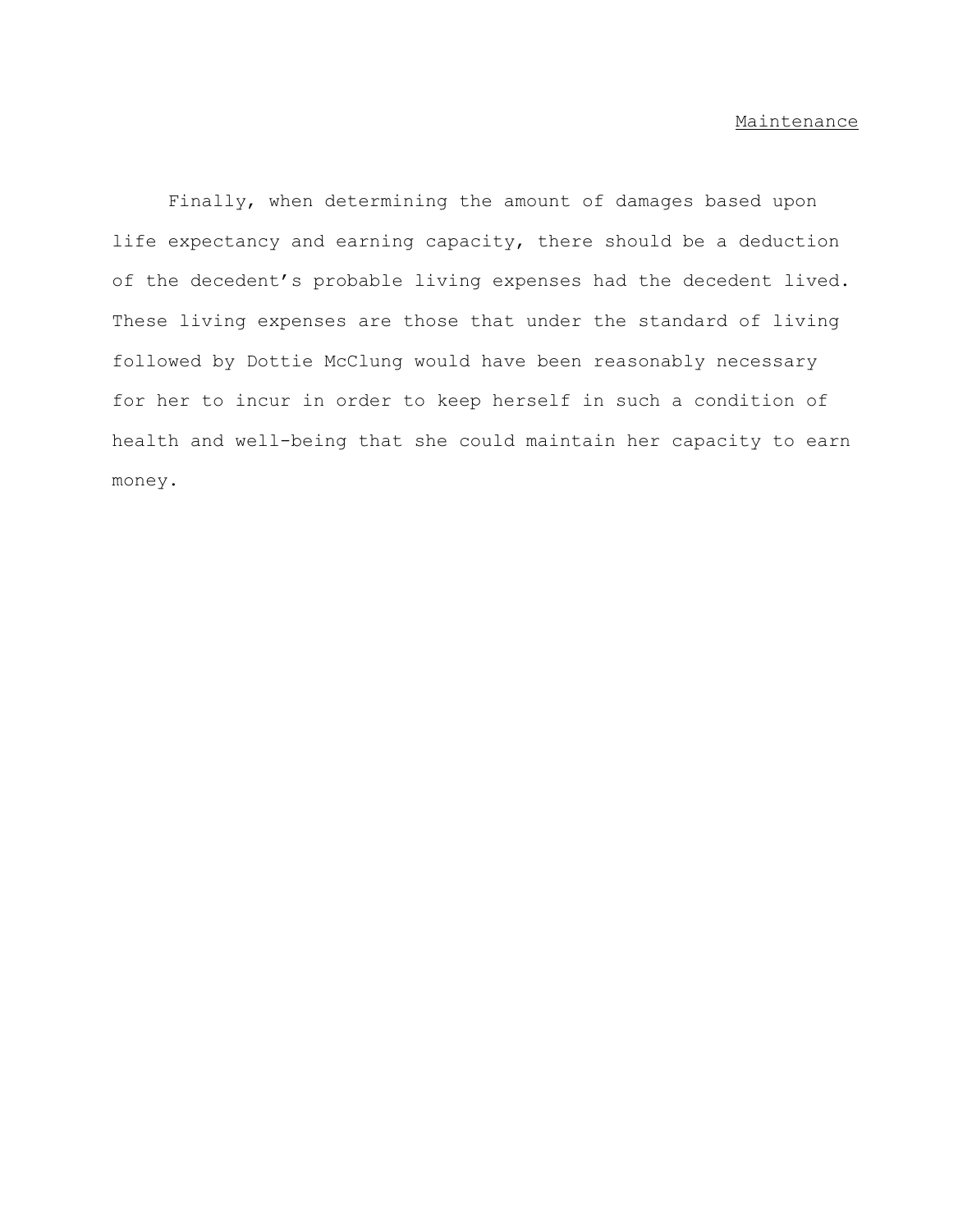Plaintiff has asked that you make an award of punitive damages, but this award may be made only under the following circumstances. You may consider an award of punitive damages only if you find that the plaintiff has suffered actual damage as a legal result of the defendant's fault and you have made an award for compensatory damages.

The purpose of punitive damages is not to further compensate the plaintiff but to punish the wrongdoer and deter others from committing similar wrongs in the future. Punitive damages may be considered if, and only if, the plaintiff has shown by clear and convincing evidence that a defendant has acted either intentionally, recklessly, maliciously, or fraudulently.

Clear and convincing evidence is a different and higher standard that preponderance of the evidence. It means that the defendant's wrong, if any, must be so clearly shown that there is not serious or substantial doubt about the correctness of the conclusions drawn from the evidence.

A person acts intentionally when it is the person's purpose or desire to do a wrongful act or to cause the result.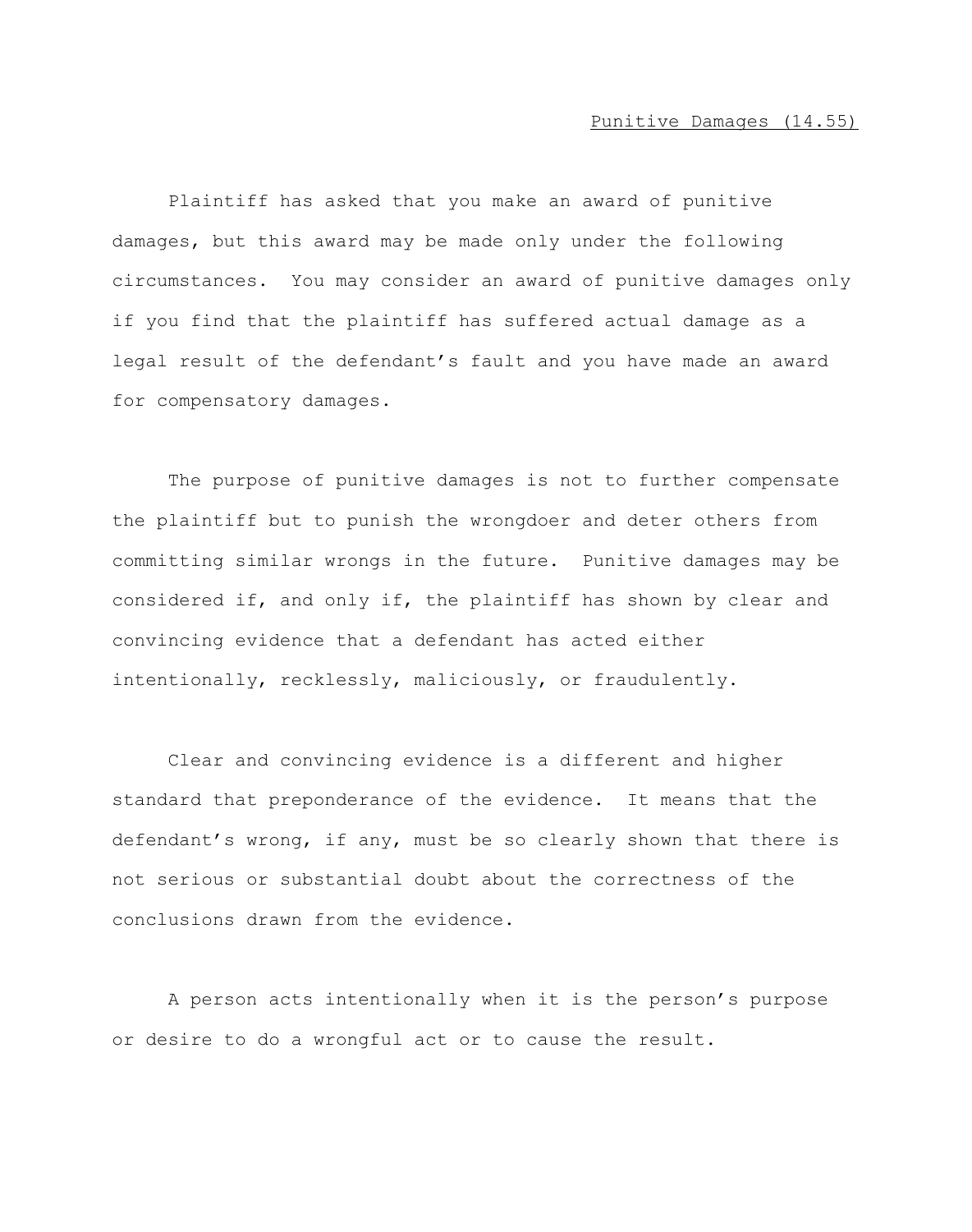A person acts recklessly when the person is aware of, but consciously disregards a substantial and unjustifiable risk of injury or damage to another. Disregarding the risk must be a gross deviation from the standard of care that an ordinary person would use under all the circumstances.

A person acts maliciously when the person is motivated by ill-will, hatred or personal spite.

A person acts fraudulently when: (1) the person intentionally either misrepresents an existing material fact or causes a false impression of an existing material fact to mislead or to obtain an unfair or undue advantage; and (2) another person suffers injury or loss because of reasonable reliance upon that representation.

If you decide to award punitive damages, you will not assess an amount of punitive at this time. You will report your finding to the court.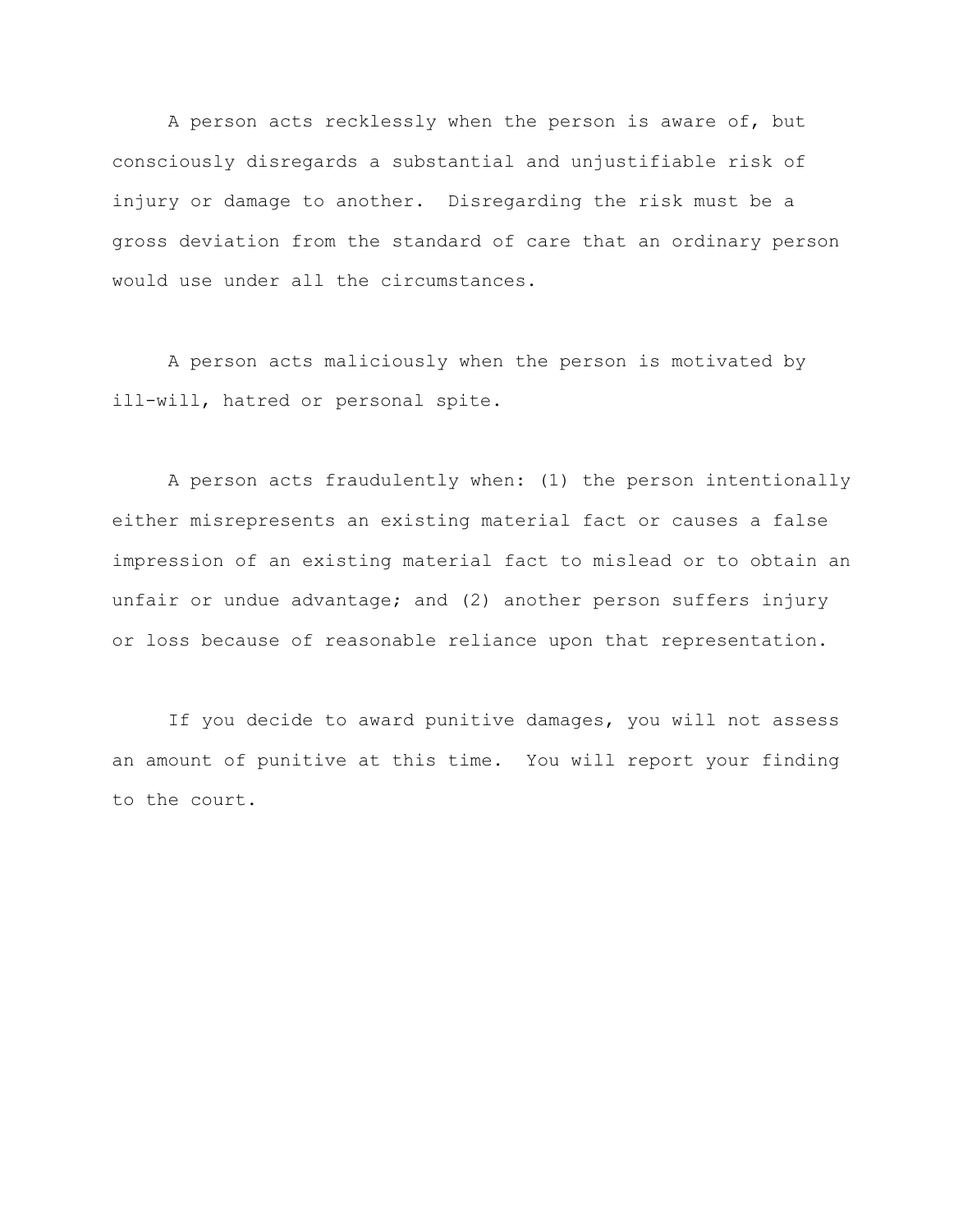#### Verdict Form

Finally, ladies and gentlemen, we come to the point where we will discuss the form of your verdict and the process of your deliberations. You will be taking with you to the jury room a verdict form that will reflect your findings. The verdict form reads as follows:

#### [Read Verdict Form]

You will be selecting a foreperson after you retire to the jury room. That person will preside over your deliberations and be your spokesperson here in court. When you have completed your deliberations, your foreperson will fill in and sign the verdict form.

Your verdict must represent the considered judgment of each of you. In order to return a verdict, it is necessary that each of you agree to that verdict. That is, your verdict must be unanimous.

It is your duty as jurors to consult with one another and to deliberate with a view to reaching an agreement, if you can do so without violence to individual judgments. Each of you must decide the case for yourself, but do so only after an impartial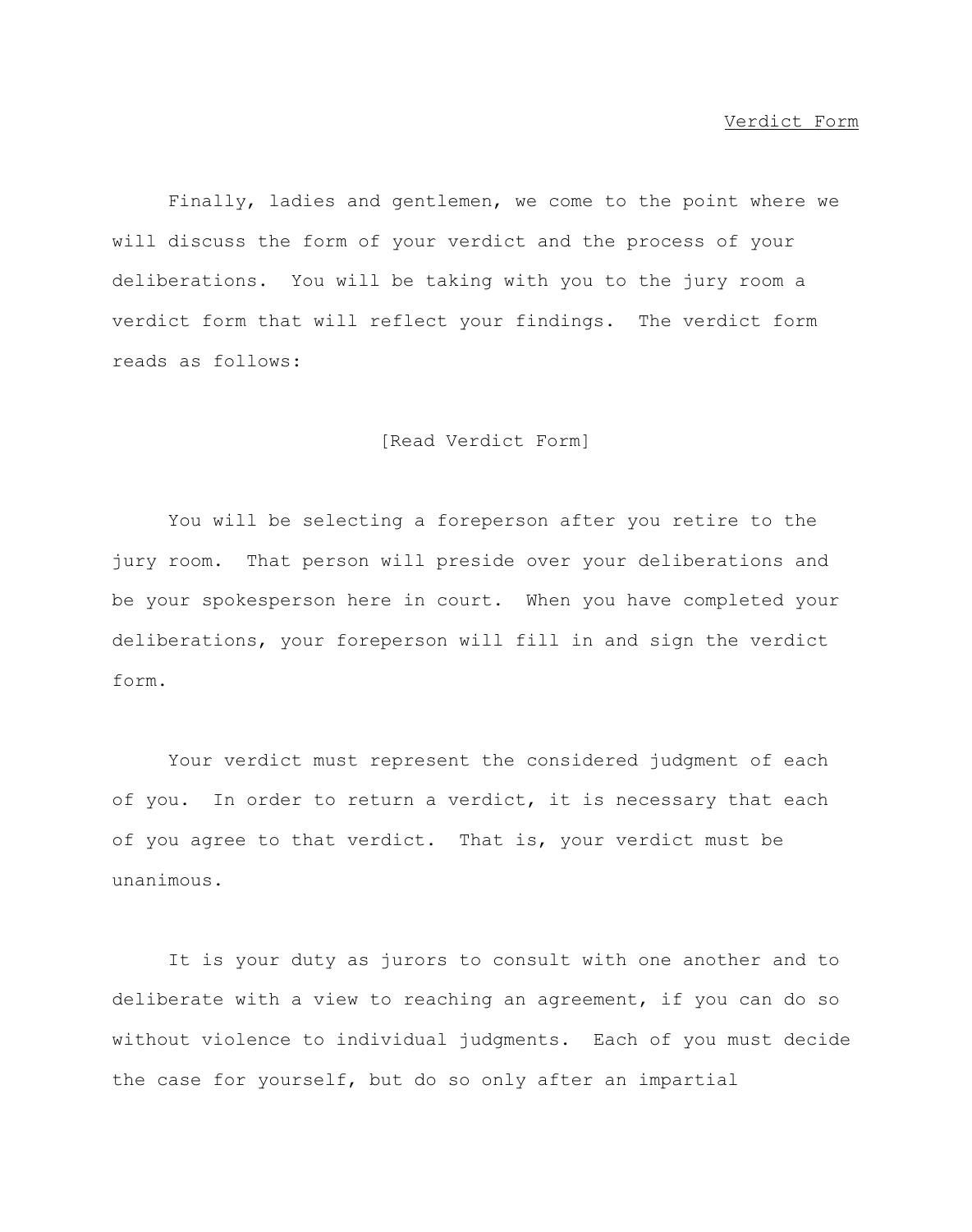consideration of the evidence with your fellow jurors. In the course of your deliberations, do not hesitate to re-examine your own views and change your opinion if convinced it is erroneous. But do not surrender your honest conviction as to the weight or effect of evidence solely because of the opinion of your fellow jurors, or for the mere purpose of returning a verdict.

We will be sending with you to the jury room all of the exhibits in the case. You may have not seen all of these previously and they will be there for your review and consideration. You may take a break before you begin deliberating but do not begin to deliberate and do not discuss the case at any time unless all eight of you are present together in the jury room. Some of you have taken notes. I remind you that these are for your own individual use only and are to be used by you only to refresh your recollection about the case. They are not to be shown to others or otherwise used as a basis for your discussion about the case.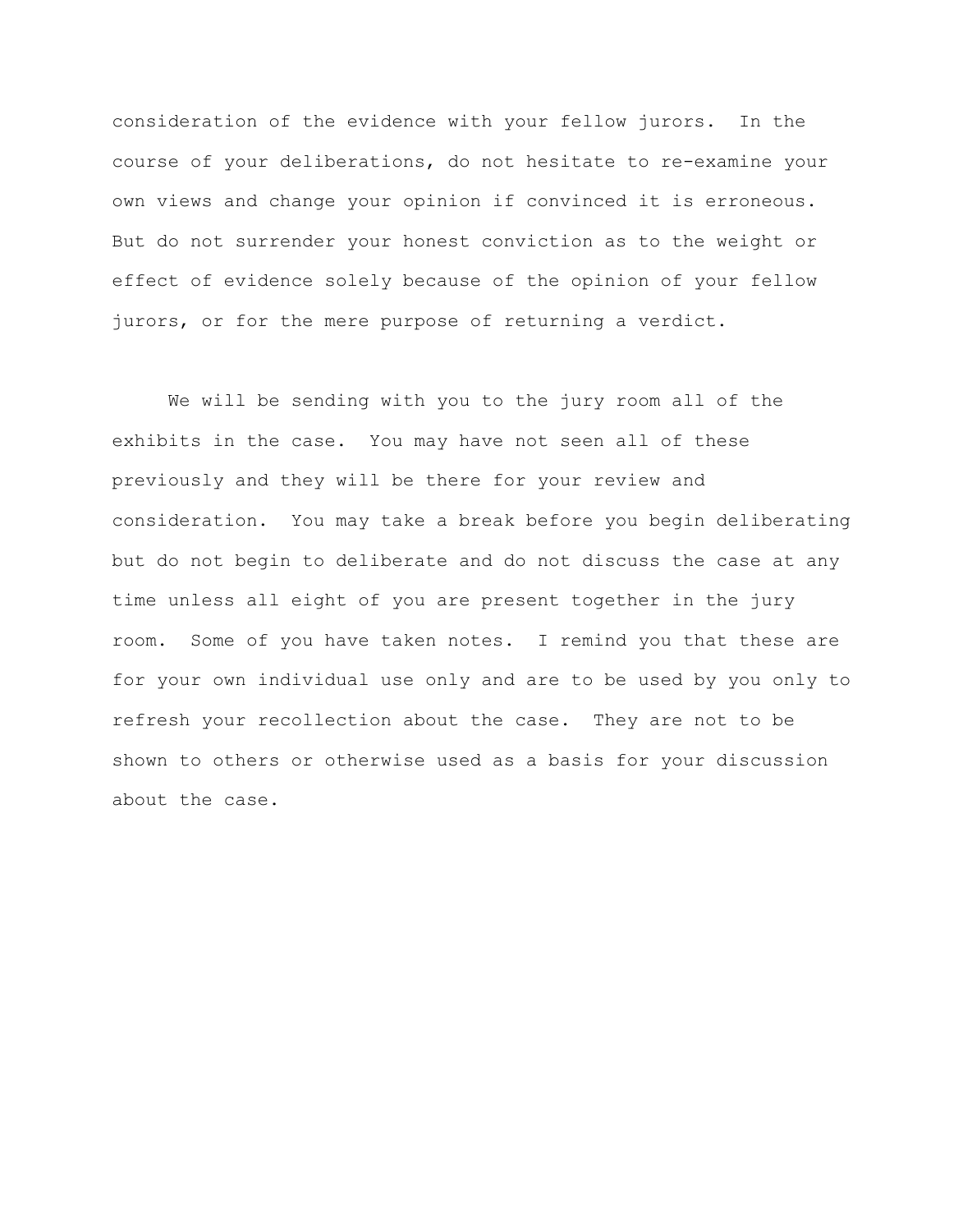## IN THE UNITED STATES DISTRICT COURT FOR THE WESTERN DISTRICT OF TENNESSEE WESTERN DIVISION

 $\mathcal{L}_\text{max} = \mathcal{L}_\text{max} = \mathcal{L}_\text{max} = \mathcal{L}_\text{max} = \mathcal{L}_\text{max} = \mathcal{L}_\text{max} = \mathcal{L}_\text{max} = \mathcal{L}_\text{max} = \mathcal{L}_\text{max} = \mathcal{L}_\text{max} = \mathcal{L}_\text{max} = \mathcal{L}_\text{max} = \mathcal{L}_\text{max} = \mathcal{L}_\text{max} = \mathcal{L}_\text{max} = \mathcal{L}_\text{max} = \mathcal{L}_\text{max} = \mathcal{L}_\text{max} = \mathcal{$ 

| ROGER MCCLUNG,                                      |                     |
|-----------------------------------------------------|---------------------|
| Plaintiff,                                          |                     |
| $V$ .                                               | 98-2849-Ml/V<br>No. |
| DELTA SQUARE G.P., INC.<br>and SAMUEL M. LONGIOTTI, |                     |
| Defendants.                                         |                     |

#### V E R D I C T

We the jury, unanimously answer the questions submitted by the Court as follows:

1. Do you find the defendant Delta Square G.P., Inc. at fault?

Answer "YES" OR "NO."

[If your answer is "NO" put an "O" in the space provided in Question No. 4 for this defendant.]

If you find the defendant Delta Square G.P., Inc. at fault, has plaintiff shown by clear and convincing evidence that defendant Delta Square G.P., Inc. has acted either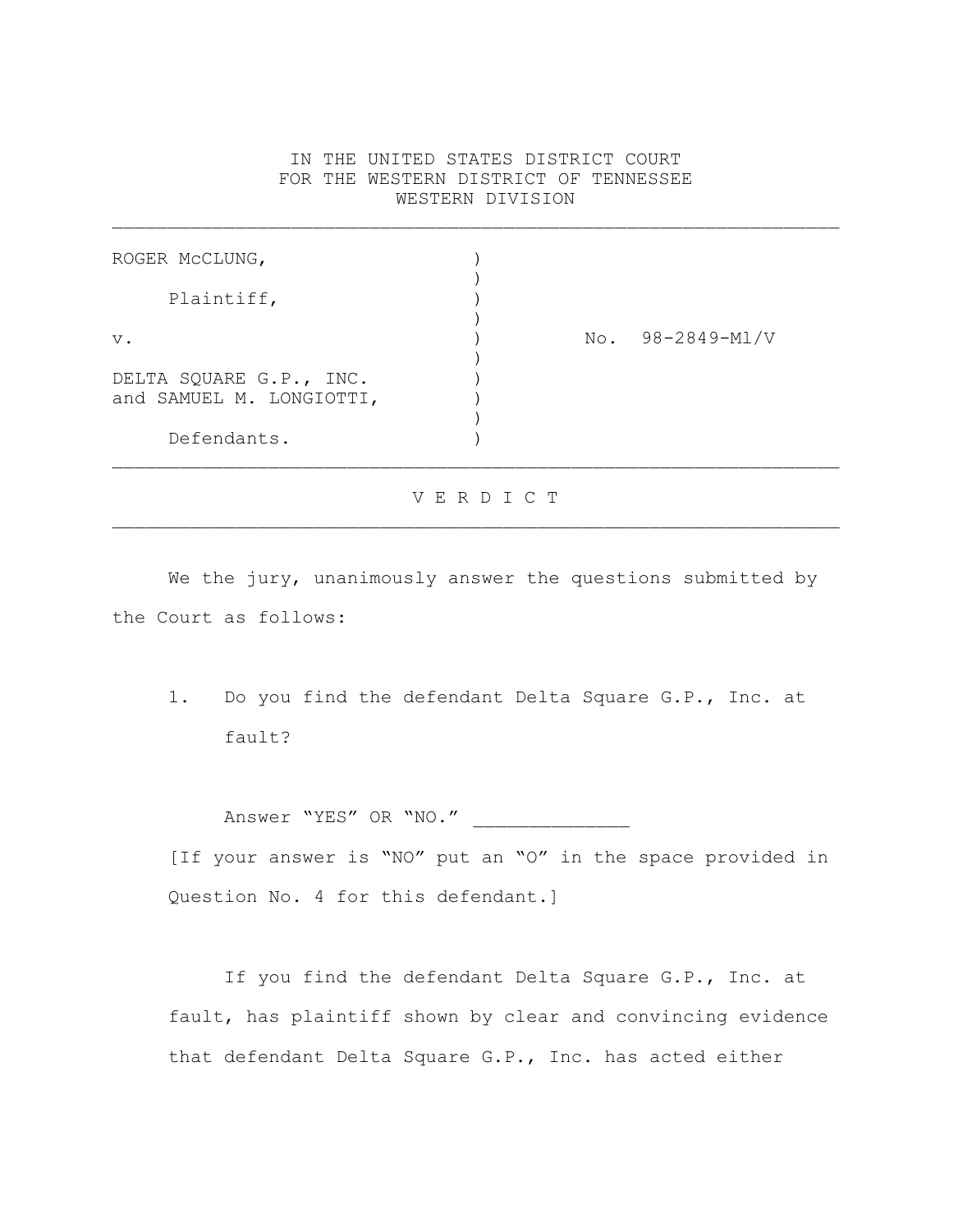intentionally, recklessly, maliciously, or fraudulently, such that an award of punitive damages is appropriate?

Answer "YES" OR "NO."

2. Do you find the defendant Samuel M. Longiotti at fault?

Answer "YES" OR "NO." \_\_\_\_\_\_\_\_\_\_\_\_\_\_

[If your answer is "NO" put an "O" in the space provided in Question No. 4 for this defendant.

If you find the defendant Samuel M. Longiotti at fault, has plaintiff shown by clear and convincing evidence that defendant Samuel M. Longiotti has acted either intentionally, recklessly, maliciously, or fraudulently, such that an award of punitive damages is appropriate?

Answer "YES" OR "NO." \_\_\_\_\_\_\_\_\_\_\_\_\_\_

3. Do you find Dottie McClung at fault?

Answer "YES" OR "NO."

[If your answer is "NO" put an "O" in the space provided in Question No. 4 for the plaintiff.]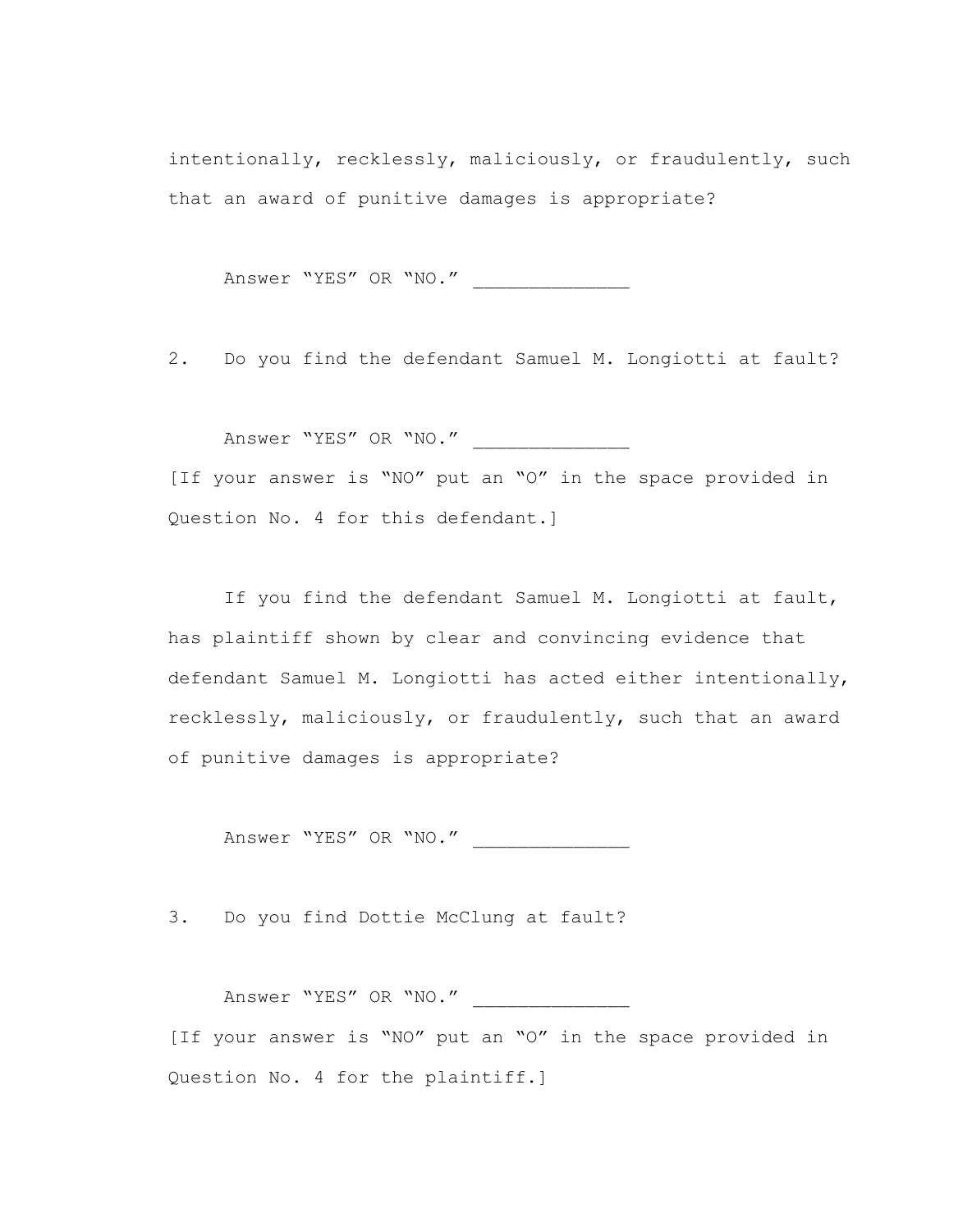4. If you have found any party to be at fault, considering all the fault at One Hundred Percent (100%), what percentage of fault do you attribute to each of the parties?

| Dottie McClung          | $(0-100$ 8) |  |
|-------------------------|-------------|--|
| Delta Square G.P., Inc. | $(0-100)$   |  |
| Samuel M. Longiotti     | $(0-100$ 8) |  |

5. Decide the total amount of damages sustained by Dottie McClung. Do not reduce those damages by any percentage of fault you may have assigned to Dottie McClung. It is the responsibility of the Judge, after you return your verdict, to reduce the damages you award, if any, by the percentage of fault you assign to Dottie McClung.

(a) Has plaintiff proven by a preponderance of the evidence that Dottie McClung experienced physical pain and suffering and has proven by a preponderance of the evidence that Dottie McClung experienced mental or emotional pain and suffering, as discussed in these instructions, which were proximately caused by the unlawful conduct for which you have found either of the defendants liable?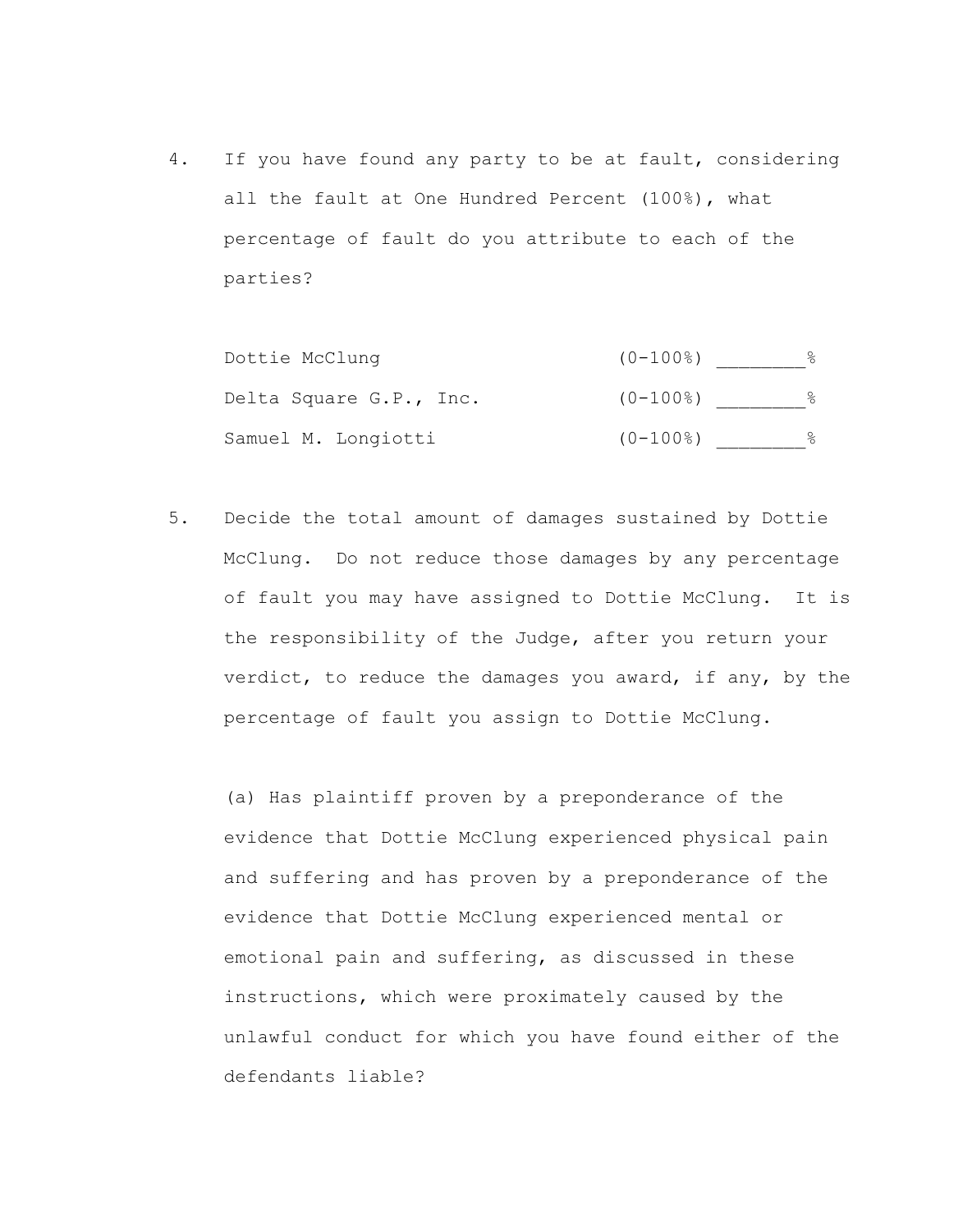Answer "YES" or "NO."

If your answer to Question No. 5(a) is "YES", then under the laws as given to you in these instructions, state the amount of physical pain and suffering and mental or emotional pain and suffering that the plaintiff should be awarded from the defendants.

# AMOUNT: \$\_\_\_\_\_\_\_\_\_\_\_

(b) Has plaintiff proven by a preponderance of the evidence that Roger, Bridget, Kyle, and Benjamin McClung have suffered a loss of consortium, including being deprived of the attention, guidance, care, protection, nurturing, training, companionship, cooperation, affection, and love that their wife and mother would have provided to them, which were proximately caused by the unlawful conduct for which you have found either of the defendants liable?

Answer "YES" or "NO."

If your answer to Question No. 5(b) is "YES", then under the laws as given to you in these instructions, state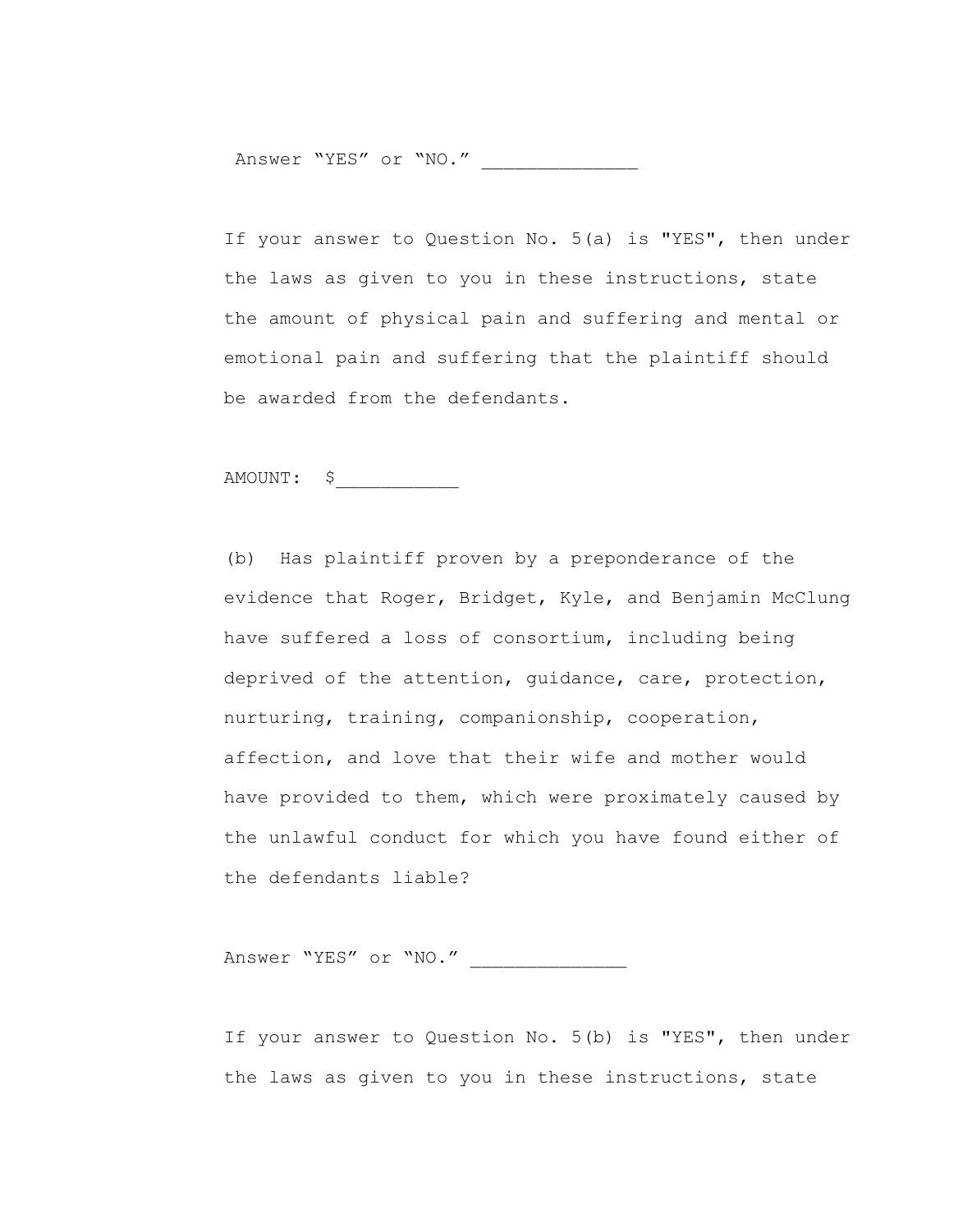the amount of damages for loss of consortium that the plaintiff should be awarded from the defendants.

AMOUNT: \$\_\_\_\_\_\_\_\_\_\_\_

(c) Has plaintiff proven by a preponderance of the evidence Dottie McClung's loss of earnings and loss of household services for her work life which were proximately caused by the unlawful conduct for which you have found either of the defendants liable?

Answer "YES" or "NO."

If your answer to Question No. 5(c) is "YES", then under the laws as given to you in these instructions, state the amount of Dottie McClung's loss of earnings and loss of household services for her work life that the plaintiff should be awarded from the defendants.

AMOUNT: \$\_\_\_\_\_\_\_\_\_\_\_

(d) Has plaintiff proven by a preponderance of the evidence Dottie McClung's reasonable funeral expenses which were proximately caused by the unlawful conduct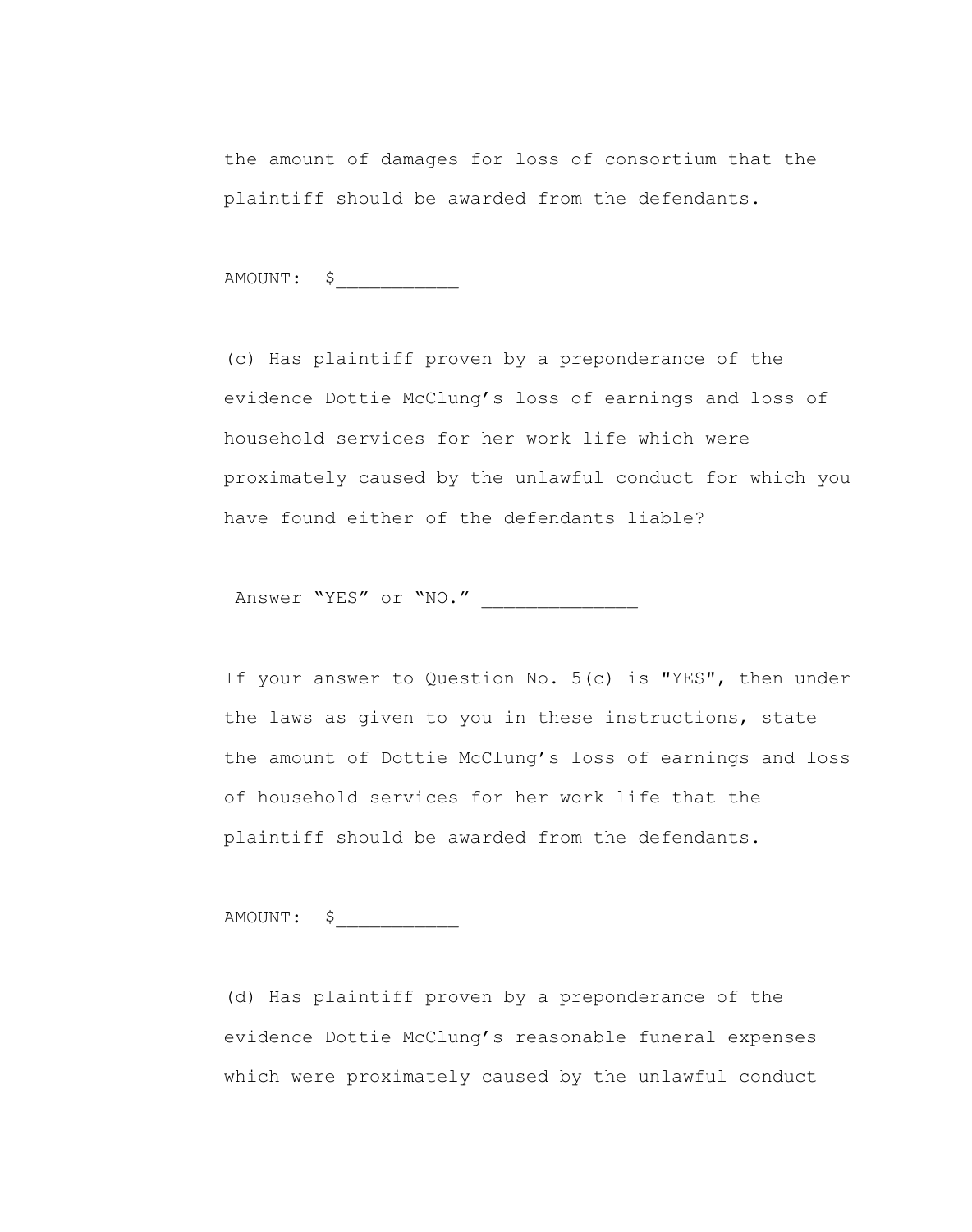for which you have found either of the defendants liable?

Answer "YES" or "NO." \_\_\_\_\_\_\_\_\_\_\_\_\_\_

If your answer to Question No. 5(d) is "YES", then under the laws as given to you in these instructions, state the amount of Dottie McClung's reasonable funeral expenses that the plaintiff should be awarded from the defendants.

 $\mathcal{L}_\text{max}$  and the contract of the contract of the contract of the contract of the contract of the contract of

AMOUNT: \$\_\_\_\_\_\_\_\_\_\_\_

DATE FOREPERSON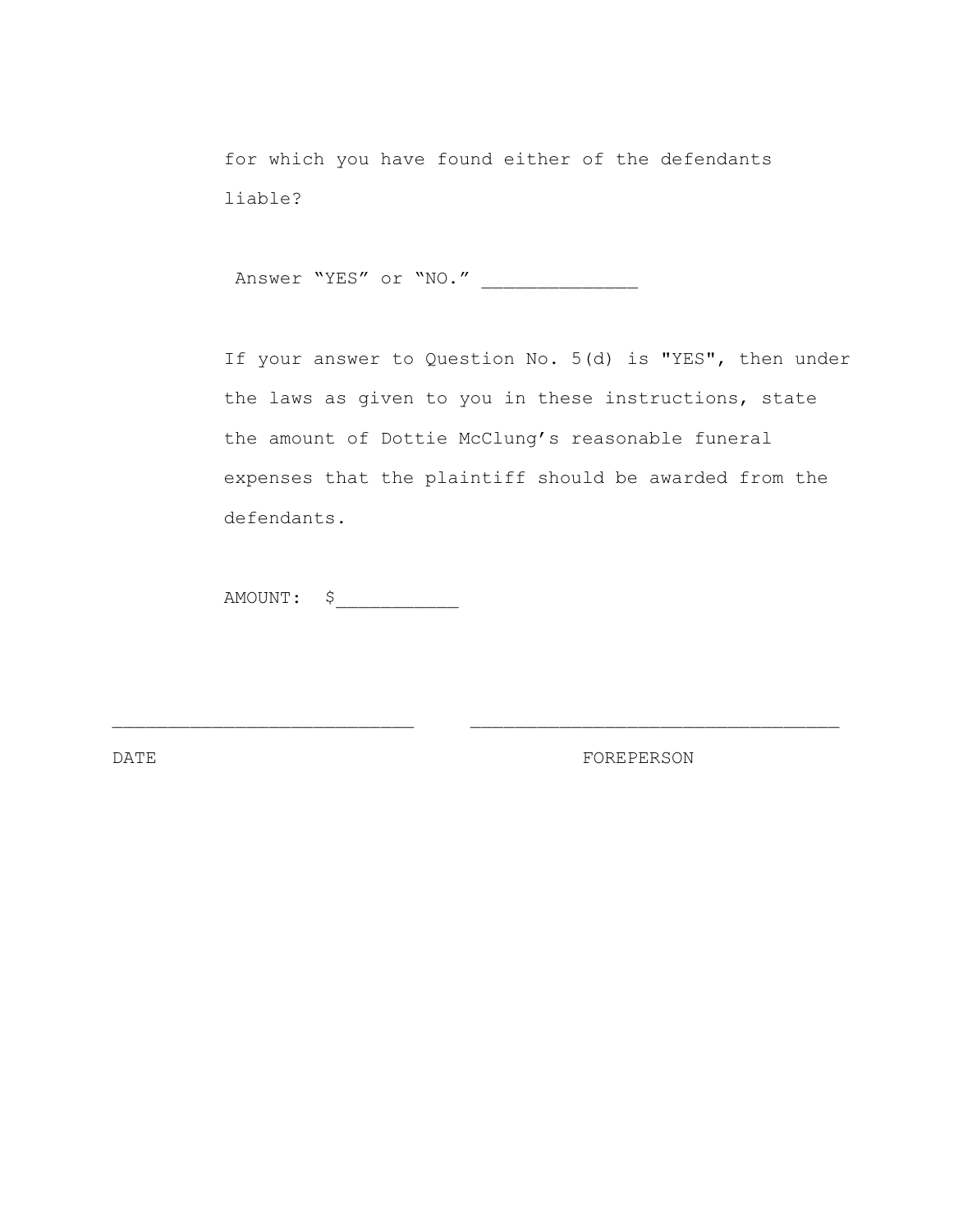You have decided that the plaintiff is entitled to punitive damages. You must now decide the amount of those damages. The plaintiff has the burden of proving by a preponderance of the evidence the amount of punitive damages that you should award.

In making your decision you must consider the instructions I have already given you and also the following:

- 1. The defendant's net worth and financial condition;
- 2. The objectionable nature of the defendant's wrongdoing, the impact of the defendant's conduct on the plaintiff, and the relationship of the parties;
- 3. The defendant's awareness of the amount of harm being caused and the defendant's motivation in causing the harm;
- 4. The duration the defendant's misconduct and whether the defendant attempted to conceal the conduct;
- 5. The amount of money the plaintiff has spent in the attempt to recover the losses;
- 6. Whether defendant profited from the activity, and if so, whether the punitive award should be in excess of the profit in order to deter similar future behavior.
- 7. The number and amount of previous punitive damage awards against the defendant based upon the same wrongful act;